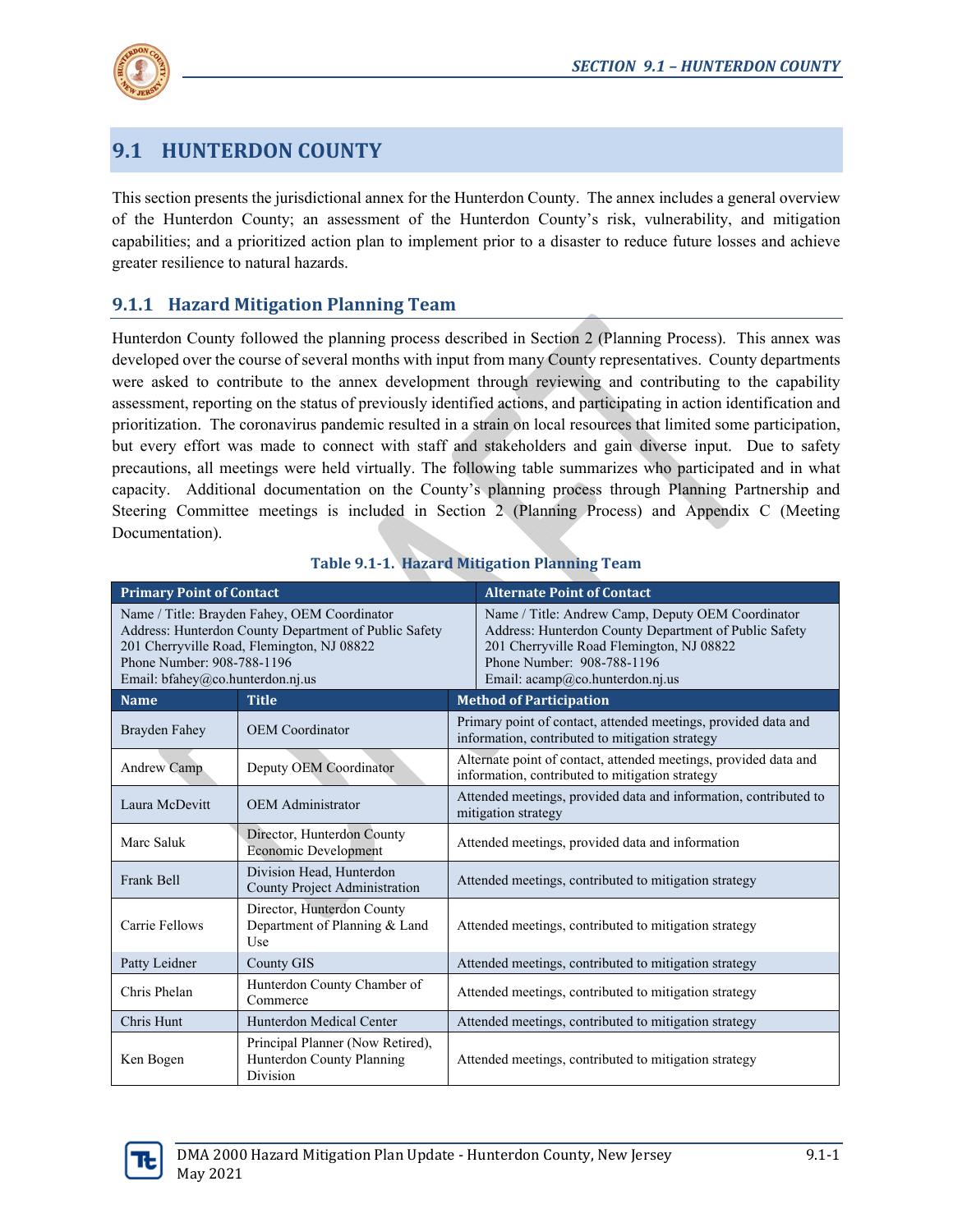

| Thomas Mathews   | Director, Hunterdon County<br>Department of Public Works   | Attended meetings, contributed to mitigation strategy |
|------------------|------------------------------------------------------------|-------------------------------------------------------|
| Karen B. DeMarco | Hunterdon County Health<br>Services – Department of Health | Attended meetings, contributed to mitigation strategy |

# **9.1.2 Jurisdiction Profile**

Please refer to Section 4, Volume I of this Plan for details on Hunterdon County's population, location, climate, history, growth and development.

# **9.1.3 Growth/Development Trends**

Understanding how past, current, and projected development patterns have or are likely to increase or decrease risk in hazard areas is a key component to understanding a jurisdiction's overall risk to its hazards of concern. Table 9.1-2 summarizes recent and expected future development trends, including major residential/commercial development and major infrastructure development.

### **Table 9.1‐2. Recent and Expected Future Development**

| <b>Type of</b><br><b>Development</b>                                                 | 2015                                                          | 2016                              | 2017                                                            | 2018                                                                          | 2019                                                    |  |
|--------------------------------------------------------------------------------------|---------------------------------------------------------------|-----------------------------------|-----------------------------------------------------------------|-------------------------------------------------------------------------------|---------------------------------------------------------|--|
|                                                                                      |                                                               |                                   |                                                                 | Number of Building Permits for New Construction Issued Since the Previous HMP |                                                         |  |
|                                                                                      | Building permitting is completed at the local municipal level |                                   |                                                                 |                                                                               |                                                         |  |
| <b>Property or</b><br><b>Development Name</b>                                        | <b>Type</b><br>0f<br><b>Development</b>                       | # of Units /<br><b>Structures</b> | <b>Location</b><br><i>(address)</i><br>and/or block<br>and lot) | <b>Known</b><br><b>Hazard</b><br>$\mathsf{Zone}(s)^*$                         | Description /<br><b>Status of</b><br><b>Development</b> |  |
| Recent Major Development and Infrastructure from 2015 to Present                     |                                                               |                                   |                                                                 |                                                                               |                                                         |  |
| None identified                                                                      |                                                               |                                   |                                                                 |                                                                               |                                                         |  |
| Known or Anticipated Major Development and Infrastructure in the Next Five (5) Years |                                                               |                                   |                                                                 |                                                                               |                                                         |  |
|                                                                                      |                                                               | None anticipated                  |                                                                 |                                                                               |                                                         |  |

*\* Only location‐specific hazard zones or vulnerabilities identified. SFHA = Special Flood Hazard Area*

# **9.1.4 Capability Assessment**

Section 5 (Capability Assessment) describes the components included in the capability assessment and their significance for hazard mitigation planning. The Hunterdon County performed an inventory and analysis of existing capabilities, plans, programs, and policies that enhance its ability to implement mitigation strategies. This section summarizes the following findings of the assessment for this jurisdiction:

- An assessment of legal and regulatory capabilities
- Development and permitting capabilities
- An assessment of fiscal capabilities
- **An assessment of education and outreach capabilities**
- **Information on NFIP compliance**
- **•** Classification under various community mitigation programs
- The community's adaptive capacity for the impacts of climate change

For a community to succeed in reducing long-term risk, hazard mitigation must be integrated into the day-today local government operations. As part of this planning effort, planning/policy documents were reviewed, and

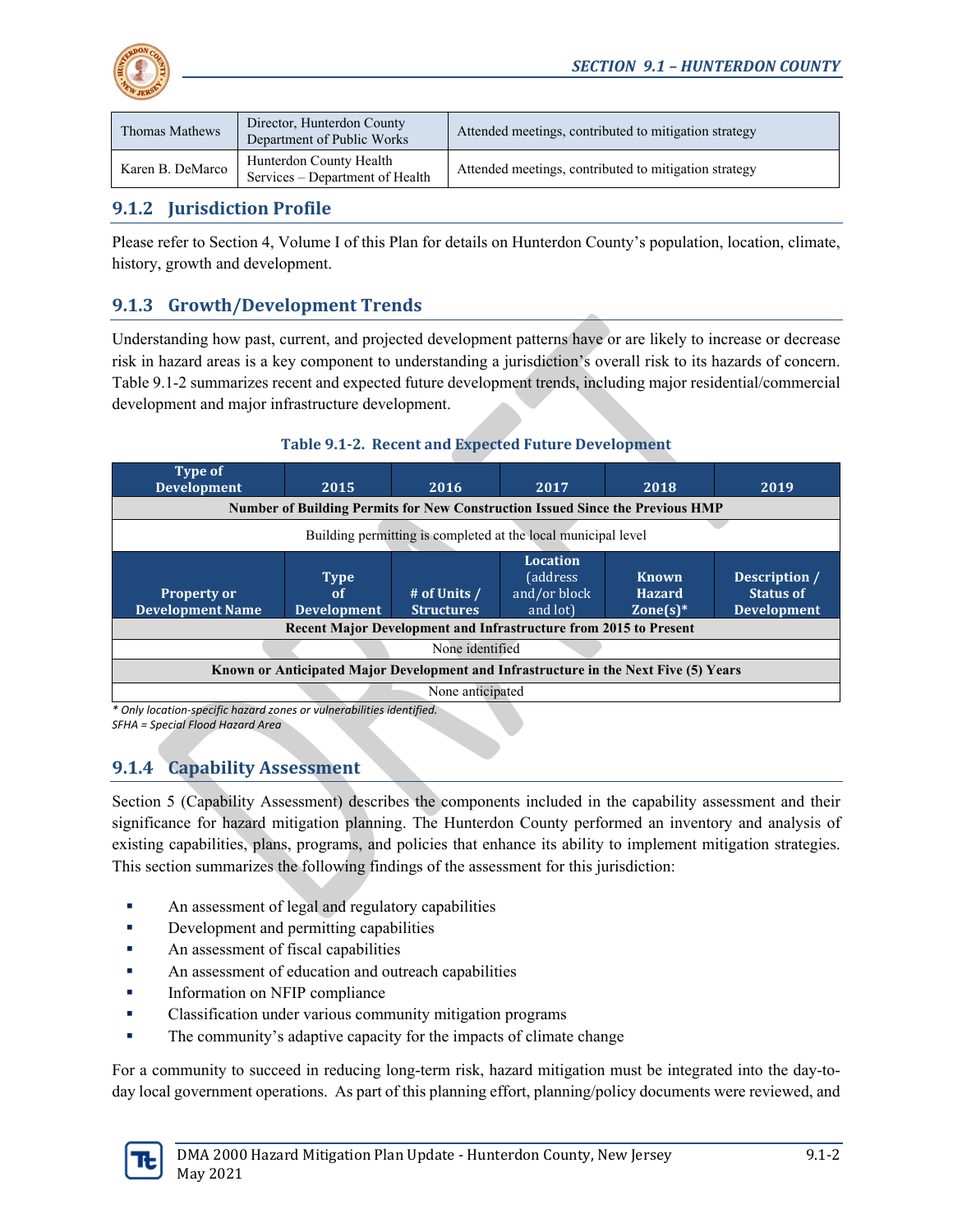

each jurisdiction was surveyed to obtain a better understanding of their progress in plan integration. Areas with current mitigation integration are summarized below. The Hunterdon County identified specific integration activities that will be incorporated into municipal procedures; these actions are included in the updated mitigation strategy.

# **PLANNING, LEGAL AND REGULATORY CAPABILITY**

The table below summarizes the legal and regulatory tools that are available to the Hunterdon County and where hazard mitigation has been integrated.

|                                                                                                                                                                                                                                                                                                                                                                                                                                                                                                                                                                                                                                                                                                                                                                                                                                                                                                                                                                                                                                                                                                                                                                                                                                                                                                                                                                                                                                                                                                                                                                                                             |                                     | <b>Authority that</b>                                              |                                                          |                                         | Have aspects of the HMP<br>been integrated into your<br>codes/ordinances/plans? |  |  |
|-------------------------------------------------------------------------------------------------------------------------------------------------------------------------------------------------------------------------------------------------------------------------------------------------------------------------------------------------------------------------------------------------------------------------------------------------------------------------------------------------------------------------------------------------------------------------------------------------------------------------------------------------------------------------------------------------------------------------------------------------------------------------------------------------------------------------------------------------------------------------------------------------------------------------------------------------------------------------------------------------------------------------------------------------------------------------------------------------------------------------------------------------------------------------------------------------------------------------------------------------------------------------------------------------------------------------------------------------------------------------------------------------------------------------------------------------------------------------------------------------------------------------------------------------------------------------------------------------------------|-------------------------------------|--------------------------------------------------------------------|----------------------------------------------------------|-----------------------------------------|---------------------------------------------------------------------------------|--|--|
|                                                                                                                                                                                                                                                                                                                                                                                                                                                                                                                                                                                                                                                                                                                                                                                                                                                                                                                                                                                                                                                                                                                                                                                                                                                                                                                                                                                                                                                                                                                                                                                                             | Do you have<br>this?<br>$(Yes/N_0)$ | enforces<br>(Federal, State,<br><b>Regional, County,</b><br>Local) | Is this<br><b>State</b><br><b>Mandated?</b>              | If yes-how?<br>Describe in<br>comments. | If no - add<br><b>Mitigation</b><br>Action #, if<br>applicable.                 |  |  |
| Codes, Ordinances, & Requirements                                                                                                                                                                                                                                                                                                                                                                                                                                                                                                                                                                                                                                                                                                                                                                                                                                                                                                                                                                                                                                                                                                                                                                                                                                                                                                                                                                                                                                                                                                                                                                           |                                     |                                                                    |                                                          |                                         |                                                                                 |  |  |
| <b>Building Code</b>                                                                                                                                                                                                                                                                                                                                                                                                                                                                                                                                                                                                                                                                                                                                                                                                                                                                                                                                                                                                                                                                                                                                                                                                                                                                                                                                                                                                                                                                                                                                                                                        | Yes                                 | State & Local                                                      | Yes                                                      | Yes                                     |                                                                                 |  |  |
| Comment:<br>State mandated on local level under NJAC 5:23-3.14. International Building Code – New Jersey Edition, 2018, NJAC 5:24-3.14<br>$\bullet$<br>Adopted 9/3/2019.                                                                                                                                                                                                                                                                                                                                                                                                                                                                                                                                                                                                                                                                                                                                                                                                                                                                                                                                                                                                                                                                                                                                                                                                                                                                                                                                                                                                                                    |                                     |                                                                    |                                                          |                                         |                                                                                 |  |  |
| <b>Zoning Code</b>                                                                                                                                                                                                                                                                                                                                                                                                                                                                                                                                                                                                                                                                                                                                                                                                                                                                                                                                                                                                                                                                                                                                                                                                                                                                                                                                                                                                                                                                                                                                                                                          | Yes                                 | State & Local                                                      | $Yes - if$<br>municipality<br>has a<br>Planning<br>Board | Yes                                     |                                                                                 |  |  |
| Comment:<br>State permissive on local level. Per State of NJ Municipal Land Use Law (MLUL) L. 1975, s. 2, eff Aug 1, 1976, 40-55D-62: 49.<br>$\bullet$<br>Power to zone, requires all jurisdictions to have current zoning and other land development ordinances after the planning board<br>has adopted the land use element and master plan.<br>The County Land Development Standards provide procedures, rules, regulations, and standards for review and approval of land<br>$\bullet$<br>subdivisions, and of site plans, pursuant to the County Planning Act, N.J.S.A. 40:27-1 et seq., as supplemented by Laws of 1968,<br>Chapter 285, as amended.                                                                                                                                                                                                                                                                                                                                                                                                                                                                                                                                                                                                                                                                                                                                                                                                                                                                                                                                                  |                                     |                                                                    |                                                          |                                         |                                                                                 |  |  |
| <b>Subdivisions</b>                                                                                                                                                                                                                                                                                                                                                                                                                                                                                                                                                                                                                                                                                                                                                                                                                                                                                                                                                                                                                                                                                                                                                                                                                                                                                                                                                                                                                                                                                                                                                                                         | Yes                                 | County & Local                                                     | $Yes - if$<br>municipality<br>has a<br>Planning<br>Board | Yes                                     |                                                                                 |  |  |
| Comment:<br>P.L.1975, c.291 (C.40:55D-47): 40:55D-37. Grant of power; referral of proposed ordinance; county planning board approval a.<br>The governing body may by ordinance require approval of subdivision plats by resolution of the planning board as a condition for<br>the filing of such plats with the county recording officer and approval of site plans by resolution of the planning board as a<br>condition for the issuance of a permit for any development, except that subdivision or individual lot applications for detached one<br>or two dwelling-unit buildings shall be exempt from such site plan review and approval; provided that the resolution of the board<br>of adjustment shall substitute for that of the planning board whenever the board of adjustment has jurisdiction over a subdivision<br>or site plan pursuant to subsection 63b. of this act. Dictated by the Municipal Land Use Law. NJ Statute 40:27-6.2 - the board of<br>commissioners of any county having a county planning board shall provide for the review of all subdivisions of land within the<br>county by said county planning board and for the approval of those subdivisions affecting county road or drainage facilities as<br>set forth and limited hereinafter in this section.<br>The County Land Development Standards provide procedures, rules, regulations, and standards for review and approval of land<br>$\bullet$<br>subdivisions, and of site plans, pursuant to the County Planning Act, N.J.S.A. 40:27-1 et seq., as supplemented by Laws of 1968,<br>Chapter 285, as amended. |                                     |                                                                    |                                                          |                                         |                                                                                 |  |  |
| <b>Stormwater Management</b>                                                                                                                                                                                                                                                                                                                                                                                                                                                                                                                                                                                                                                                                                                                                                                                                                                                                                                                                                                                                                                                                                                                                                                                                                                                                                                                                                                                                                                                                                                                                                                                | Yes                                 | State & Local                                                      | Yes                                                      | Yes                                     |                                                                                 |  |  |
| Comment:<br>See Title 7 of the NJ Administrative Code, N.J.A.C. 7:8<br>$\bullet$<br>The County Land Development Standards provide procedures, rules, regulations, and standards for review and approval of land<br>$\bullet$<br>subdivisions, and of site plans, pursuant to the County Planning Act, N.J.S.A. 40:27-1 et seq., as supplemented by Laws of 1968,<br>Chapter 285, as amended. Included in the Land Development Standards are Stormwater Standards.                                                                                                                                                                                                                                                                                                                                                                                                                                                                                                                                                                                                                                                                                                                                                                                                                                                                                                                                                                                                                                                                                                                                           |                                     |                                                                    |                                                          |                                         |                                                                                 |  |  |

# **Table 9.1‐3. Planning, Legal and Regulatory Capability**

 *The Standards note that "Development contributes to increased flooding, channel erosion and quantities of pollutants. Regulation of increased stormwater runoff from such development can control to some extent the adverse impacts on the County's water* 

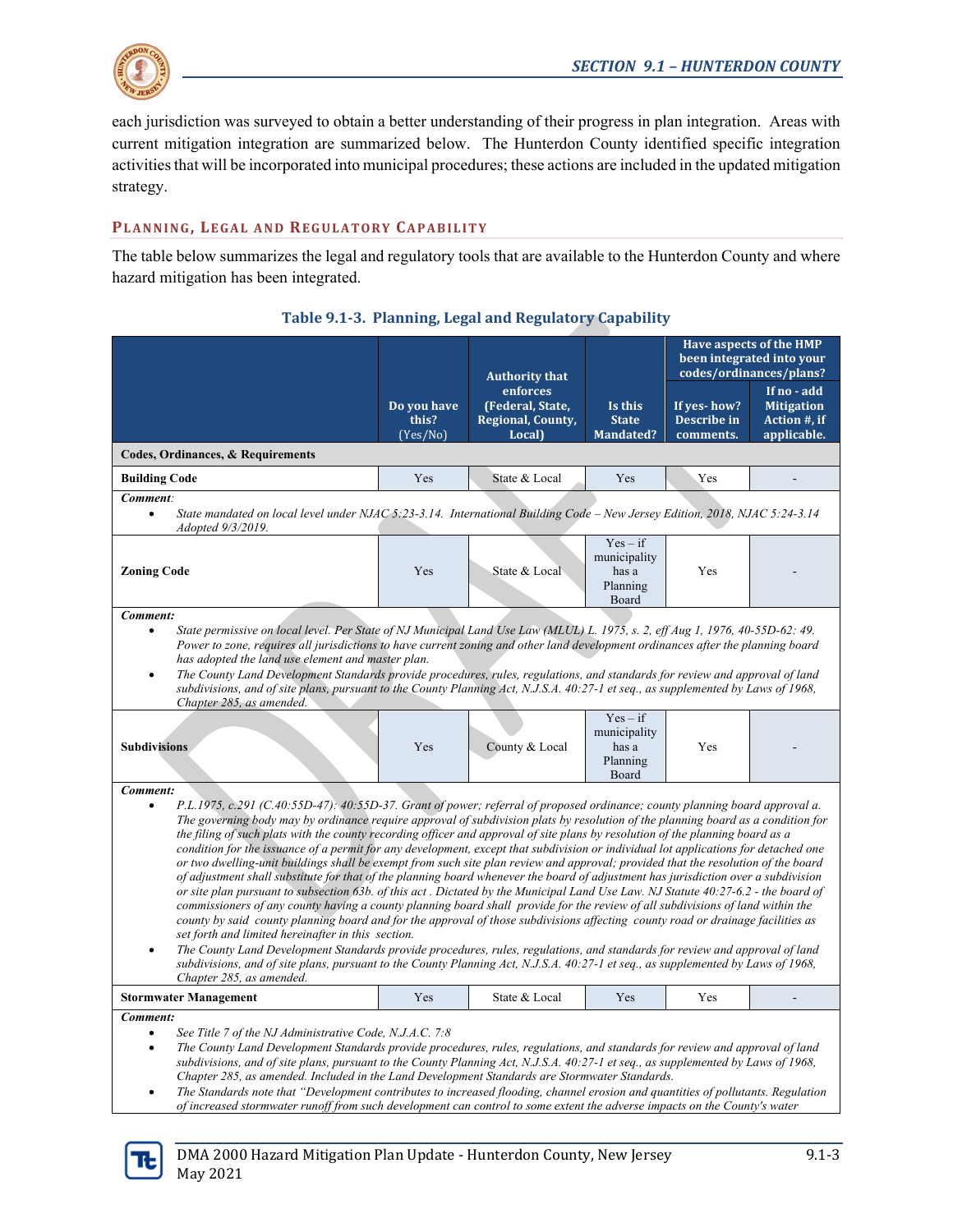

|                                                                                                                                                                                                                                                                                                                                                                                                                                                                                                                                                                                                                                                                                                                                                                                                                                                                                                                                                                                                                                                                                                                                                                                                                                                                                                                                                                                                                                                                                                                                                                                                                                                                                                                                                           |                                     | <b>Authority that</b>                                       |                                                          | Have aspects of the HMP<br>been integrated into your<br>codes/ordinances/plans? |                                                                 |  |  |
|-----------------------------------------------------------------------------------------------------------------------------------------------------------------------------------------------------------------------------------------------------------------------------------------------------------------------------------------------------------------------------------------------------------------------------------------------------------------------------------------------------------------------------------------------------------------------------------------------------------------------------------------------------------------------------------------------------------------------------------------------------------------------------------------------------------------------------------------------------------------------------------------------------------------------------------------------------------------------------------------------------------------------------------------------------------------------------------------------------------------------------------------------------------------------------------------------------------------------------------------------------------------------------------------------------------------------------------------------------------------------------------------------------------------------------------------------------------------------------------------------------------------------------------------------------------------------------------------------------------------------------------------------------------------------------------------------------------------------------------------------------------|-------------------------------------|-------------------------------------------------------------|----------------------------------------------------------|---------------------------------------------------------------------------------|-----------------------------------------------------------------|--|--|
|                                                                                                                                                                                                                                                                                                                                                                                                                                                                                                                                                                                                                                                                                                                                                                                                                                                                                                                                                                                                                                                                                                                                                                                                                                                                                                                                                                                                                                                                                                                                                                                                                                                                                                                                                           | Do you have<br>this?<br>$(Yes/N_0)$ | enforces<br>(Federal, State,<br>Regional, County,<br>Local) | Is this<br><b>State</b><br>Mandated?                     | If yes-how?<br>Describe in<br>comments.                                         | If no - add<br><b>Mitigation</b><br>Action #, if<br>applicable. |  |  |
| resources. The County Engineer will review each development for conformance to the design standards set forth herein to regulate<br>the discharge of stormwater runoff."                                                                                                                                                                                                                                                                                                                                                                                                                                                                                                                                                                                                                                                                                                                                                                                                                                                                                                                                                                                                                                                                                                                                                                                                                                                                                                                                                                                                                                                                                                                                                                                  |                                     |                                                             |                                                          |                                                                                 |                                                                 |  |  |
| <b>Post-Disaster Recovery</b>                                                                                                                                                                                                                                                                                                                                                                                                                                                                                                                                                                                                                                                                                                                                                                                                                                                                                                                                                                                                                                                                                                                                                                                                                                                                                                                                                                                                                                                                                                                                                                                                                                                                                                                             | No                                  |                                                             | No                                                       |                                                                                 |                                                                 |  |  |
| Comment:                                                                                                                                                                                                                                                                                                                                                                                                                                                                                                                                                                                                                                                                                                                                                                                                                                                                                                                                                                                                                                                                                                                                                                                                                                                                                                                                                                                                                                                                                                                                                                                                                                                                                                                                                  |                                     |                                                             |                                                          |                                                                                 |                                                                 |  |  |
| <b>Real Estate Disclosure</b>                                                                                                                                                                                                                                                                                                                                                                                                                                                                                                                                                                                                                                                                                                                                                                                                                                                                                                                                                                                                                                                                                                                                                                                                                                                                                                                                                                                                                                                                                                                                                                                                                                                                                                                             | Yes                                 | State, Division of<br>Consumer Affairs                      | Yes                                                      | Yes                                                                             |                                                                 |  |  |
| Comment: N.J.A.C. 13:45A-29.1 - Before signing a contract of sale, all purchasers must receive a New Jersey Public Offering Statement<br>(POS) approved by the New Jersey Real Estate Commission. The POS provides information such as estimated completion dates for<br>improvements, fees for services and amenities, the type of title and ownership interest being offered, its proximity to hospitals, schools, fire<br>and police, as well as any hazards, risks or nuisances in or around the subdivision.                                                                                                                                                                                                                                                                                                                                                                                                                                                                                                                                                                                                                                                                                                                                                                                                                                                                                                                                                                                                                                                                                                                                                                                                                                         |                                     |                                                             |                                                          |                                                                                 |                                                                 |  |  |
| <b>Growth Management</b>                                                                                                                                                                                                                                                                                                                                                                                                                                                                                                                                                                                                                                                                                                                                                                                                                                                                                                                                                                                                                                                                                                                                                                                                                                                                                                                                                                                                                                                                                                                                                                                                                                                                                                                                  | Yes                                 | County                                                      | $Yes - if$<br>municipality<br>has a<br>Planning<br>Board | Yes                                                                             |                                                                 |  |  |
| Comment:<br>State Mandated on a municipal level. See Zoning Ordinance; Also - Plan Endorsement Process via the State Development &<br>٠<br>Redevelopment Plan provides for the delineation of Growth Areas and Environs; Use of the endorsed plans in the implementation<br>of state environmental regulations makes the Plan Endorsement process a growth management strategy.<br>Growth management is guided through the County's Growth Management Plan, adopted December 2007.                                                                                                                                                                                                                                                                                                                                                                                                                                                                                                                                                                                                                                                                                                                                                                                                                                                                                                                                                                                                                                                                                                                                                                                                                                                                        |                                     |                                                             |                                                          |                                                                                 |                                                                 |  |  |
| <b>Site Plan Review</b>                                                                                                                                                                                                                                                                                                                                                                                                                                                                                                                                                                                                                                                                                                                                                                                                                                                                                                                                                                                                                                                                                                                                                                                                                                                                                                                                                                                                                                                                                                                                                                                                                                                                                                                                   | Yes                                 | County & Local                                              | $Yes - if$<br>municipality<br>has a<br>Planning<br>Board | Yes                                                                             |                                                                 |  |  |
| Comment:<br>Dictated by the Municipal Land Use Law which sets forth minimum requirements for plans, etc., timeframes for development<br>$\bullet$<br>review. NJ Statute 40:27-6.2: The board of commissioners of any county having a county planning board shall provide for the<br>review of all subdivisions of land within the county by said county planning board and for the approval of those subdivisions<br>affecting county road or drainage facilities as set forth and limited hereinafter in this section. 40:27-6.10 In order that county<br>planning boards shall have a complete file of the planning and zoning ordinances of all municipalities in the county, each<br>municipal clerk shall file with the county planning board a copy of the planning and zoning ordinances of the municipality in effect<br>on the effective date of this act and shall notify the county planning board of the introduction of any revision or amendment of<br>such an ordinance which affects lands adjoining county roads or other county lands, or lands lying within 200 feet of a municipal<br>boundary, or proposed facilities or public lands shown on the county master plan or official county map. Such notice shall be<br>given to the county planning board at least 10 days prior to the public hearing thereon by personal delivery or by certified mail of<br>a copy of the official notice of the public hearing together with a copy of the proposed ordinance.<br>The County Land Development Standards provide procedures, rules, regulations, and standards for review and approval of land<br>subdivisions, and of site plans, pursuant to the County Planning Act, N.J.S.A. 40:27-1 et seq., as supplemented by Laws of 1968, |                                     |                                                             |                                                          |                                                                                 |                                                                 |  |  |
| Chapter 285, as amended.<br><b>Environmental Protection</b>                                                                                                                                                                                                                                                                                                                                                                                                                                                                                                                                                                                                                                                                                                                                                                                                                                                                                                                                                                                                                                                                                                                                                                                                                                                                                                                                                                                                                                                                                                                                                                                                                                                                                               | No                                  |                                                             | No                                                       |                                                                                 |                                                                 |  |  |
| Comment:                                                                                                                                                                                                                                                                                                                                                                                                                                                                                                                                                                                                                                                                                                                                                                                                                                                                                                                                                                                                                                                                                                                                                                                                                                                                                                                                                                                                                                                                                                                                                                                                                                                                                                                                                  |                                     |                                                             |                                                          |                                                                                 |                                                                 |  |  |
| <b>Flood Damage Prevention</b>                                                                                                                                                                                                                                                                                                                                                                                                                                                                                                                                                                                                                                                                                                                                                                                                                                                                                                                                                                                                                                                                                                                                                                                                                                                                                                                                                                                                                                                                                                                                                                                                                                                                                                                            | N <sub>o</sub>                      | State & Local                                               | Yes                                                      |                                                                                 |                                                                 |  |  |
| Comment:<br>The NJ State Law Flood Area Control Act (N.J.S.A. 58:16A-52) and the National Flood Control Act of 1968 (NFIP) are state and<br>$\bullet$<br>federal acts to support minimization of flood losses. They do not require local adoption but as enforced by the NJDEP, the<br>floodplain ordinances of each municipality must be reviewed for compliance with these regulations. In addition, participation in<br>the NFIP requires a floodplain ordinance. Regulations for the Flood Control Hazards Act were adopted in 2007 and amended<br>effective June 20, 2016.<br>Adoption and enforcement of Flood Damage Prevention Ordinances is completed at the local level.<br>$\bullet$                                                                                                                                                                                                                                                                                                                                                                                                                                                                                                                                                                                                                                                                                                                                                                                                                                                                                                                                                                                                                                                           |                                     |                                                             |                                                          |                                                                                 |                                                                 |  |  |
| <b>Wellhead Protection</b>                                                                                                                                                                                                                                                                                                                                                                                                                                                                                                                                                                                                                                                                                                                                                                                                                                                                                                                                                                                                                                                                                                                                                                                                                                                                                                                                                                                                                                                                                                                                                                                                                                                                                                                                | No                                  |                                                             | N <sub>o</sub>                                           |                                                                                 |                                                                 |  |  |
| Comment:                                                                                                                                                                                                                                                                                                                                                                                                                                                                                                                                                                                                                                                                                                                                                                                                                                                                                                                                                                                                                                                                                                                                                                                                                                                                                                                                                                                                                                                                                                                                                                                                                                                                                                                                                  |                                     |                                                             |                                                          |                                                                                 |                                                                 |  |  |
| <b>Emergency Management</b>                                                                                                                                                                                                                                                                                                                                                                                                                                                                                                                                                                                                                                                                                                                                                                                                                                                                                                                                                                                                                                                                                                                                                                                                                                                                                                                                                                                                                                                                                                                                                                                                                                                                                                                               | No                                  |                                                             | No                                                       | ÷,                                                                              |                                                                 |  |  |
| Comment:                                                                                                                                                                                                                                                                                                                                                                                                                                                                                                                                                                                                                                                                                                                                                                                                                                                                                                                                                                                                                                                                                                                                                                                                                                                                                                                                                                                                                                                                                                                                                                                                                                                                                                                                                  |                                     |                                                             |                                                          |                                                                                 |                                                                 |  |  |
| <b>Climate Change</b>                                                                                                                                                                                                                                                                                                                                                                                                                                                                                                                                                                                                                                                                                                                                                                                                                                                                                                                                                                                                                                                                                                                                                                                                                                                                                                                                                                                                                                                                                                                                                                                                                                                                                                                                     | N <sub>o</sub>                      |                                                             | No.                                                      |                                                                                 |                                                                 |  |  |

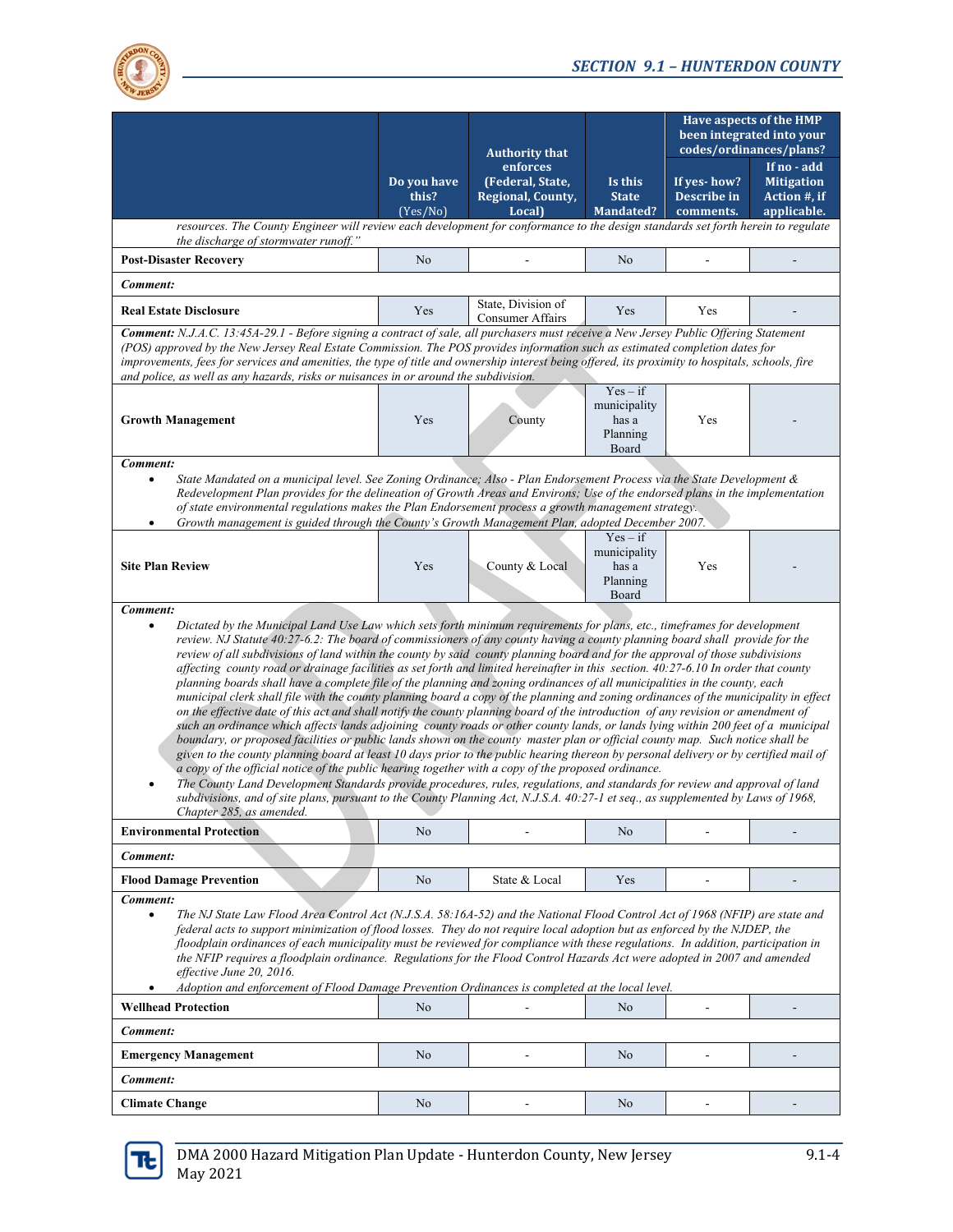

|                                                                                                                                                                                                                                                                                                                                                                                                                                                                                                                                                                                                                                                                                                                                                                                                                                                                                                                                                                                                                                                                                                                                                                                                                                                                                                                                                                                                                                                                                                                                                                                                                                                                                                   | <b>Authority that</b><br>enforces<br>(Federal, State,<br>Do you have<br>this?<br>Regional, County,<br>Local)<br>(Yes/No) |                  |                                             | <b>Have aspects of the HMP</b><br>been integrated into your<br>codes/ordinances/plans? |                                                                 |  |
|---------------------------------------------------------------------------------------------------------------------------------------------------------------------------------------------------------------------------------------------------------------------------------------------------------------------------------------------------------------------------------------------------------------------------------------------------------------------------------------------------------------------------------------------------------------------------------------------------------------------------------------------------------------------------------------------------------------------------------------------------------------------------------------------------------------------------------------------------------------------------------------------------------------------------------------------------------------------------------------------------------------------------------------------------------------------------------------------------------------------------------------------------------------------------------------------------------------------------------------------------------------------------------------------------------------------------------------------------------------------------------------------------------------------------------------------------------------------------------------------------------------------------------------------------------------------------------------------------------------------------------------------------------------------------------------------------|--------------------------------------------------------------------------------------------------------------------------|------------------|---------------------------------------------|----------------------------------------------------------------------------------------|-----------------------------------------------------------------|--|
|                                                                                                                                                                                                                                                                                                                                                                                                                                                                                                                                                                                                                                                                                                                                                                                                                                                                                                                                                                                                                                                                                                                                                                                                                                                                                                                                                                                                                                                                                                                                                                                                                                                                                                   |                                                                                                                          |                  | Is this<br><b>State</b><br><b>Mandated?</b> | If yes-how?<br>Describe in<br>comments.                                                | If no - add<br><b>Mitigation</b><br>Action #, if<br>applicable. |  |
| Comment:                                                                                                                                                                                                                                                                                                                                                                                                                                                                                                                                                                                                                                                                                                                                                                                                                                                                                                                                                                                                                                                                                                                                                                                                                                                                                                                                                                                                                                                                                                                                                                                                                                                                                          |                                                                                                                          |                  |                                             |                                                                                        |                                                                 |  |
| <b>Disaster Recovery Ordinance</b>                                                                                                                                                                                                                                                                                                                                                                                                                                                                                                                                                                                                                                                                                                                                                                                                                                                                                                                                                                                                                                                                                                                                                                                                                                                                                                                                                                                                                                                                                                                                                                                                                                                                | N <sub>o</sub>                                                                                                           |                  | No                                          |                                                                                        |                                                                 |  |
| Comment:                                                                                                                                                                                                                                                                                                                                                                                                                                                                                                                                                                                                                                                                                                                                                                                                                                                                                                                                                                                                                                                                                                                                                                                                                                                                                                                                                                                                                                                                                                                                                                                                                                                                                          |                                                                                                                          |                  |                                             |                                                                                        |                                                                 |  |
| <b>Disaster Reconstruction Ordinance</b>                                                                                                                                                                                                                                                                                                                                                                                                                                                                                                                                                                                                                                                                                                                                                                                                                                                                                                                                                                                                                                                                                                                                                                                                                                                                                                                                                                                                                                                                                                                                                                                                                                                          | N <sub>o</sub>                                                                                                           |                  | N <sub>o</sub>                              |                                                                                        |                                                                 |  |
| Comment:                                                                                                                                                                                                                                                                                                                                                                                                                                                                                                                                                                                                                                                                                                                                                                                                                                                                                                                                                                                                                                                                                                                                                                                                                                                                                                                                                                                                                                                                                                                                                                                                                                                                                          |                                                                                                                          |                  |                                             |                                                                                        |                                                                 |  |
| Other                                                                                                                                                                                                                                                                                                                                                                                                                                                                                                                                                                                                                                                                                                                                                                                                                                                                                                                                                                                                                                                                                                                                                                                                                                                                                                                                                                                                                                                                                                                                                                                                                                                                                             | N <sub>o</sub>                                                                                                           |                  | N <sub>o</sub>                              |                                                                                        |                                                                 |  |
| Comment:                                                                                                                                                                                                                                                                                                                                                                                                                                                                                                                                                                                                                                                                                                                                                                                                                                                                                                                                                                                                                                                                                                                                                                                                                                                                                                                                                                                                                                                                                                                                                                                                                                                                                          |                                                                                                                          |                  |                                             |                                                                                        |                                                                 |  |
| <b>Planning Documents</b>                                                                                                                                                                                                                                                                                                                                                                                                                                                                                                                                                                                                                                                                                                                                                                                                                                                                                                                                                                                                                                                                                                                                                                                                                                                                                                                                                                                                                                                                                                                                                                                                                                                                         |                                                                                                                          |                  |                                             |                                                                                        |                                                                 |  |
| <b>Comprehensive / Master Plan</b>                                                                                                                                                                                                                                                                                                                                                                                                                                                                                                                                                                                                                                                                                                                                                                                                                                                                                                                                                                                                                                                                                                                                                                                                                                                                                                                                                                                                                                                                                                                                                                                                                                                                | Yes                                                                                                                      | County           | Yes                                         | Yes                                                                                    |                                                                 |  |
| Comment:                                                                                                                                                                                                                                                                                                                                                                                                                                                                                                                                                                                                                                                                                                                                                                                                                                                                                                                                                                                                                                                                                                                                                                                                                                                                                                                                                                                                                                                                                                                                                                                                                                                                                          |                                                                                                                          |                  |                                             |                                                                                        |                                                                 |  |
| show the county planning board's recommendations for the development of the territory covered by the plan, and may include,<br>among other things, the general location, character, and extent of streets or roads, viaducts, bridges, waterway and waterfront<br>developments, parkways, playgrounds, forests, reservations, parks, airports, and other public ways, grounds, places and spaces;<br>the general location and extent of forests, agricultural areas, and open-development areas for purposes of conservation, food and<br>water supply, sanitary and drainage facilities, or the protection of urban development, and such other features as may be<br>important to the development of the county. The county planning board shall encourage the co-operation of the local<br>municipalities within the county in any matters whatsoever which may concern the integrity of the county master plan and to<br>advise the board of chosen commissioners with respect to the formulation of development programs and budgets for capital<br>expenditures. Per State of NJ Municipal Land Use Law (MLUL) L. 1975, s. 2, eff Aug 1, 1976 40:55D-28 provides the required<br>components of a municipal Master Plan and requires that each municipality prepare a master plan and update it every 6 years.<br>Further, all zoning ordinances must be consistent with the Master Plan or will not be benefitted from a presumption of validity.<br>The Hunterdon Growth Management Plan of 2007 is administered by the County Planning Department.<br>The Plan has sections on Natural Resources, Land Use, Transportation, Economic Development, People and Housing, Public<br>$\bullet$ |                                                                                                                          |                  |                                             |                                                                                        |                                                                 |  |
| <b>Capital Improvement Plan</b>                                                                                                                                                                                                                                                                                                                                                                                                                                                                                                                                                                                                                                                                                                                                                                                                                                                                                                                                                                                                                                                                                                                                                                                                                                                                                                                                                                                                                                                                                                                                                                                                                                                                   | Yes                                                                                                                      | County           | N <sub>o</sub>                              | Yes                                                                                    |                                                                 |  |
| Comment:<br>The Capital Improvement Plan/Budget is updated annually. It is the responsibility of all County Departments and is overseen by<br>$\bullet$<br>the County Board of Chosen Commissioners.<br>The county Capital Improvement Budget is the vehicle that county departments use to undertake various projects some of which<br>include stormwater management and drainage activities.<br>$2021 -$<br><b>Disaster Debris Management Plan</b><br>No<br>Hunterdon<br>No<br>County- $017$                                                                                                                                                                                                                                                                                                                                                                                                                                                                                                                                                                                                                                                                                                                                                                                                                                                                                                                                                                                                                                                                                                                                                                                                    |                                                                                                                          |                  |                                             |                                                                                        |                                                                 |  |
| Comment:                                                                                                                                                                                                                                                                                                                                                                                                                                                                                                                                                                                                                                                                                                                                                                                                                                                                                                                                                                                                                                                                                                                                                                                                                                                                                                                                                                                                                                                                                                                                                                                                                                                                                          |                                                                                                                          |                  |                                             |                                                                                        |                                                                 |  |
| <b>Floodplain or Watershed Plan</b>                                                                                                                                                                                                                                                                                                                                                                                                                                                                                                                                                                                                                                                                                                                                                                                                                                                                                                                                                                                                                                                                                                                                                                                                                                                                                                                                                                                                                                                                                                                                                                                                                                                               | Yes                                                                                                                      | County, Regional | No                                          | Yes                                                                                    |                                                                 |  |
| Comment:                                                                                                                                                                                                                                                                                                                                                                                                                                                                                                                                                                                                                                                                                                                                                                                                                                                                                                                                                                                                                                                                                                                                                                                                                                                                                                                                                                                                                                                                                                                                                                                                                                                                                          |                                                                                                                          |                  |                                             |                                                                                        |                                                                 |  |
| The Delaware River Basin Commission (DRBC) addresses flooding in the Delaware River Basin.<br>$\bullet$                                                                                                                                                                                                                                                                                                                                                                                                                                                                                                                                                                                                                                                                                                                                                                                                                                                                                                                                                                                                                                                                                                                                                                                                                                                                                                                                                                                                                                                                                                                                                                                           |                                                                                                                          |                  |                                             |                                                                                        |                                                                 |  |
| No<br><b>Stormwater Management Plan</b><br>State & Local<br>Yes<br>Comment:<br>The Stormwater Management rules $(N.J.A.C. 7:8)$ rules were published in the February 2, 2004 NJ Register. These rules set forth<br>$\bullet$<br>the required components of regional and municipal stormwater management plans and establish the stormwater management<br>design and performance standards for new (proposed) development. The design and performance standards for new development<br>include groundwater recharge, runoff quantity controls, and runoff quality controls. The rules emphasize, as a primary<br>consideration, the use of nonstructural stormwater management techniques including minimizing disturbance, minimizing<br>impervious surfaces, minimizing the use of stormwater pipes, preserving natural drainage features, etc. The rules also set forth<br>requirements for groundwater recharge, stormwater runoff quantity control, stormwater runoff quality control, and the prohibition<br>of major development to be located within or to discharge runoff from the major development into a 300-foot riparian zone<br>without prior authorization from the Department under the Flood Hazard Area Control Act Rules, N.J.A.C. 7:13.                                                                                                                                                                                                                                                                                                                                                                                                                                      |                                                                                                                          |                  |                                             |                                                                                        |                                                                 |  |

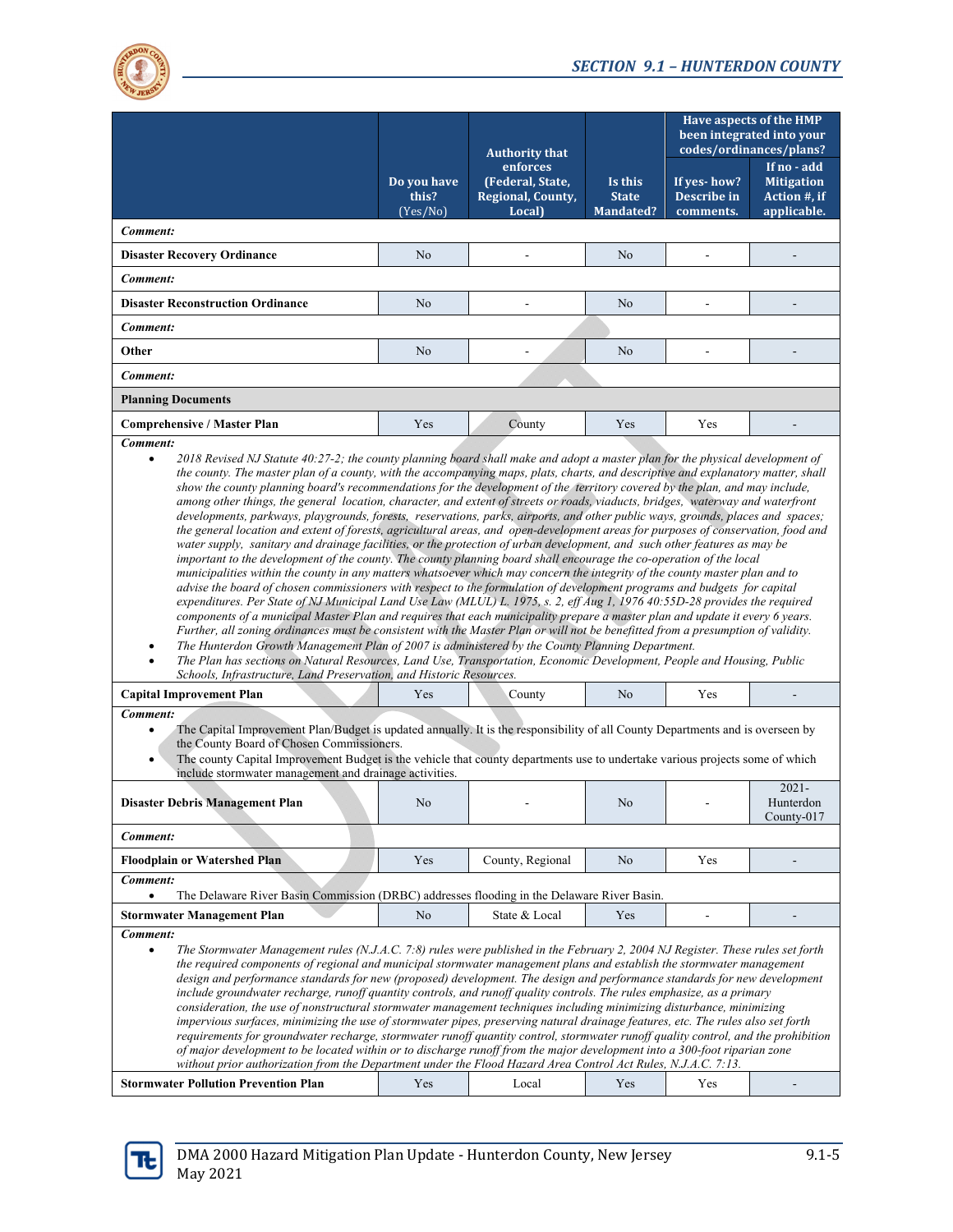

|                                                                                                                                                                                                                                                                                                                                                                                                                                                                                                                                                                                                                                                                                                                                                                                                                                                                                                                                                                                                                                                                                                                                                                                                                                                                                                                                                                                                                                                                                                                                                                                                                                                                                                                                                                                                                                                                                                                                                                                                                                                                                                               | <b>Authority that</b>            |                                                                   |                                            | <b>Have aspects of the HMP</b><br>been integrated into your<br>codes/ordinances/plans? |                                                                 |  |  |
|---------------------------------------------------------------------------------------------------------------------------------------------------------------------------------------------------------------------------------------------------------------------------------------------------------------------------------------------------------------------------------------------------------------------------------------------------------------------------------------------------------------------------------------------------------------------------------------------------------------------------------------------------------------------------------------------------------------------------------------------------------------------------------------------------------------------------------------------------------------------------------------------------------------------------------------------------------------------------------------------------------------------------------------------------------------------------------------------------------------------------------------------------------------------------------------------------------------------------------------------------------------------------------------------------------------------------------------------------------------------------------------------------------------------------------------------------------------------------------------------------------------------------------------------------------------------------------------------------------------------------------------------------------------------------------------------------------------------------------------------------------------------------------------------------------------------------------------------------------------------------------------------------------------------------------------------------------------------------------------------------------------------------------------------------------------------------------------------------------------|----------------------------------|-------------------------------------------------------------------|--------------------------------------------|----------------------------------------------------------------------------------------|-----------------------------------------------------------------|--|--|
|                                                                                                                                                                                                                                                                                                                                                                                                                                                                                                                                                                                                                                                                                                                                                                                                                                                                                                                                                                                                                                                                                                                                                                                                                                                                                                                                                                                                                                                                                                                                                                                                                                                                                                                                                                                                                                                                                                                                                                                                                                                                                                               | Do you have<br>this?<br>(Yes/No) | enforces<br>(Federal, State,<br>Regional, County,<br><b>Local</b> | Is this<br><b>State</b><br>Mandated?       | If yes-how?<br>Describe in<br>comments.                                                | If no - add<br><b>Mitigation</b><br>Action #, if<br>applicable. |  |  |
| Comment:<br>The Phase II New Jersey Pollutant Discharge Elimination System Stormwater Regulation Program (NJPDES) rules (N.J.A.C.<br>7:14A) were published in the February 2, 2004, NJ Register. These NJPDES rules are intended to address and reduce pollutants<br>associated with existing stormwater runoff. The NJPDES rules establish a regulatory program for existing stormwater discharges<br>as required under the Federal Clean Water Act. These NJPDES rules govern the issuance of permits to entities that own or<br>operate small municipal separate storm sewer systems, known as MS4s. Under this program, permits must be secured by<br>municipalities, certain public complexes such as universities and hospitals, and State, interstate and federal agencies that operate<br>or maintain highways. The permit program establishes the Statewide Basic Requirements that must be implemented to reduce<br>nonpoint source pollutant loads from these sources. The Statewide Basic Requirements include measures such as: the adoption of<br>ordinances (litter control, pet waste, wildlife feeding, proper waste disposal, etc.); the development of a municipal stormwater<br>management plan and implementing ordinance(s); requiring certain maintenance activities (such as street sweeping and catch<br>basin cleaning); implementing solids and floatables control; locating discharge points and stenciling catch basins; and a public<br>education component.<br>Hunterdon County developed a sample stormwater management plan, which is designed to provide guidance and strategies for<br>٠<br>municipal stormwater programs. The document addresses best practices in regards to issues of groundwater recharge, impacts of<br>stormwater runoff quantity and quality, water quality degradation associated with new development, design and performance<br>standards, and low impact/sustainable management practices. It also gives advice to ensure integration of ordinances, municipal<br>Master Plans, and other local plans to facilitate administrative consistency. |                                  |                                                                   |                                            |                                                                                        |                                                                 |  |  |
| <b>Urban Water Management Plan</b>                                                                                                                                                                                                                                                                                                                                                                                                                                                                                                                                                                                                                                                                                                                                                                                                                                                                                                                                                                                                                                                                                                                                                                                                                                                                                                                                                                                                                                                                                                                                                                                                                                                                                                                                                                                                                                                                                                                                                                                                                                                                            | No                               |                                                                   | No                                         |                                                                                        |                                                                 |  |  |
| Comment:                                                                                                                                                                                                                                                                                                                                                                                                                                                                                                                                                                                                                                                                                                                                                                                                                                                                                                                                                                                                                                                                                                                                                                                                                                                                                                                                                                                                                                                                                                                                                                                                                                                                                                                                                                                                                                                                                                                                                                                                                                                                                                      |                                  |                                                                   |                                            |                                                                                        |                                                                 |  |  |
| <b>Habitat Conservation Plan</b>                                                                                                                                                                                                                                                                                                                                                                                                                                                                                                                                                                                                                                                                                                                                                                                                                                                                                                                                                                                                                                                                                                                                                                                                                                                                                                                                                                                                                                                                                                                                                                                                                                                                                                                                                                                                                                                                                                                                                                                                                                                                              | No                               |                                                                   | No                                         |                                                                                        |                                                                 |  |  |
| Comment:                                                                                                                                                                                                                                                                                                                                                                                                                                                                                                                                                                                                                                                                                                                                                                                                                                                                                                                                                                                                                                                                                                                                                                                                                                                                                                                                                                                                                                                                                                                                                                                                                                                                                                                                                                                                                                                                                                                                                                                                                                                                                                      |                                  |                                                                   |                                            |                                                                                        |                                                                 |  |  |
| <b>Economic Development Plan</b>                                                                                                                                                                                                                                                                                                                                                                                                                                                                                                                                                                                                                                                                                                                                                                                                                                                                                                                                                                                                                                                                                                                                                                                                                                                                                                                                                                                                                                                                                                                                                                                                                                                                                                                                                                                                                                                                                                                                                                                                                                                                              | Yes                              | County, Regional                                                  | No                                         | Yes                                                                                    |                                                                 |  |  |
| Comment:<br>Comprehensive Economic Development Strategy Plan: The 2015 plan was developed by the County Planning Department and led<br>to the creation of Hunterdon County Economic Development.<br>Economic Development has worked on initiatives such as the 539 Agritrail for agricultural tourism and the Hunterdon<br>$\circ$<br>County Main Streets initiative to promote and support local businesses<br>Together North Jersey Plan: The Together North Jersey Plan of 2015 is a regional Plan for a Comprehensive Economic Development<br>Strategy                                                                                                                                                                                                                                                                                                                                                                                                                                                                                                                                                                                                                                                                                                                                                                                                                                                                                                                                                                                                                                                                                                                                                                                                                                                                                                                                                                                                                                                                                                                                                    |                                  |                                                                   |                                            |                                                                                        |                                                                 |  |  |
| <b>Shoreline Management Plan</b>                                                                                                                                                                                                                                                                                                                                                                                                                                                                                                                                                                                                                                                                                                                                                                                                                                                                                                                                                                                                                                                                                                                                                                                                                                                                                                                                                                                                                                                                                                                                                                                                                                                                                                                                                                                                                                                                                                                                                                                                                                                                              | No                               |                                                                   | $Yes - if$<br>located in a<br>coastal zone |                                                                                        |                                                                 |  |  |
| Comment:<br>NJ Coastal Area Facility Review Act (N.J.S.A. 13:19) or CAFRA regulates almost all development along the coast for activities<br>$\bullet$<br>including construction, relocation, and enlargement of buildings or structures, and excavation, grading, shore protection<br>structures, and site preparation. This law is implemented through NJ's Coastal Zone management Rules N.J.A.C. 7:7E-1 et seq.                                                                                                                                                                                                                                                                                                                                                                                                                                                                                                                                                                                                                                                                                                                                                                                                                                                                                                                                                                                                                                                                                                                                                                                                                                                                                                                                                                                                                                                                                                                                                                                                                                                                                           |                                  |                                                                   |                                            |                                                                                        |                                                                 |  |  |
| <b>Community Wildfire Protection Plan</b>                                                                                                                                                                                                                                                                                                                                                                                                                                                                                                                                                                                                                                                                                                                                                                                                                                                                                                                                                                                                                                                                                                                                                                                                                                                                                                                                                                                                                                                                                                                                                                                                                                                                                                                                                                                                                                                                                                                                                                                                                                                                     | N <sub>o</sub>                   |                                                                   | No                                         |                                                                                        | $\overline{\phantom{a}}$                                        |  |  |
| Comment:                                                                                                                                                                                                                                                                                                                                                                                                                                                                                                                                                                                                                                                                                                                                                                                                                                                                                                                                                                                                                                                                                                                                                                                                                                                                                                                                                                                                                                                                                                                                                                                                                                                                                                                                                                                                                                                                                                                                                                                                                                                                                                      |                                  |                                                                   |                                            |                                                                                        |                                                                 |  |  |
| <b>Community Forest Management Plan</b>                                                                                                                                                                                                                                                                                                                                                                                                                                                                                                                                                                                                                                                                                                                                                                                                                                                                                                                                                                                                                                                                                                                                                                                                                                                                                                                                                                                                                                                                                                                                                                                                                                                                                                                                                                                                                                                                                                                                                                                                                                                                       | Yes                              | County                                                            | No                                         | Yes                                                                                    |                                                                 |  |  |
| Comment:<br>Woodland Conservation Plan: The 2005 plan is the responsibility of the County Planning Department.<br>$\bullet$                                                                                                                                                                                                                                                                                                                                                                                                                                                                                                                                                                                                                                                                                                                                                                                                                                                                                                                                                                                                                                                                                                                                                                                                                                                                                                                                                                                                                                                                                                                                                                                                                                                                                                                                                                                                                                                                                                                                                                                   |                                  |                                                                   |                                            |                                                                                        |                                                                 |  |  |
| <b>Transportation Plan</b>                                                                                                                                                                                                                                                                                                                                                                                                                                                                                                                                                                                                                                                                                                                                                                                                                                                                                                                                                                                                                                                                                                                                                                                                                                                                                                                                                                                                                                                                                                                                                                                                                                                                                                                                                                                                                                                                                                                                                                                                                                                                                    | Yes                              | County                                                            | No                                         | Yes                                                                                    |                                                                 |  |  |
| Comment:<br>Transportation Plan: 2008<br>$\bullet$                                                                                                                                                                                                                                                                                                                                                                                                                                                                                                                                                                                                                                                                                                                                                                                                                                                                                                                                                                                                                                                                                                                                                                                                                                                                                                                                                                                                                                                                                                                                                                                                                                                                                                                                                                                                                                                                                                                                                                                                                                                            |                                  |                                                                   |                                            |                                                                                        |                                                                 |  |  |
| <b>Agriculture Plan</b>                                                                                                                                                                                                                                                                                                                                                                                                                                                                                                                                                                                                                                                                                                                                                                                                                                                                                                                                                                                                                                                                                                                                                                                                                                                                                                                                                                                                                                                                                                                                                                                                                                                                                                                                                                                                                                                                                                                                                                                                                                                                                       | Yes                              | County                                                            | No                                         | Yes                                                                                    |                                                                 |  |  |
| Comment:<br>Hunterdon County Comprehensive Farmland Preservation Plan: The 2008 plan is the responsibility of the County Planning<br>$\bullet$<br>Department.                                                                                                                                                                                                                                                                                                                                                                                                                                                                                                                                                                                                                                                                                                                                                                                                                                                                                                                                                                                                                                                                                                                                                                                                                                                                                                                                                                                                                                                                                                                                                                                                                                                                                                                                                                                                                                                                                                                                                 |                                  |                                                                   |                                            |                                                                                        |                                                                 |  |  |
| <b>Climate Action Plan</b>                                                                                                                                                                                                                                                                                                                                                                                                                                                                                                                                                                                                                                                                                                                                                                                                                                                                                                                                                                                                                                                                                                                                                                                                                                                                                                                                                                                                                                                                                                                                                                                                                                                                                                                                                                                                                                                                                                                                                                                                                                                                                    | No                               | $\overline{\phantom{a}}$                                          | No                                         | $\frac{1}{2}$                                                                          | $\blacksquare$                                                  |  |  |
| Comment:                                                                                                                                                                                                                                                                                                                                                                                                                                                                                                                                                                                                                                                                                                                                                                                                                                                                                                                                                                                                                                                                                                                                                                                                                                                                                                                                                                                                                                                                                                                                                                                                                                                                                                                                                                                                                                                                                                                                                                                                                                                                                                      |                                  |                                                                   |                                            |                                                                                        |                                                                 |  |  |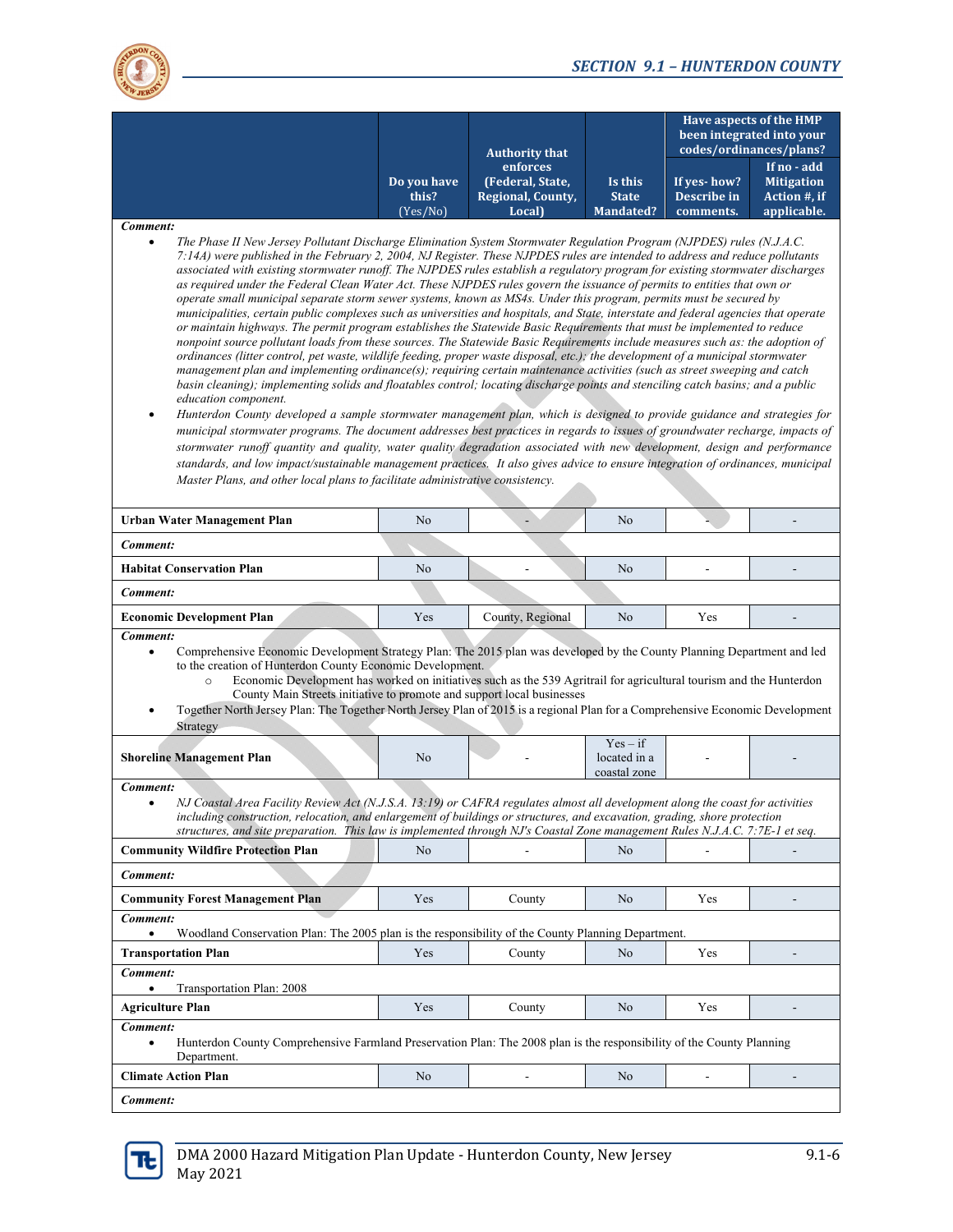

|                                                                                                                                                                                                                                                                                                                                                                                                                                                                                                        |                                  | <b>Authority that</b>                                       |                                             | <b>Have aspects of the HMP</b><br>been integrated into your<br>codes/ordinances/plans? |                                                                 |  |  |
|--------------------------------------------------------------------------------------------------------------------------------------------------------------------------------------------------------------------------------------------------------------------------------------------------------------------------------------------------------------------------------------------------------------------------------------------------------------------------------------------------------|----------------------------------|-------------------------------------------------------------|---------------------------------------------|----------------------------------------------------------------------------------------|-----------------------------------------------------------------|--|--|
|                                                                                                                                                                                                                                                                                                                                                                                                                                                                                                        | Do you have<br>this?<br>(Yes/No) | enforces<br>(Federal, State,<br>Regional, County,<br>Local) | Is this<br><b>State</b><br><b>Mandated?</b> | If yes-how?<br>Describe in<br>comments.                                                | If no - add<br><b>Mitigation</b><br>Action #, if<br>applicable. |  |  |
| <b>Tourism Plan</b>                                                                                                                                                                                                                                                                                                                                                                                                                                                                                    | N <sub>o</sub>                   | $\overline{a}$                                              | N <sub>o</sub>                              | ÷.                                                                                     |                                                                 |  |  |
| Comment:                                                                                                                                                                                                                                                                                                                                                                                                                                                                                               |                                  |                                                             |                                             |                                                                                        |                                                                 |  |  |
| <b>Business Development Plan</b>                                                                                                                                                                                                                                                                                                                                                                                                                                                                       | N <sub>o</sub>                   | $\overline{\phantom{a}}$                                    | N <sub>o</sub>                              | ÷,                                                                                     |                                                                 |  |  |
| Comment:                                                                                                                                                                                                                                                                                                                                                                                                                                                                                               |                                  |                                                             |                                             |                                                                                        |                                                                 |  |  |
| Other                                                                                                                                                                                                                                                                                                                                                                                                                                                                                                  | Yes                              | County, Regional,<br>State                                  | N <sub>o</sub>                              | Yes                                                                                    |                                                                 |  |  |
| Comment:<br>Open Space Plan: The Hunterdon County Open Space, Farmland and Historic Preservation Trust Fund Plan of 2016 is<br>$\bullet$<br>administered by the County Planning Department.<br>Animal Emergency Response Plan<br>Wastewater Management Plan: The 2013 plan is the responsibility of the County Planning Department.<br>$\bullet$<br>Highlands Regional Master Plan: The 2008 Plan is the responsibility of the NJ Highlands Council.<br>$\bullet$                                      |                                  |                                                             |                                             |                                                                                        |                                                                 |  |  |
| <b>Response/Recovery Planning</b>                                                                                                                                                                                                                                                                                                                                                                                                                                                                      |                                  |                                                             |                                             |                                                                                        |                                                                 |  |  |
| <b>Comprehensive Emergency Management Plan</b><br>(CEMP) / Emergency Operations Plan (EOP)                                                                                                                                                                                                                                                                                                                                                                                                             | Yes                              | County                                                      | Yes                                         | Yes                                                                                    |                                                                 |  |  |
| Comment:<br>Each county and municipality in the State shall prepare a written Emergency Operations Plan with all appropriate annexes<br>$\bullet$<br>necessary to implement the plan. Each Emergency Operations Plan shall be adopted no later than one year after the State<br>Emergency Planning Guidelines have been adopted by the State Office of Emergency Management and shall be evaluated at such<br>subsequent scheduled review of the State Emergency Operations Plan, L.1989, c.222, s.19. |                                  |                                                             |                                             |                                                                                        |                                                                 |  |  |
| Threat & Hazard Identification & Risk<br><b>Assessment (THIRA)</b>                                                                                                                                                                                                                                                                                                                                                                                                                                     | Yes                              | County                                                      | N <sub>o</sub>                              | Yes                                                                                    |                                                                 |  |  |
| <b>Comment: County</b>                                                                                                                                                                                                                                                                                                                                                                                                                                                                                 |                                  |                                                             |                                             |                                                                                        |                                                                 |  |  |
| <b>Post-Disaster Recovery Plan</b>                                                                                                                                                                                                                                                                                                                                                                                                                                                                     | N <sub>0</sub>                   |                                                             | N <sub>0</sub>                              |                                                                                        |                                                                 |  |  |
| Comment:                                                                                                                                                                                                                                                                                                                                                                                                                                                                                               |                                  |                                                             |                                             |                                                                                        |                                                                 |  |  |
| <b>Continuity of Operations Plan</b>                                                                                                                                                                                                                                                                                                                                                                                                                                                                   | Yes                              | County                                                      | N <sub>o</sub>                              | Yes                                                                                    |                                                                 |  |  |
| <b>Comment:</b> Currently in final stages of development, along with Continuity of Government planning through Tetra Tech.                                                                                                                                                                                                                                                                                                                                                                             |                                  |                                                             |                                             |                                                                                        |                                                                 |  |  |
| <b>Public Health Plan</b>                                                                                                                                                                                                                                                                                                                                                                                                                                                                              | Yes                              | County                                                      | N <sub>o</sub>                              | Yes                                                                                    |                                                                 |  |  |
| Comment:<br>Community Health Improvement Plan: The 2007 plan is the responsibility of the County Health Department.<br>$\bullet$                                                                                                                                                                                                                                                                                                                                                                       |                                  |                                                             |                                             |                                                                                        |                                                                 |  |  |
| Other                                                                                                                                                                                                                                                                                                                                                                                                                                                                                                  | N <sub>o</sub>                   |                                                             | N <sub>o</sub>                              |                                                                                        |                                                                 |  |  |
| Comment:                                                                                                                                                                                                                                                                                                                                                                                                                                                                                               |                                  |                                                             |                                             |                                                                                        |                                                                 |  |  |

# **Table 9.1‐4. Development and Permitting Capability**

| <b>Criterion</b>                                                                                                                                                                   | <b>Response</b>                                                                                        |
|------------------------------------------------------------------------------------------------------------------------------------------------------------------------------------|--------------------------------------------------------------------------------------------------------|
| Does your jurisdiction issue development permits?<br>- If no, who does? If yes, which department?                                                                                  | Issued at local municipal level.                                                                       |
| Does your jurisdiction have the ability to track permits by hazard area?                                                                                                           | Completed and tracked at local municipal<br>level.                                                     |
| Does your jurisdiction have a buildable lands inventory?<br>-If yes, please describe briefly.<br>-If no, please quantitatively describe the level of buildout in the jurisdiction. | Yes:<br>Hunterdon County Economic<br>Development maintains a listing of<br>potential commercial sites. |

#### **ADMINISTRATIVE AND TECHNICAL CAPABILITY**

The table below summarizes potential staff and personnel resources available to the Hunterdon County.

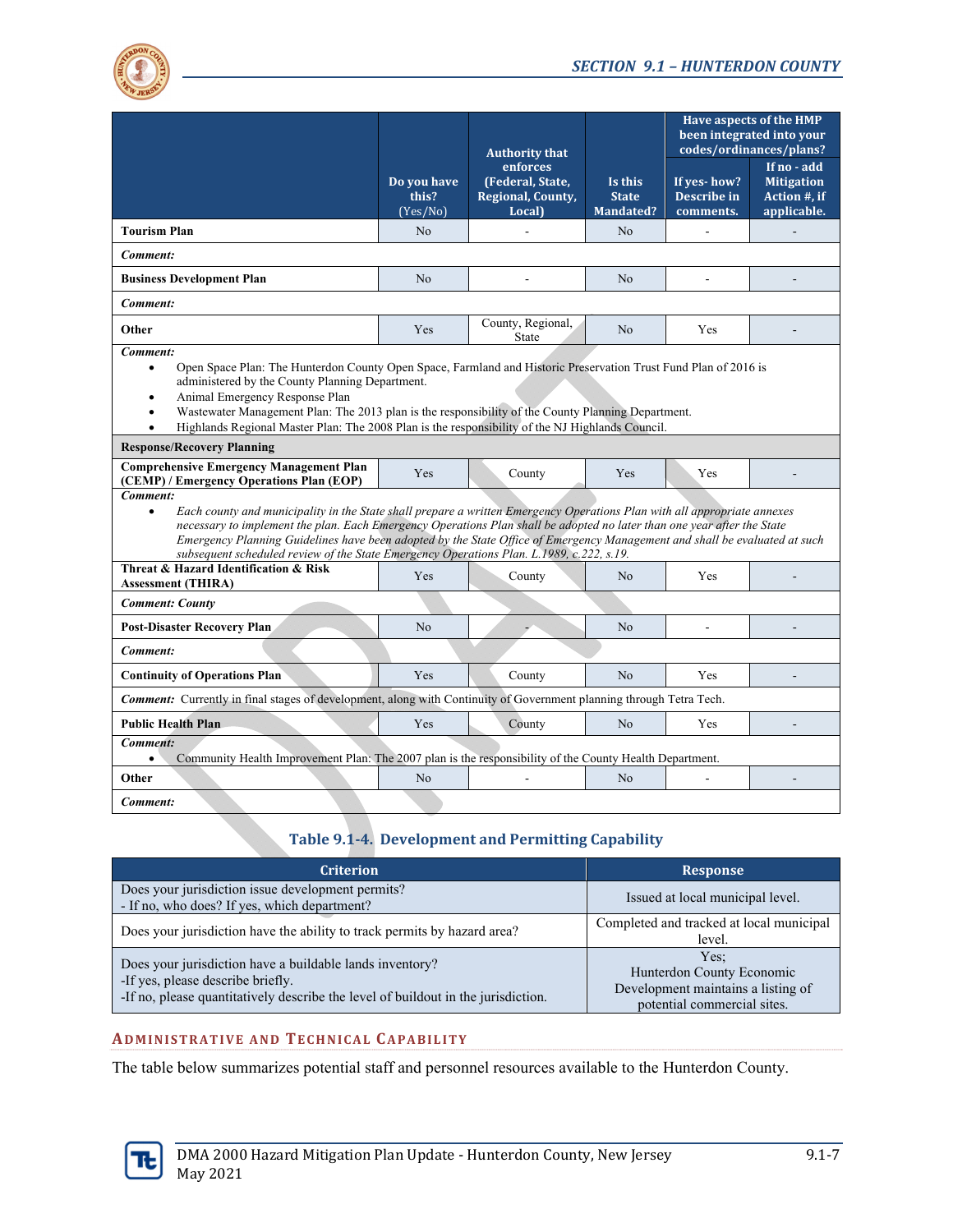

| <b>Staff/Personnel Resource</b>                                                            | <b>Available?</b> | <b>Department/Agency/Position</b>                                                                                                                                                      |
|--------------------------------------------------------------------------------------------|-------------------|----------------------------------------------------------------------------------------------------------------------------------------------------------------------------------------|
| <b>Administrative Capability</b>                                                           |                   |                                                                                                                                                                                        |
| Planning Board                                                                             | Yes               | County Planning Board                                                                                                                                                                  |
| Mitigation Planning Committee                                                              | Yes               | Steering Committee established for 2016 Update                                                                                                                                         |
| Environmental Board / Commission                                                           | Yes               | Shade Tree Commission                                                                                                                                                                  |
| Open Space Board / Committee                                                               | Yes               | Open Space Advisory Committee                                                                                                                                                          |
| Economic Development Commission / Committee                                                | Yes               | Economic Development Director                                                                                                                                                          |
| Warning Systems / Services<br>(reverse 911, outdoor warning signals)                       | Yes               | Reverse 911                                                                                                                                                                            |
| Maintenance program to reduce risk                                                         | Yes               | Public Works - ditch cleaning; snow fence<br>installation, tree-trimming; inspect catch basins<br>and pipe entrances pre- and post- storm events                                       |
| Mutual aid agreements                                                                      | Yes               | County Office of Emergency Management and<br>Public Works; Municipal fire services have an<br>alerting plan that satisfies the Division of Fire<br>Safety                              |
| <b>Technical/Staffing Capability</b>                                                       |                   |                                                                                                                                                                                        |
| Planners or engineers with knowledge of land<br>development and land management practices  | Yes               | Planning Department, Engineering Division                                                                                                                                              |
| Engineers or professionals trained in building or<br>infrastructure construction practices | Yes               | Department of Public Works                                                                                                                                                             |
| Planners or engineers with an understanding of<br>natural hazards                          | Yes               | GIS, Emergency Management Division                                                                                                                                                     |
| Staff with training in benefit/cost analysis                                               | No                | Contractors as needed                                                                                                                                                                  |
| Staff with training in green infrastructure                                                | Yes               | Staff training ongoing                                                                                                                                                                 |
| Staff with education/knowledge/training in low<br>impact development                       | <b>Yes</b>        | Staff training ongoing                                                                                                                                                                 |
| Surveyor                                                                                   | No                |                                                                                                                                                                                        |
| Stormwater engineer                                                                        | Yes               | Stormwater Engineer                                                                                                                                                                    |
| Personnel skilled or trained in GIS applications                                           | Yes               | GIS                                                                                                                                                                                    |
| Local or state water quality professional                                                  | Yes               | Engineer                                                                                                                                                                               |
| Scientist familiar with natural hazards in local area                                      | No.               |                                                                                                                                                                                        |
| Emergency manager                                                                          | Yes               | <b>Emergency Management Division (Public Safety</b><br>Department)                                                                                                                     |
| Watershed planner                                                                          | No                |                                                                                                                                                                                        |
| Environmental specialist                                                                   | No                |                                                                                                                                                                                        |
| Grant writers                                                                              | No                | Contractors as needed                                                                                                                                                                  |
| Resilience Officer                                                                         | No                |                                                                                                                                                                                        |
| Other                                                                                      | Yes               | Economic Development has assisted<br>municipalities and businesses with the<br>identification of grants and resources for<br>coronavirus financial relief, PPE, and best<br>practices. |

# **Table 9.1‐5. Administrative and Technical Capabilities**

### **FISCAL CAPABILITY**

The table below summarizes financial resources available to the Hunterdon County.

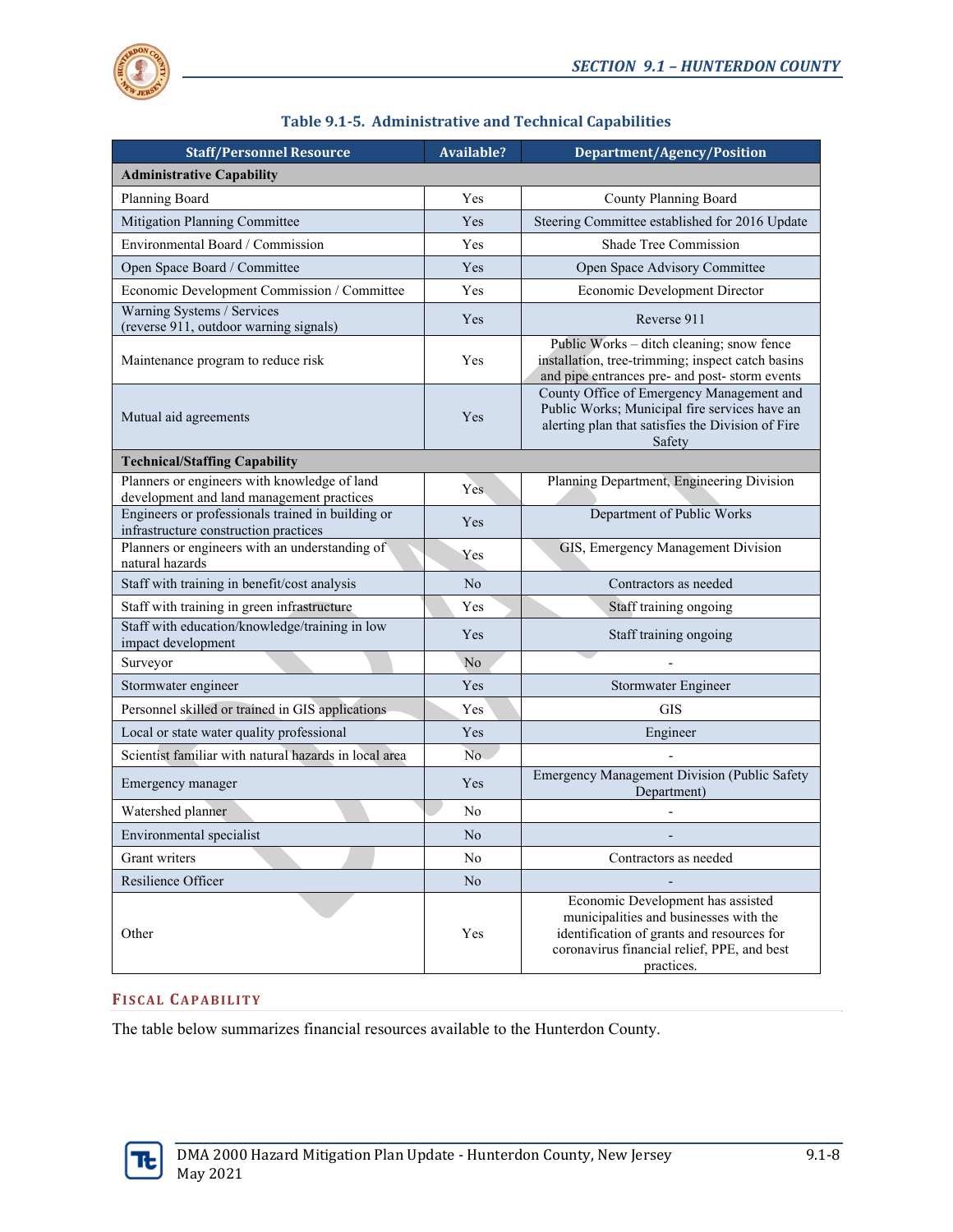

| <b>Financial Resource</b>                              | Accessible or Eligible to Use?                       |
|--------------------------------------------------------|------------------------------------------------------|
| Community Development Block Grants (CDBG, CDBG-DR)     | Yes, as available                                    |
| Capital Improvements Project Funding                   | Yes                                                  |
| Authority to Levy Taxes for Specific Purposes          | No.                                                  |
| User Fees for Water, Sewer, Gas or Electric Service    | Municipalities/or MUAs                               |
| Incur Debt through General Obligation Bonds            | Yes – standard County Capital Ordinances             |
| Incur Debt through Special Tax Bonds                   | No.                                                  |
| Incur Debt through Private Activity Bonds              | No.                                                  |
| Withhold Public Expenditures in Hazard-Prone Areas     | CDBG funds cannot fund projects in flood-prone areas |
| <b>State-Sponsored Grant Programs</b>                  | Yes                                                  |
| Development Impact Fees for Homebuyers or Developers   | Yes – Health Division for septic reviews             |
| Clean Water Act 319 Grants (Nonpoint Source Pollution) | No.                                                  |
| Other                                                  | No                                                   |

# **Table 9.1‐6. Fiscal Capabilities**

# **EDUCATION AND OUTREACH CAPABILITY**

The table below summarizes the education and outreach resources available to the Hunterdon County.

# **Table 9.1‐7. Education and Outreach Capabilities**

| <b>Criterion</b>                                                                                                                              | <b>Response</b>                                                                                                                                                                                                                                                                                                                        |
|-----------------------------------------------------------------------------------------------------------------------------------------------|----------------------------------------------------------------------------------------------------------------------------------------------------------------------------------------------------------------------------------------------------------------------------------------------------------------------------------------|
| Do you have a public information officer or communications<br>office?                                                                         | Yes - County Administration Office-Ruthi Cass,<br>Public Information Officer                                                                                                                                                                                                                                                           |
| Do you have personnel skilled or trained in website development?                                                                              | Yes – IT Department – Carrie Moore, Division Head                                                                                                                                                                                                                                                                                      |
| Do you have hazard mitigation information available on your<br>website?<br>-If yes, briefly describe.                                         | Yes – County website includes a page on hazard<br>mitigation within the Department of Public Safety page,<br>including information on current plan updates and links<br>to citizen and stakeholder survey questionnaires. In<br>addition, information and links have been shared on<br>County and Public Safety social media accounts. |
| Do you use social media for hazard mitigation education and<br>outreach?<br>-If yes, briefly describe.                                        | Yes - Department of Public Safety maintains Facebook<br>and Twitter accounts which are frequently used for<br>hazard mitigation education and outreach.                                                                                                                                                                                |
| Do you have any citizen boards or commissions that address issues<br>related to hazard mitigation?<br>-If yes, briefly describe.              | Yes – The Hunterdon County OEM Council and<br>Hunterdon County Municipal OEM Coordinators meet<br>regularly and routinely address issues related to hazard<br>mitigation on a county-wide and municipal basis.                                                                                                                         |
| Do you have any other programs already in place that could be<br>used to communicate hazard-related information?<br>If yes, briefly describe. | Yes - County maintains a Citizen Alert Notification<br>System (Nixle) to notify residents who opt in. In<br>addition, OEM maintains a separate<br>notification/communication system (IAR) for first<br>responders and municipal OEM coordinators<br>responding to incidents, which readily communicates<br>hazard related information. |

#### **COMMUNITY CLASSIFICATIONS**

The table below summarizes the classifications for community programs available to the Hunterdon County.

### **Table 9.1‐8. Community Classifications**

| <b>Program</b>                 | Participating? | <b>Classification</b> | Date Classified |
|--------------------------------|----------------|-----------------------|-----------------|
| <b>Community Rating System</b> | No             |                       |                 |

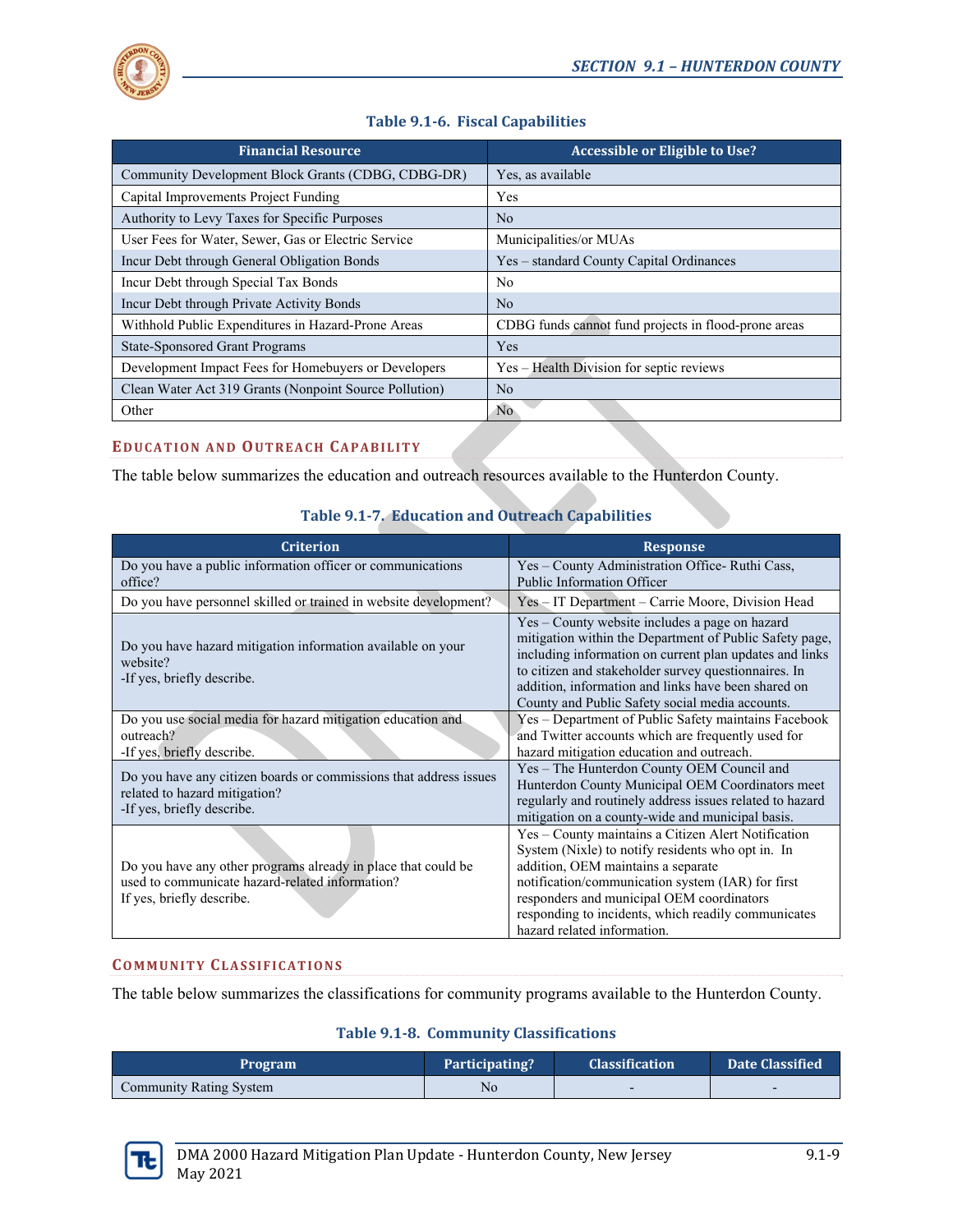

| <b>Program</b>                                          | Participating? | <b>Classification</b>    | <b>Date Classified</b> |
|---------------------------------------------------------|----------------|--------------------------|------------------------|
| Building Code Effectiveness Grading Schedule<br>(BCEGS) | N/A            |                          |                        |
| Public Protection (Fire ISO Protection Class)           | N/A            |                          |                        |
| Storm Ready Certification                               | N/A            | $\overline{\phantom{0}}$ |                        |
| Firewise Community Classification                       | N <sub>0</sub> |                          |                        |
| Sustainable Jersey                                      | N/A            |                          |                        |

#### **ADAPTIVE CAPACITY**

Adaptive capacity is defined as "the ability of systems, institutions, humans and other organisms to adjust to potential damage, to take advantage of opportunities, or respond to consequences" (IPCC 2014). In other words, it describes a jurisdiction's current ability to adjust to, protect from, or withstand a hazard event. This term is often discussed in reference to climate change; however, adaptive capacity also includes an understanding of local capacity for adapting to current and future risks and changing conditions. The table below summarizes the adaptive capacity for each hazard and the jurisdiction's rating.

| <b>Hazard</b>                | <b>Adaptive Capacity (Capabilities) -</b><br>Strong/Moderate/Weak |
|------------------------------|-------------------------------------------------------------------|
| Dam Failure                  | Moderate                                                          |
| Disease Outbreak             | Moderate                                                          |
| Drought                      | Moderate                                                          |
| Earthquake                   | Moderate                                                          |
| Flood                        | Moderate                                                          |
| Geologic                     | Moderate                                                          |
| Hazardous Materials          | Moderate                                                          |
| Hurricane and Tropical Storm | Moderate                                                          |
| <b>Invasive Species</b>      | Moderate                                                          |
| Nor'Easter                   | Moderate                                                          |
| Severe Weather               | Moderate                                                          |
| Severe Winter Weather        | Strong                                                            |
| Wildfire                     | Moderate                                                          |

# **Table 9.1‐9. Adaptive Capacity**

*Notes:*

Strong = Capacity exists and is in use; Moderate = Capacity may exist, but is not used or could use some improvement; Weak = Capacity does not exist or could use substantial improvement; Unsure = Not enough information is known to assign a rating.

### **NATIONAL FLOOD INSURANCE PROGRAM**

This section provides specific information on the management and regulation of the regulatory floodplain.

#### **Table 9.1‐10. National Flood Insurance Program Compliance**

| <b>Criterion</b>                                                     | Response                                                               |
|----------------------------------------------------------------------|------------------------------------------------------------------------|
| What local department is responsible for floodplain management?      | Floodplain management is administered<br>at the local municipal level. |
| Who is your floodplain administrator? (name, department/position)    | N/A                                                                    |
| Are any certified floodplain managers on staff in your jurisdiction? | No                                                                     |

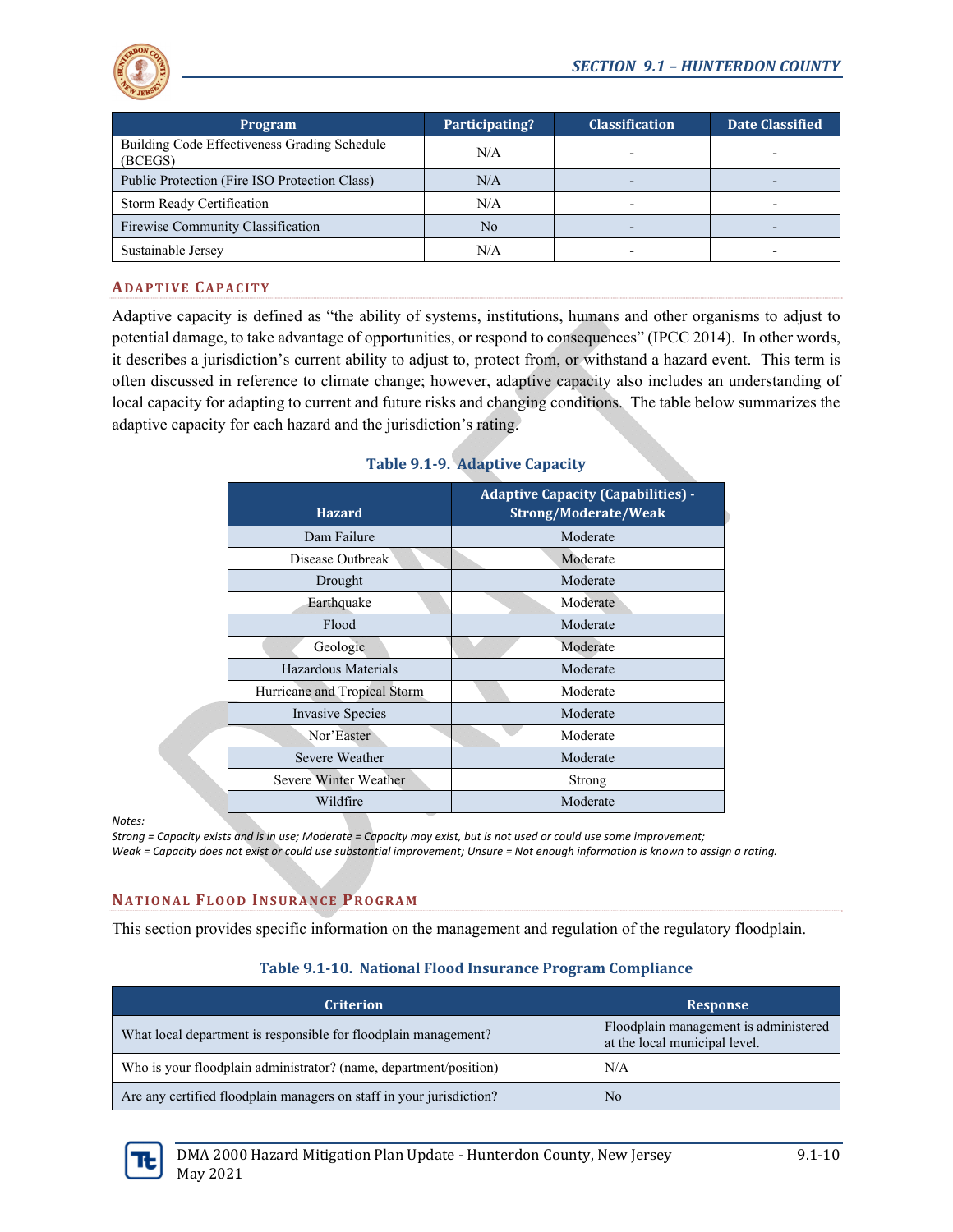

| <b>Criterion</b>                                                                                                                                                                                                                 | <b>Response</b>                                            |
|----------------------------------------------------------------------------------------------------------------------------------------------------------------------------------------------------------------------------------|------------------------------------------------------------|
| What is the date that your flood damage prevention ordinance was last amended?                                                                                                                                                   | N/A                                                        |
| Does your floodplain management program meet or exceed minimum<br>requirements?<br>-If exceeds, in what ways?                                                                                                                    | N/A                                                        |
| When was the most recent Community Assistance Visit or Community Assistance<br>Contact?                                                                                                                                          | N/A                                                        |
| Does your jurisdiction have any outstanding NFIP compliance violations that need<br>to be addressed?<br>-If so, state what they are.                                                                                             | N/A                                                        |
| Are any RiskMAP projects currently underway in your jurisdiction?<br>If so, state what they are.                                                                                                                                 | No                                                         |
| Do your flood hazard maps adequately address the flood risk within your<br>jurisdiction?<br>-If no, state why.                                                                                                                   | Yes                                                        |
| Does your floodplain management staff need any assistance or training to support<br>its floodplain management program?<br>- If so, what type of assistance/training is needed?                                                   | No                                                         |
| Does your jurisdiction participate in the Community Rating System (CRS)?<br>-If yes, is your jurisdiction interested in improving its CRS Classification?<br>-If no, is your jurisdiction interested in joining the CRS program? | N/A                                                        |
| How many flood insurance policies are in force in your jurisdiction?*<br>-What is the insurance in force?<br>-What is the premium in force?                                                                                      | 858 policies                                               |
| How many total loss claims have been filed in your jurisdiction?*<br>-How many claims are still open or were closed without payment?<br>-What were the total payments for losses?                                                | 1,244 claims<br>\$23,792,520 in payments                   |
| Do you maintain a list of properties that have been damaged by flooding?                                                                                                                                                         | No, records are kept by the NFIP or at<br>the local level. |
| Do you maintain a list of property owners interested in flood mitigation?                                                                                                                                                        | No, records may be kept at the local<br>level.             |

*\*According to FEMA statistics as of October 13, 2020 Source: FEMA 2020*

# **ADDITIONAL AREAS OF EXISTING INTEGRATION**

- **Planning** 
	- o The Board of Chosen Commissioners serves as the top governing body in Hunterdon County. They approve major initiatives, capital improvement spending, and other high level decisions for the County. The Commissioners are supported in their duties by the Hunterdon County Planning Board, which has several major responsibilities, including:
		- Prepared and adopt a master plan for the physical development of the County
		- Review subdivision and site plan applications
		- **Encourage municipal cooperation in matters of mutual and regional concern**
		- Advise the Board of Chosen Commissioners on capital budgets and expenditures
		- Maintain a file on municipal master plans and development regulations
	- o Hunterdon County has developed or participated in the development of a Master Plan; Delaware River Basin Commission (DRBC) Plan; Hunterdon County Open Space, Farmland, and Historic Preservation Trust Fund Plan; Comprehensive Economic Development Strategy (CEDS); Together North Jersey Plan; Wastewater Management Plan; and Woodland Conservation Plan, amongst others. Many of these plans consider floodplains, steep slopes, and

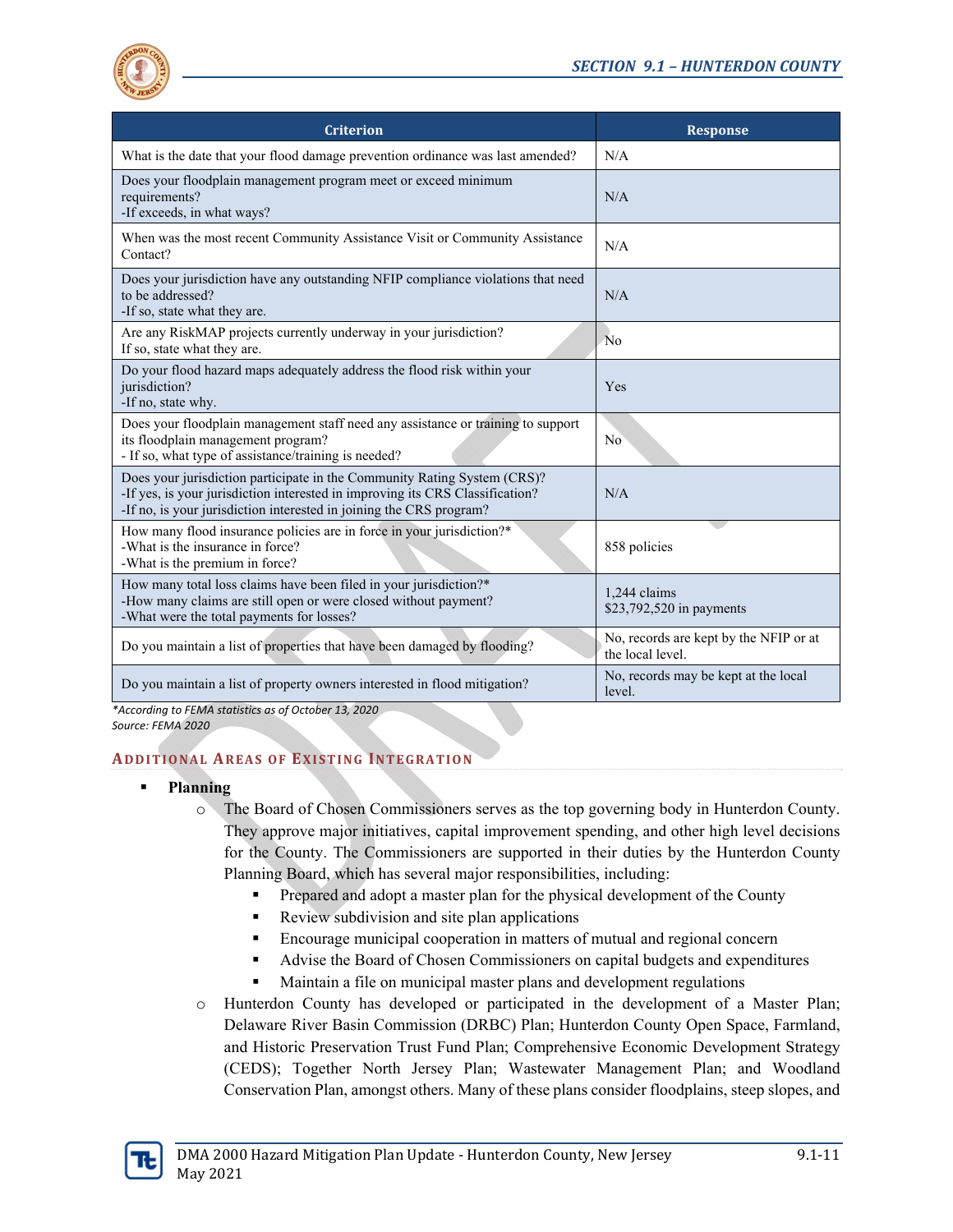

other environmentally constrained areas. Additionally, several of the plans (such as the Master Plan, CEDS, Growth Management Plan and Together North Jersey) consider smart or strategic growth practices.

- o Hunterdon County developed a sample stormwater management plan, which is designed to provide guidance and strategies for municipal stormwater programs. The document addresses best practices in regards to issues of groundwater recharge, impacts of stormwater runoff quantity and quality, water quality degradation associated with new development, design and performance standards, and low impact/sustainable management practices. It also gives advice to ensure integration of ordinances, municipal Master Plans, and other local plans to facilitate administrative consistency.
- o Hunterdon County currently has an Open Space Procedures Manual which includes our Priority Evaluation System that is used to give a quality score to each prospective open space acquisition. Built-into this System are criteria designed to capture the nature of the project area to enhance water protection efforts and give weight to those with more desirable traits to that end. Factors include: well head protection, degree of groundwater recharge including aquifer recharge, headwaters, surface waters, wetlands, etc.
- o The New Jersey Department of Health has developed a pamphlet on emergency planning that is available through the County's Division of Health Services. Based on the work and dedication of this department, Hunterdon County was ranked as the healthiest county in New Jersey for two years running in a Robert Wood Johnson Foundation study of vital health factors that influence health. Additionally, Hunterdon County began the Partnership for Health, a healthier community initiative in 1995, to serve as a countywide coalition of over 30 community agencies sharing a common interest in promoting the health of county residents.
- o Hunterdon County participates in New Jersey's Radiological Program, per NJOEM's Radiological Program Guidelines. Hunterdon County OEM is privy to hazardous materials (HazMat) and capabilities for response if needed. The HazMat team also trains members of local emergency services to enhance local response.
- o The Hunterdon County Division of Public Health preparedness team is a group of specialists that create, develop, evaluate and implement action plans to help prevent, prepare for, and respond to serious public health crises including emerging diseases, pandemic influenza, disease outbreaks, wide-scale natural disasters, and terrorist attacks.

# **Operational and Administration**

- o The Hunterdon County OEM maintains relationships with the U.S. Army Corps of Engineers (USACE) and the DRBC, along with Rutgers University. These relationships help provide the county with technical information and/or assistance in the identification of hazard areas and risk assessments.
- o The Hunterdon County OEM and County Planning encourage compliance with floodplain management as it relates to new and existing construction by integrating hazard mitigation practices with zoning, subdivision ordinances, comprehensive planning, and other land use tools at the municipal level.
- o The Hunterdon County Department of Public Works, through its Division of Roads and Bridges and Division of Engineering, regularly inspects bridges and roads for scour and debris poststorm and flood events to ensure structural integrity is being maintained.
- o The Board of Chosen Commissioners reviews information from the County Engineering Division, Roads and Bridges Division, and Planning Department to determine project priorities

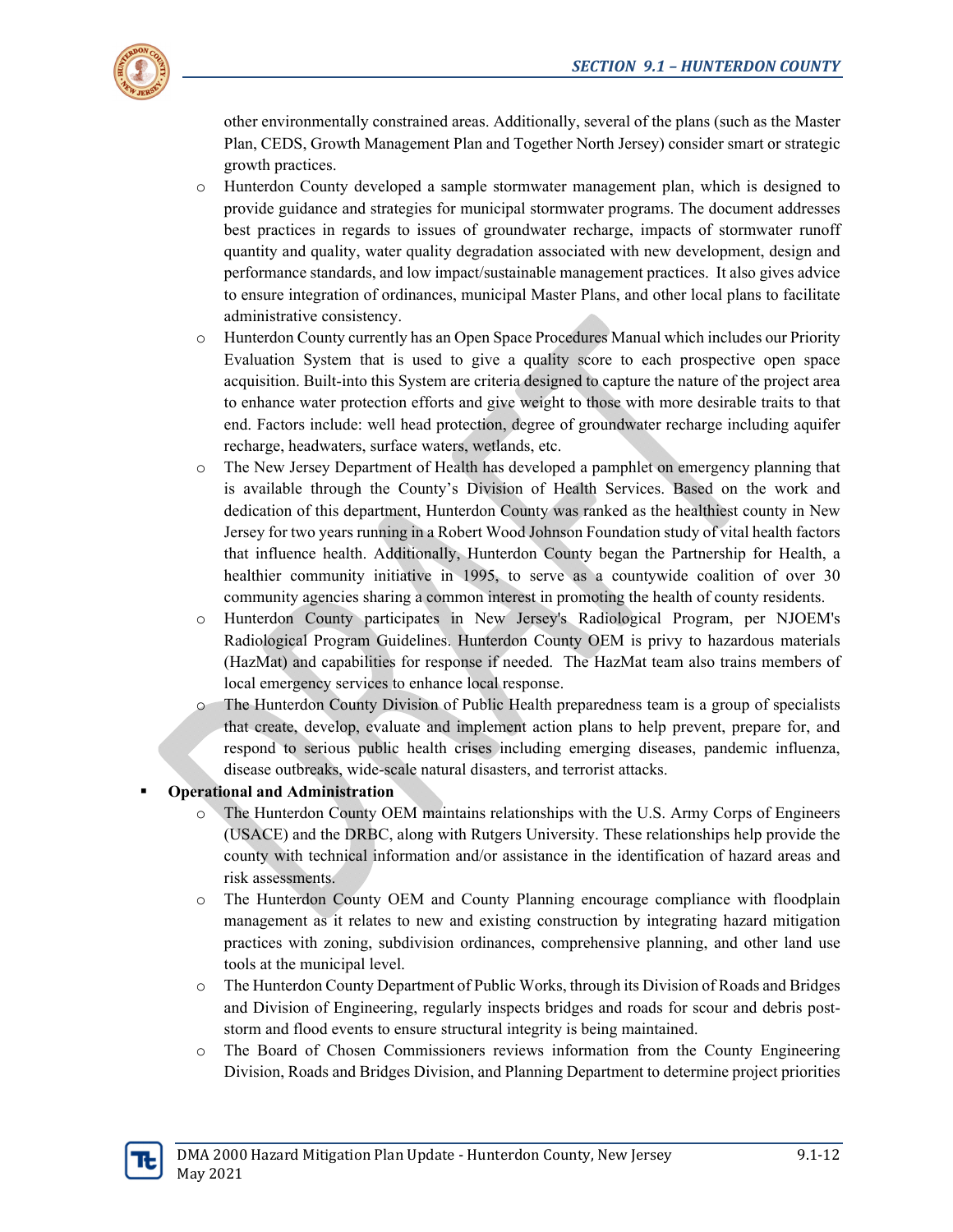

and release capital improvement funding. These projects include addressing roads that experience frequent flooding (i.e., roadway design and drainage improvements).

- o The Hunterdon County Division of Public Health environmental and consumer health program educates, enforces, and protects residents through programs in food safety, safe drinking water, septic and construction planning, air pollution control, solid waste enforcement, rabies control, kennel and public bathing place inspections, and many others.
- o The Hunterdon County Division of Public Health mosquito and vector control program offers a full range of mosquito control and insect surveillance activities to the Hunterdon community.
- o The Hunterdon County Division of Public Health preparedness team, in addition to their public health action plans described earlier, recruits and maintains the Medical Reserve Corp, a team of volunteers trained in public health preparedness efforts.
- o The Hunterdon County Public Health Nursing Division provides population-based community health services in communicable disease control and education, pregnancy and prenatal care, chronic disease monitoring, childhood vaccination, lead poisoning prevention, health education, blood pressure monitoring and professional development resources for the medical community.

# **Funding**

- o Operating Budget: The county's operating budget contains provisions for necessary capital and infrastructure projects, as well as public safety and mitigation initiatives. In the 2015 budget, the County identified \$175,000 will be allocated to emergency management (over \$45,000 more than was allocated in the 2014 budget). The County also funds other departments involved in mitigation, such as public health, planning, and public works (which includes both the Building and Grounds Division and Engineering Division).
- o Outside Funding: While much of the county's revenue comes from taxes and other fees, part of its revenue is grant-related or received through State Aid. This includes the Victim Assistance Program and Homeland Security (NJ Department of Law and Public Safety), Subregional Transportation Planning (NJIT – North Jersey Transportation Planning Authority), Solid Waste initiatives (NJDEP), along with other programs. The County also participates in regional or multi-County grant funding opportunities, as needs dictate and opportunities arise.
- o The county has led mitigation grant efforts to secure funding to assist flood-prone residents. In 2015, Hunterdon County, in cooperation with Warren County, developed a FEMA Flood Mitigation Assistance regional grant application to acquire severe repetitive loss properties in both Counties. The application is pending award.
- o Capital Projects: The county Capital Improvement Budget is the vehicle that county departments use to undertake various projects some of which include stormwater management and drainage activities.

# **Education, Outreach and Training**

o Hunterdon County conducts public outreach regarding hazard mitigation through collaboration with local schools and colleges, community groups, and Community Emergency Response Team (CERT) workshops. The County utilizes a wide variety of tools and forums to disseminate preparedness and alert information to as many residents as possible. The most widely used include the Hunterdon County OEM and Division of Health websites, Hunterdon County OEM and Division of Health Twitter accounts, Hunterdon County OEM Facebook page, and Hunterdon County OEM Nixle account. The County also maintains a Citizen Alert Emergency Notification System, which enables the County to provide residents with critical information during hazard events. Residents can select to be notified by phone, e-mail, text

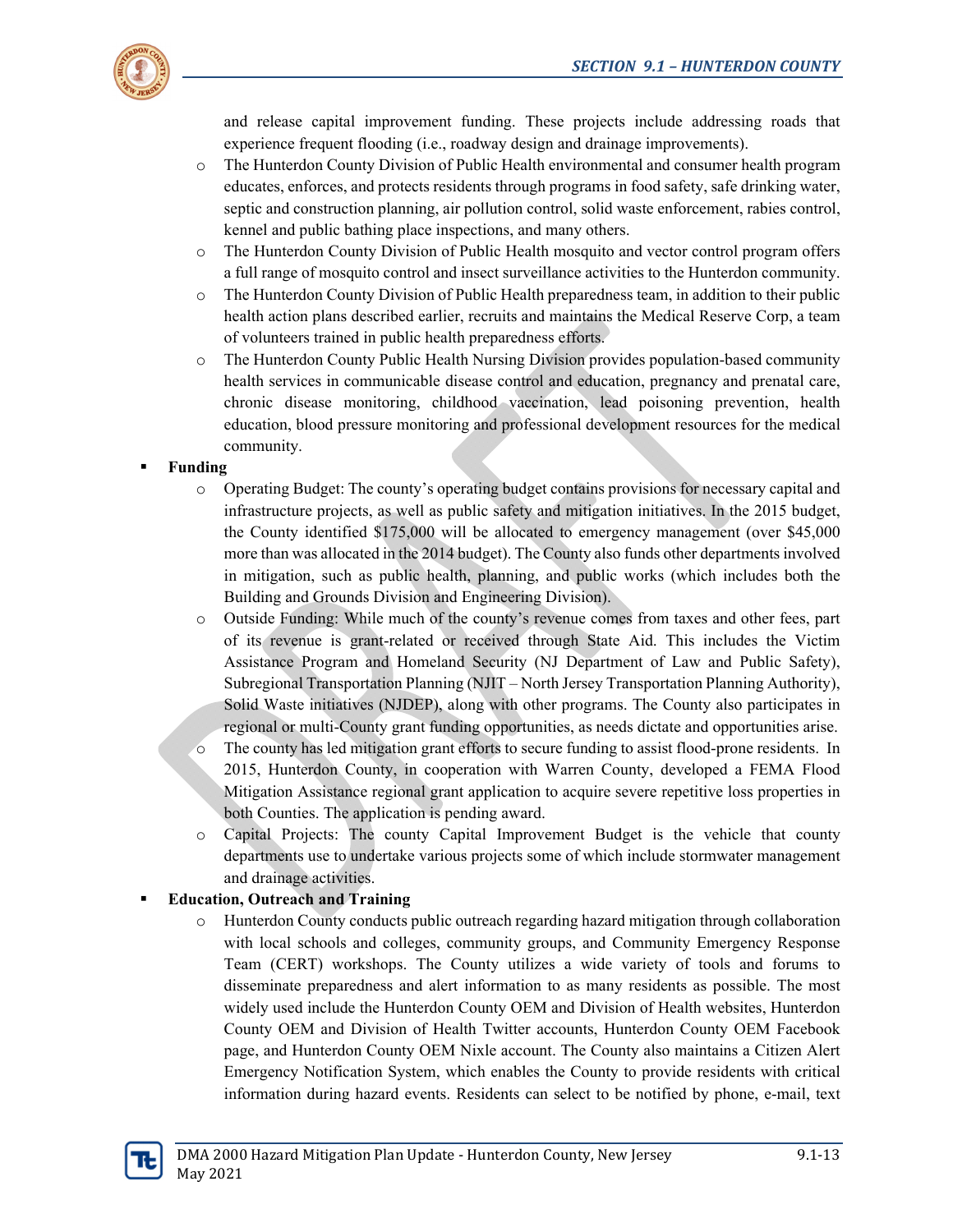

message, hearing impaired devices, and more. The County also maintains a hotline to help individuals with disabilities register for emergency notifications or to receive other assistance.

- o Hunterdon County additionally has other resources available. The county maintains a County Animal Response Team (CART). It also has a 2-1-1 telephone number that residents can access for general information. Upcoming workshops, conferences, and preparedness opportunities are posted on the Hunterdon County OEM website as opportunities arise.
- o The Hunterdon County OEM conducts outreach to municipal floodplain administrators; departments of planning, public works, engineering, etc.; and other local officials regarding the importance of hazard mitigation planning and provision of municipal plans and data for planning purposes during related meetings (such as the Emergency Management Coordinator meetings). The Hunterdon County OEM staff also attend New Jersey Emergency Preparedness and other preparedness conferences as appropriate and as funding allows.
- o Hunterdon County maintains a Division of GIS, which provides an explanation to residents on the purpose and benefits of a comprehensive GIS and several mapping applications (at Federal, State, and local levels). One noted application links visitors to the website to FEMA's Flood Map Service Center so residents can check their relationship to the floodplain.
- o The Hunterdon County Health Division provides chemical safety programs for schools through the County Environmental Health Act (CEHA) program and Right to Know enforcement.

# **OPPORTUNITIES FOR FUTURE INTEGRATION**

- **Historic Preservation Element/ HC Master Plan:** The Historic Preservation Element/ HC Master Plan (1978, 2001) is in need of update in order to identify/ inform property owners according to Secretary of the Interiors Standards. The County will hire a consultant to complete updates to the Historic Preservation Element/Master Plan (2021-Hunterdon County-004).
- **Long Term Recovery Plan:** The County will develop a long-term recovery plan for the County (2021-Hunterdon County-006).
- **Hazard Data Integration:** Additional integration of hazard mitigation information developed through the HMP planning process with other county data is needed. The County will enhance data integration on hazardous materials with most current information about other risk factors, e.g., population, climate, other site-specific characteristics. Complete identification of vulnerable populations (2021-Hunterdon County-012).
- **Disaster Debris Management Plan:** The County will develop and adopt a Disaster Debris Management Plan (2021-Hunterdon County-017).

# **9.1.5 Hazard Event History Specific to the Jurisdiction**

Hunterdon County has a history of hazard events, as detailed in Section 4 (Risk Assessment) of this plan. A summary of historical events is provided in each of the hazard profiles in Section 4.3 (Hazards of Concern) and includes a chronology of events that affected Hunterdon County and its jurisdictions.

# **9.1.6 Jurisdiction‐Specific Vulnerabilities and Hazard Ranking**

The hazard profiles in Section 4 (Risk Assessment) provide detailed information regarding each plan participant's vulnerability to the identified hazards. Refer to Section 4.2 (Methodology and Tools) and Section 4.4 (Hazard Ranking) for a detailed summary for the Hunterdon County risk assessment results and data used to determine the hazard ranking discussed later in this section.

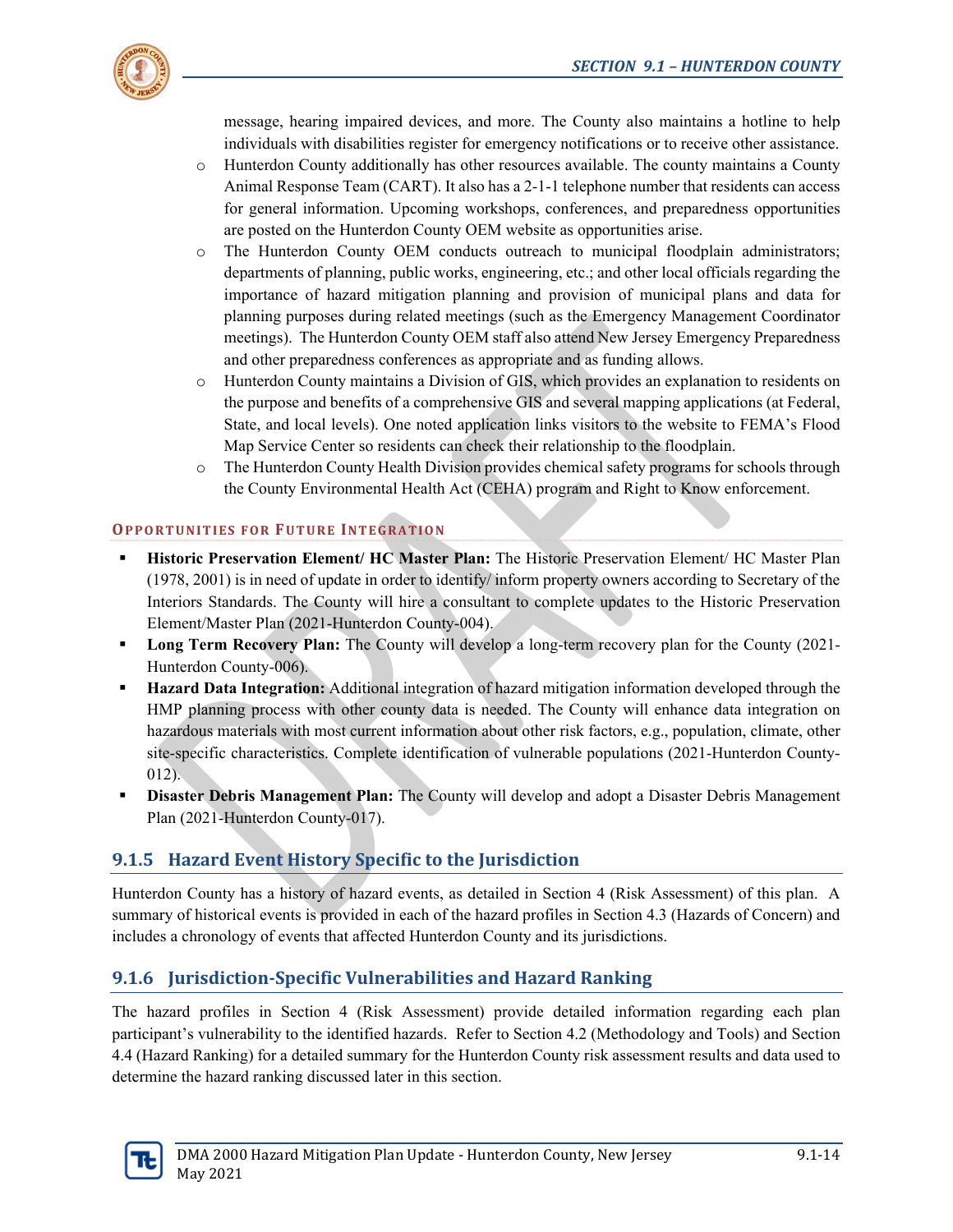

# **HAZARD AREA EXTENT AND LOCATION**

Hazard area extent and location maps were generated for the Hunterdon County that illustrate the probable areas impacted within the municipality. These maps are based on the best available data at the time of the preparation of this plan and are adequate for planning purposes. Maps have been generated only for those hazards that can be clearly identified using mapping techniques and technologies and for which the Hunterdon County has significant exposure.

#### **REPETITIVE FLOOD LOSSES**

The following summarizes the repetitive and severe repetitive flood losses in the Hunterdon County.

- Number of repetitive loss (RL) properties: 184
- Number of severe repetitive loss (SRL) properties: 44
- Number of RL/SRL properties that have been mitigated: 9

#### *Source: FEMA 2019*

*Note: The number of SRL properties excludes RL properties.*

#### **CRITICAL FACILITIES AND LIFELINES**

The table below identifies critical facilities and lifelines in the community located in the 1-percent and 0.2 percent floodplain.

#### **Table 9.1‐11. Critical Facilities and Lifelines Flood Exposure**

|             |                                                                                                                                                                                                                                                         | <b>Exposure</b> |               |  |  |
|-------------|---------------------------------------------------------------------------------------------------------------------------------------------------------------------------------------------------------------------------------------------------------|-----------------|---------------|--|--|
| <b>Name</b> | <b>Type</b>                                                                                                                                                                                                                                             | 1% Event        | $0.2\%$ Event |  |  |
|             | No County facilities are identified as being located in the 1% or 0.2% floodplain. Municipal or<br>privately owned critical facilities located in the floodplain are identified in the respective<br>municipal annexes that the facility is located in. |                 |               |  |  |

### **IDENTIFIED ISSUES AND PROBLEM AREAS**

The jurisdiction has identified the following vulnerabilities within their community:

- Stormwater infrastructure is undersized at some locations within the County. This can lead to damages and increased flood risk.
- The coronavirus pandemic has demonstrated that additional sheltering capacity is needed during times when social distancing is needed.
- Backup power sources are necessary to maintain critical services for critical facilities. The Parks HQ requires backup power to maintain continuity of operations.
- The Historic Preservation Element/ HC Master Plan (1978, 2001) is in need of update in order to identify/ inform property owners according to Secretary of the Interiors Standards.
- The County has 184 repetitive loss (RL) properties and 44 severe repetitive loss (SRL) properties.
- **The County lacks a long-term recovery plan.**
- **Emergency communications require expansion of coverage and backup power.**
- **The Hunterdon County Emergency Services Training Center requires upgrades to increase the ability** of staff to be trained.
- County Departments and municipalities need to be kept up to date on FEMA grant programs in order to best position for applying for grant funding support for hazard mitigation actions.
- Additional public outreach is needed on hazard safety.

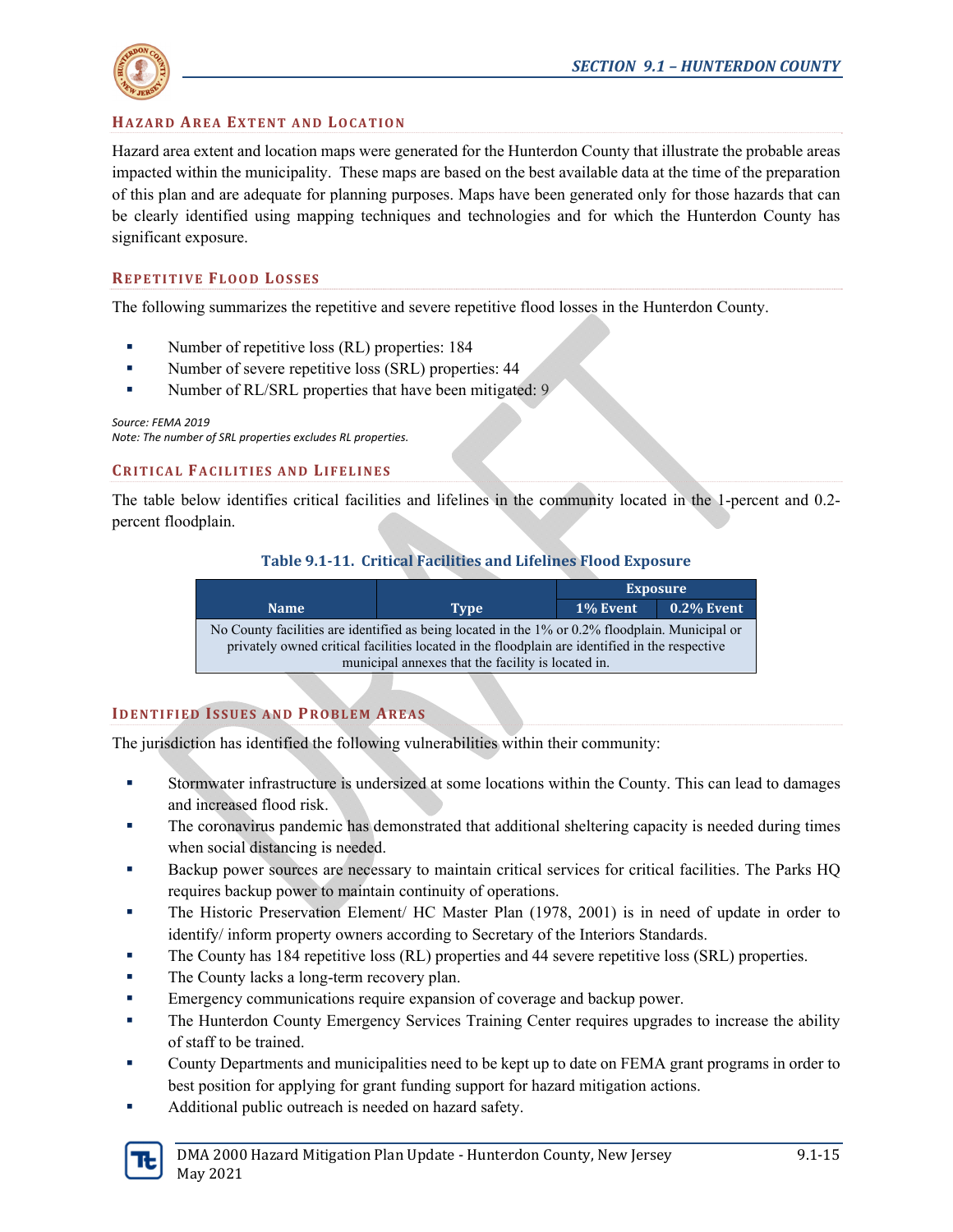

- The Sussex HMP has identified hazard exposure areas that include various critical facilities.
- Additional integration of hazard mitigation information developed through the HMP planning process with other county data is needed.
- Critical facilities that are rebuilt are designed to meet snow and ice loads. Wood framed structures that have not been recently upgraded require surveying to verify loading conditions.
- Levees in the County are not under the County's jurisdiction but could require County assistance for response during emergency events.
- The number of hazmat responders in Hunterdon County has decreased within the last 10 years, enhancement the program with additional recruitment and training provides a structure for response and prevention of hazmat-related incidences. There is a need for enhancement of County-wide hazmat team response protocols/SOPs/Training.
- Additional emergency response vehicle capabilities are needed for hazard response. There is a lack of transportation options for residents with access and functional needs (including disabled and aging adult populations). Evacuation may be due to natural disaster or transport for emergency public health medical counter-measure (i.e., Point of Distribution).
- The County lacks a Disaster Debris Management Plan.

# **HAZARD RANKING**

This section summarizes the jurisdiction's primary hazards of concern based on identified problems, impacts and the results of the risk assessment as presented in Section 4 (Risk Assessment). The ranking process involves an assessment of the likelihood of occurrence for each hazard; its potential impacts on people, property, and the economy; community capability and changing future climate conditions. This input supports the development of mitigation actions, targeting those hazards with the highest level of concern.

As discussed in Section 4.4 (Hazard Ranking), each plan participant may have differing degrees of risk exposure and vulnerability compared to Hunterdon County as a whole. Therefore, the Hunterdon County ranked each hazard's degree of risk as it pertains to their community factoring in their capabilities to withstand impacts and rebound after the event. The table below summarizes the hazard rankings of potential hazards for the Hunterdon County. The Hunterdon County has reviewed the Hunterdon County hazard ranking table and has provided input to its individual results to reflect the relative risk of the hazards of concern countywide.

| Dam Failure                          | <b>Disease Outbreak</b>                          | <b>Drought</b>                    | Earthquake |     |                                 | <b>Flood</b><br>Geologic                  |                 |  |
|--------------------------------------|--------------------------------------------------|-----------------------------------|------------|-----|---------------------------------|-------------------------------------------|-----------------|--|
| Medium                               | Medium                                           | Medium                            |            | Low |                                 | Medium                                    | Medium          |  |
|                                      |                                                  |                                   |            |     |                                 |                                           |                 |  |
| <b>Hazardous</b><br><b>Materials</b> | <b>Hurricane</b><br>and Tropical<br><b>Storm</b> | <b>Invasive</b><br><b>Species</b> | Nor'Easter |     | <b>Severe</b><br><b>Weather</b> | <b>Severe</b><br><b>Winter</b><br>Weather | <b>Wildfire</b> |  |
| <b>High</b>                          | High <sub>1</sub>                                | High                              | High       |     | High                            | High                                      | Medium          |  |

# **Table 9.1-12. Hunterdon County Hazard Ranking**

# **9.1.7 Mitigation Strategy and Prioritization**

This section discusses past mitigations actions and status, describes proposed hazard mitigation initiatives, and provides action prioritization.

# **PAST MITIGATION INITIATIVE STATUS**

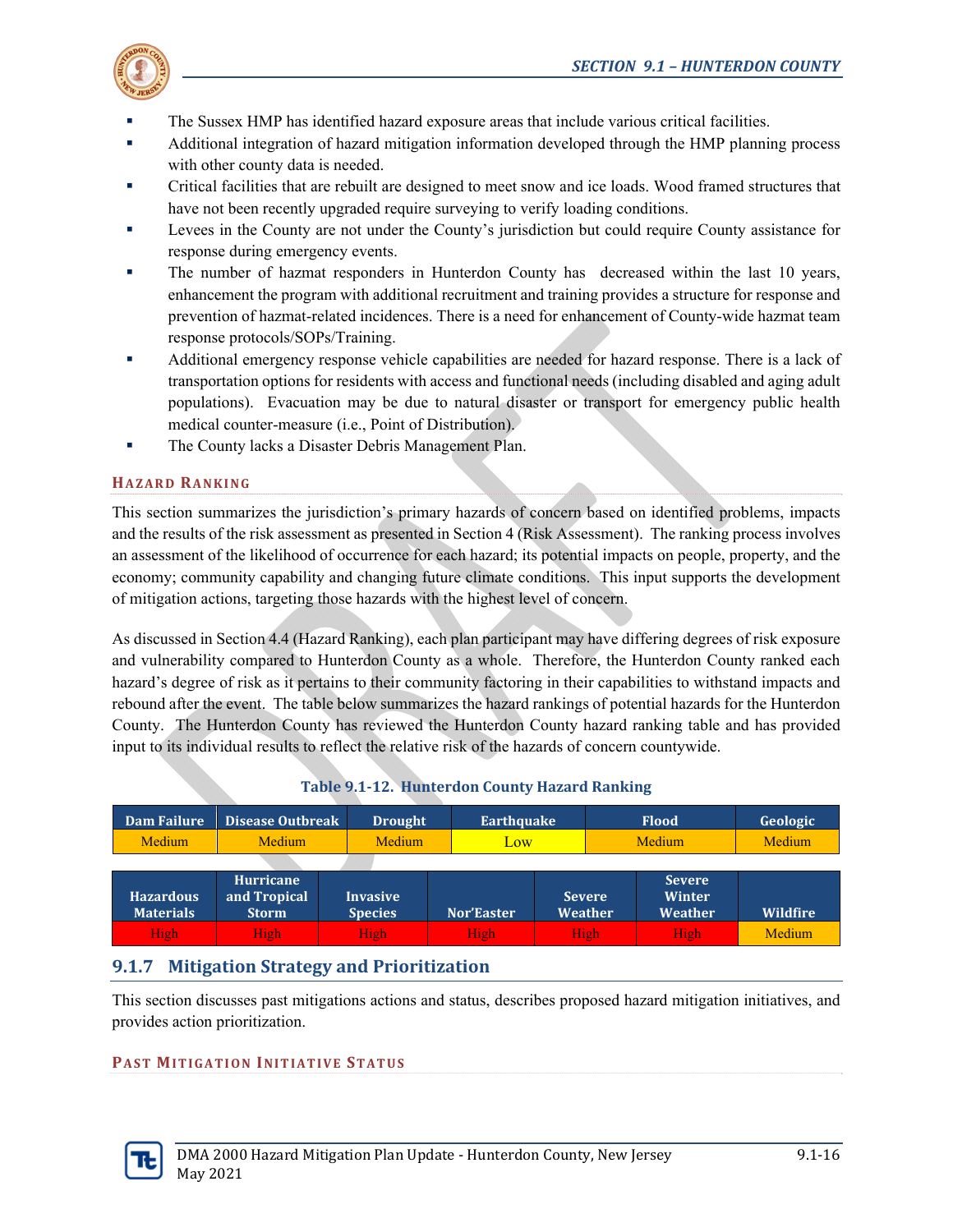

The following table summarizes the jurisdiction's progress on their mitigation strategy identified in the 2016 HMP. Actions that are carried forward as part of this plan update are included in Table 9.1-14 and Table 9.1-15 with prioritization. Previous actions that are now on-going programs and capabilities are indicated as such in the following table and can also be found under 'Capability Assessment' presented previously in this annex.

|                              |                                                                                                                                                                                                                                                                                                                                                                                                                                |                                                                         | <b>Status</b><br>(In Progress, No                                                                                                                                   | Include in the 2021 HMP<br>Update? |                                             |  |
|------------------------------|--------------------------------------------------------------------------------------------------------------------------------------------------------------------------------------------------------------------------------------------------------------------------------------------------------------------------------------------------------------------------------------------------------------------------------|-------------------------------------------------------------------------|---------------------------------------------------------------------------------------------------------------------------------------------------------------------|------------------------------------|---------------------------------------------|--|
|                              | <b>2016 Action Number Action</b><br><b>Description</b>                                                                                                                                                                                                                                                                                                                                                                         | <b>Responsible</b><br>Party                                             | <b>Progress, Ongoing</b><br>Capability, or<br>Completed)                                                                                                            | <b>Check if</b><br><b>Yes</b>      | <b>Enter 2021</b><br><b>HMP Action</b><br># |  |
| Hunterdon-<br>1              | Review and integrate the<br>mitigation plan into the County<br>Master Plan. Include hazard areas<br>in County Master Plan updates.                                                                                                                                                                                                                                                                                             | <b>County Planning</b>                                                  | No Progress                                                                                                                                                         | X                                  | $2021 -$<br>Hunterdon<br>County-004         |  |
| Hunterdon-<br>$\overline{2}$ | Increase the capacity of the<br>stormwater infrastructure in the<br>County through mitigation<br>activities such as:<br>• Wilson Drive and $523 -$<br>residential threat. Increase the<br>capacity of the existing 36-<br>inch pipe in Stockton Borough<br>(municipal, County, and State<br>in is needed).<br>604 (Sergeantsville -<br>Montsville road) - Road<br>flooding, capital funding                                    | Stockton<br>Borough/Delaware<br>Township with<br>support from<br>County | No Progress                                                                                                                                                         | X                                  | $2021 -$<br>Hunterdon<br>County-001         |  |
| Hunterdon-<br>3              | Develop a long-term recovery plan<br>for the County.                                                                                                                                                                                                                                                                                                                                                                           | Planning<br>Department and<br>HC OEM                                    | No Progress                                                                                                                                                         | X                                  | $2021 -$<br>Hunterdon<br>County-006         |  |
| Hunterdon-<br>$\overline{4}$ | Identify and implement actions to<br>strengthen public health<br>capabilities in County.                                                                                                                                                                                                                                                                                                                                       | County Health                                                           | <b>Ongoing Capability</b>                                                                                                                                           |                                    |                                             |  |
| Hunterdon-<br>5              | Improve existing communications<br>in County by adding radio tower<br>sites to increase coverage and<br>installing backup generators at<br>existing tower facilities.                                                                                                                                                                                                                                                          | HC OEM                                                                  | In Progress                                                                                                                                                         | X                                  | $2021 -$<br>Hunterdon<br>County-007         |  |
| Hunterdon-<br>6              | Hunterdon County Emergency<br>Services Training Center-<br>Leasing building in Clinton<br>Township (State property)<br>• Demo and rebuild the<br>classroom building to<br>construct a new classroom and<br>shelter<br>Reconstruct the live fire<br>$\bullet$<br>training building (at 25-years<br>the State says the reach their<br>maximum and have to be<br>replaced)<br>• Purchase training props for the<br>fire exercises | County Architect,<br>Board of Chosen<br>Commissioners,<br>HC OEM        | In Progress; constructing<br>the burn building (Phase<br>1 this year), Phase 2 for<br>storage<br>building<br>and<br>props next.<br>Additional funding<br>necessary. | X                                  | $2021 -$<br>Hunterdon<br>County-008         |  |
| Hunterdon-<br>7              | Regularly review emergency<br>supplies and mutual aid agreements<br>to ensure sufficient access to<br>supplies during disaster events<br>(Case study - Running out of swift<br>water rescue boats and equipment).                                                                                                                                                                                                              | HC OEM                                                                  | <b>Ongoing Capability</b>                                                                                                                                           |                                    |                                             |  |

# **Table 9.1‐13. Status of Previous HMP Mitigation Actions**

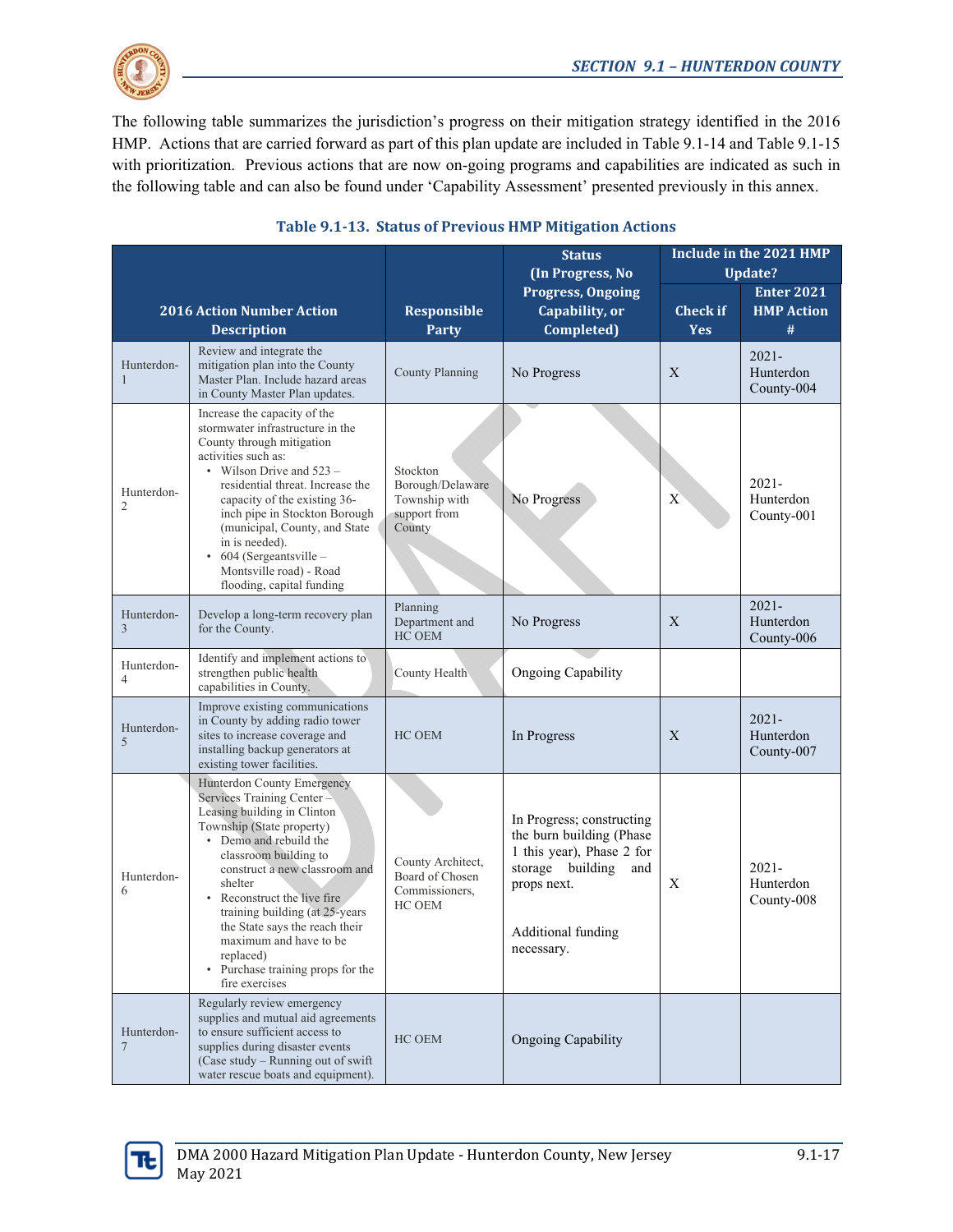

|                            |                                                                                                                                                                                                                                                                                                                                                                                |                                                          | <b>Status</b><br>(In Progress, No                                                                                                                                                             | Include in the 2021 HMP<br><b>Update?</b> |                                     |  |
|----------------------------|--------------------------------------------------------------------------------------------------------------------------------------------------------------------------------------------------------------------------------------------------------------------------------------------------------------------------------------------------------------------------------|----------------------------------------------------------|-----------------------------------------------------------------------------------------------------------------------------------------------------------------------------------------------|-------------------------------------------|-------------------------------------|--|
|                            |                                                                                                                                                                                                                                                                                                                                                                                |                                                          | <b>Progress, Ongoing</b>                                                                                                                                                                      |                                           | <b>Enter 2021</b>                   |  |
|                            | <b>2016 Action Number Action</b>                                                                                                                                                                                                                                                                                                                                               | Responsible                                              | Capability, or                                                                                                                                                                                | <b>Check if</b>                           | <b>HMP Action</b>                   |  |
|                            | <b>Description</b>                                                                                                                                                                                                                                                                                                                                                             | <b>Party</b>                                             | Completed)                                                                                                                                                                                    | <b>Yes</b>                                | #                                   |  |
| Hunterdon-<br>8            | Conduct education and outreach to<br>residents and business owners to<br>inform them if their properties are<br>in known hazard areas, and actions<br>they can take to protect those<br>properties. Ensure information is<br>on County website and Facebook,<br>and that it goes to Municipal<br>OEMs, First-Responder Agencies,<br>County Department Heads and the<br>Public. | HC OEM,<br>Planning, County<br>Clerk                     | <b>Ongoing Capability</b>                                                                                                                                                                     |                                           |                                     |  |
| Hunterdon-<br>$\mathbf{Q}$ | Purchase and install generators for<br>critical and essential facilities in<br>the County:<br>• County Complex<br>• Fuel depots                                                                                                                                                                                                                                                | HC OEM                                                   | In Progress                                                                                                                                                                                   | X                                         | $2021 -$<br>Hunterdon<br>County-004 |  |
| Hunterdon-<br>10           | Conduct annual workshop related<br>to the FEMA HMA grant programs<br>(HMGP, PDM, and FMA). This<br>may be done at quarterly OEM<br>coordinator meetings, and HC<br>OEM will invite other County<br>departments.<br>Request and distribute NFIP stats<br>to OEM coordinators at the<br>County. County will email State<br>for updated statistics prior to<br>meeting.           | HC OEM, Other<br>County<br>departments, NJ<br><b>OEM</b> | No Progress                                                                                                                                                                                   | Χ                                         | $2021 -$<br>Hunterdon<br>County-009 |  |
| Hunterdon-<br>11           | Coordinate with NJOEM<br>Mitigation and NJ Fire Safety to<br>conduct annual workshops on<br>hazard safety.                                                                                                                                                                                                                                                                     | HC OEM, NJOEM,<br>NJ Fires                               | No Progress                                                                                                                                                                                   | X                                         | $2021 -$<br>Hunterdon<br>County-010 |  |
| Hunterdon-<br>12           | Inventory critical facilities to<br>identify those in geographic areas<br>that may be prone to high ground<br>motion during earthquakes (due to<br>proximity to faults or to soil<br>characteristics), and those with<br>structures that may be at risk<br>during an earthquake.                                                                                               | HC OEM, GIS                                              | No Progress                                                                                                                                                                                   | X                                         | $2021 -$<br>Hunterdon<br>County-011 |  |
| Hunterdon-<br>13           | Enhance effective coordination and<br>information sharing with NJOEM.                                                                                                                                                                                                                                                                                                          | HC OEM, NJ OEM                                           | <b>Ongoing Capability</b>                                                                                                                                                                     |                                           |                                     |  |
| Hunterdon-<br>14           | Enhance data integration on<br>hazardous materials with most<br>current information about other<br>risk factors, e.g., population,<br>climate, other site-specific<br>characteristics. Complete<br>identification of vulnerable<br>populations.                                                                                                                                | HC OEM, County<br>Health Department                      | In Progress, some work<br>done with NJ DEP                                                                                                                                                    | X                                         | $2021 -$<br>Hunterdon<br>County-012 |  |
| Hunterdon-<br>15           | Undertake a survey of critical<br>facilities to identify and prioritize<br>those that may have structural<br>characteristics that make them<br>vulnerable to excessive snow and<br>ice loads. This includes further<br>examination of flat-roofs. Full<br>facilities review is under process<br>for County-owned properties.                                                   | County Architect                                         | In Progress. Necessary<br>upgrades and<br>improvements take<br>place as buildings are<br>updated. There is still a<br>need to look at wood<br>framed structures that<br>have not been updated | X                                         | $2021 -$<br>Hunterdon<br>County-013 |  |

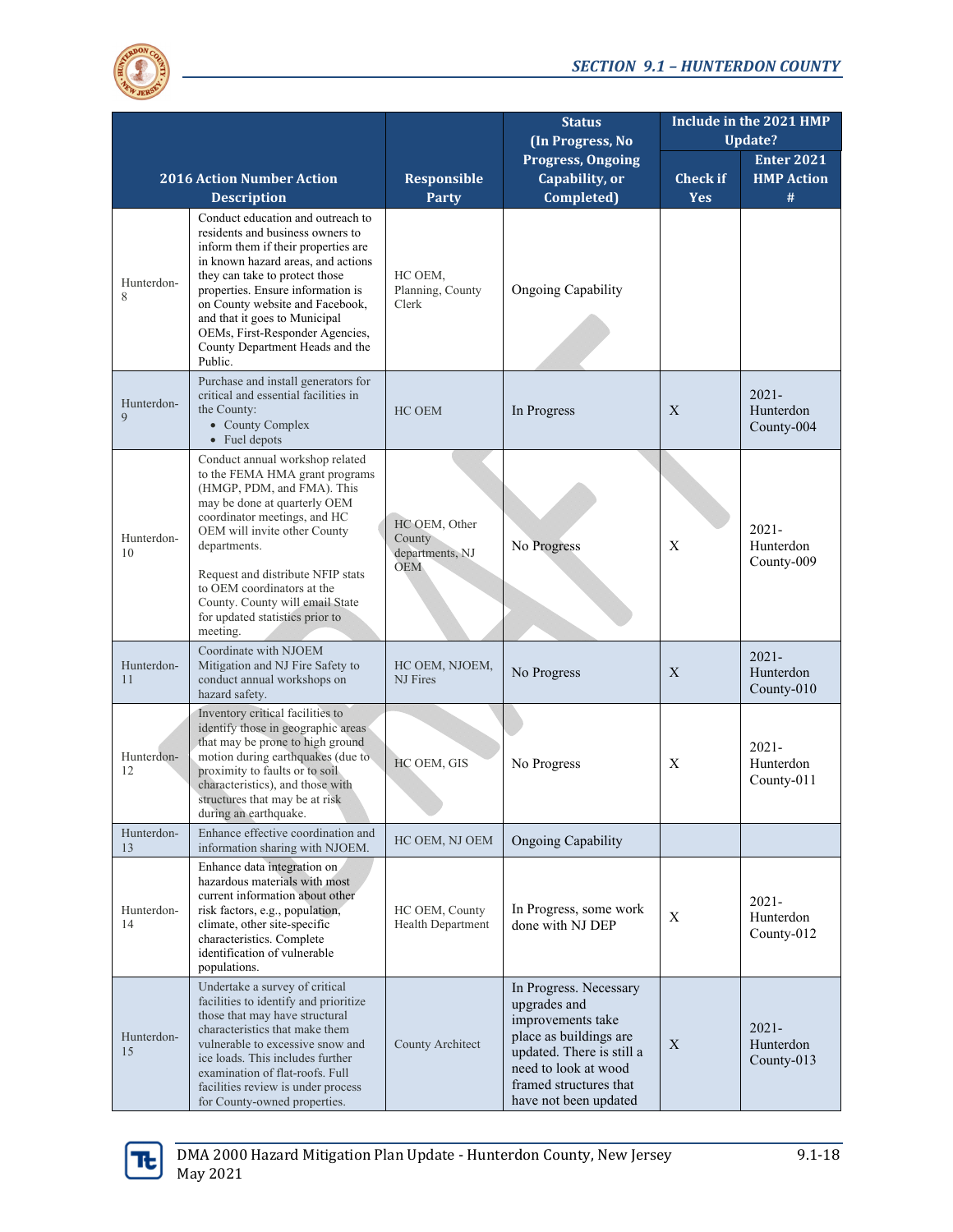

|                    |                                                                                                                                                                                                                                                                                                                                                                                                                                                                                                                                                                                                                                           |                                                                                                                                  | <b>Status</b><br>(In Progress, No                                                                                                              | Include in the 2021 HMP<br><b>Update?</b> |                                     |  |
|--------------------|-------------------------------------------------------------------------------------------------------------------------------------------------------------------------------------------------------------------------------------------------------------------------------------------------------------------------------------------------------------------------------------------------------------------------------------------------------------------------------------------------------------------------------------------------------------------------------------------------------------------------------------------|----------------------------------------------------------------------------------------------------------------------------------|------------------------------------------------------------------------------------------------------------------------------------------------|-------------------------------------------|-------------------------------------|--|
|                    |                                                                                                                                                                                                                                                                                                                                                                                                                                                                                                                                                                                                                                           |                                                                                                                                  | <b>Progress, Ongoing</b>                                                                                                                       |                                           | <b>Enter 2021</b>                   |  |
|                    | <b>2016 Action Number Action</b><br><b>Description</b>                                                                                                                                                                                                                                                                                                                                                                                                                                                                                                                                                                                    | <b>Responsible</b><br><b>Party</b>                                                                                               | Capability, or<br>Completed)                                                                                                                   | <b>Check if</b><br><b>Yes</b>             | <b>HMP Action</b><br>#              |  |
|                    |                                                                                                                                                                                                                                                                                                                                                                                                                                                                                                                                                                                                                                           |                                                                                                                                  | recently to verify<br>loading conditions.                                                                                                      |                                           |                                     |  |
| Hunterdon-<br>16   | Complete study to determine if<br>access and functional needs<br>populations are in a hazard area<br>(e.g., flood zone).                                                                                                                                                                                                                                                                                                                                                                                                                                                                                                                  | County Health<br>Department,<br>HCOEM, NOAA,<br>USACE, local<br>officials, NJDEP                                                 | <b>Ongoing Capability</b>                                                                                                                      |                                           |                                     |  |
| Hunterdon-<br>17   | Identify levees in the County and<br>conduct assessment for levees<br>which appear to have<br>vulnerabilities, and where there is<br>potential for significant damage or<br>loss of life.                                                                                                                                                                                                                                                                                                                                                                                                                                                 | County Engineer,<br>Public Works,<br><b>USACE</b>                                                                                | No Progress; dams and<br>levees are under local<br>ownership.                                                                                  | X                                         | $2021 -$<br>Hunterdon<br>County-014 |  |
| Hunterdon-<br>18   | Support continuity of operations<br>and implement mitigation projects<br>and programs intended to reduce<br>risk to critical facilities.                                                                                                                                                                                                                                                                                                                                                                                                                                                                                                  | County Planning,<br>HC OEM                                                                                                       | Ongoing Capability                                                                                                                             |                                           |                                     |  |
| Hunterdon-<br>19   | Integrate hazard mitigation<br>priorities into Capital Improvement<br>Plans, transportation planning, and<br>other capital planning.                                                                                                                                                                                                                                                                                                                                                                                                                                                                                                      | County Public<br>Works and<br>Engineering, HC<br>OEM, Planning,<br>Municipal OEMS<br>and local<br>permitting/planning<br>offices | <b>Ongoing Capability</b>                                                                                                                      |                                           |                                     |  |
| Hunterdon-<br>20   | Continue working with local and<br>regional jurisdictions to encourage<br>and support their efforts to mitigate<br>RL and SRL properties, either<br>individually through use of cluster<br>solutions and/or basin projects, as<br>appropriate, and offer technical<br>support in carrying out the<br>requirements of FEMA mitigation<br>programs.<br>Phase 1: Identify appropriate<br>candidates and determine most<br>cost-effective mitigation option.<br>Phase 2: Work with the property<br>owners and relevant jurisdictions to<br>implement selected action based on<br>available funding from FEMA and<br>local match availability. | County Engineer,<br>HC OEM, NJOEM                                                                                                | In Progress                                                                                                                                    | X                                         | $2021 -$<br>Hunterdon<br>County-005 |  |
| Hunterdon<br>$-21$ | Develop Regional Homeland<br>security Grant for a Regional Rail<br>emergency plan (Freight and<br>Passenger) – this is a regional<br>action with Sussex / Warren /<br>Somerset / Hunterdon OEMs                                                                                                                                                                                                                                                                                                                                                                                                                                           | HCOEM, Sussex /<br>Warren / Somerset<br><b>OEMs</b>                                                                              | Complete                                                                                                                                       |                                           |                                     |  |
| Hunterdon<br>$-22$ | Develop a Regional Damage<br>Assessment Plan (3 years to<br>implement) – regional plan post<br>natural event to get damage<br>assessments conducted (OEM<br>Lead)                                                                                                                                                                                                                                                                                                                                                                                                                                                                         | HCOEM, Sussex /<br>Warren / Somerset<br><b>OEMs</b>                                                                              | No Progress, however,<br>actions have been taken<br>at the state level to<br>allow for shared<br>services for post event<br>damage assessments |                                           |                                     |  |

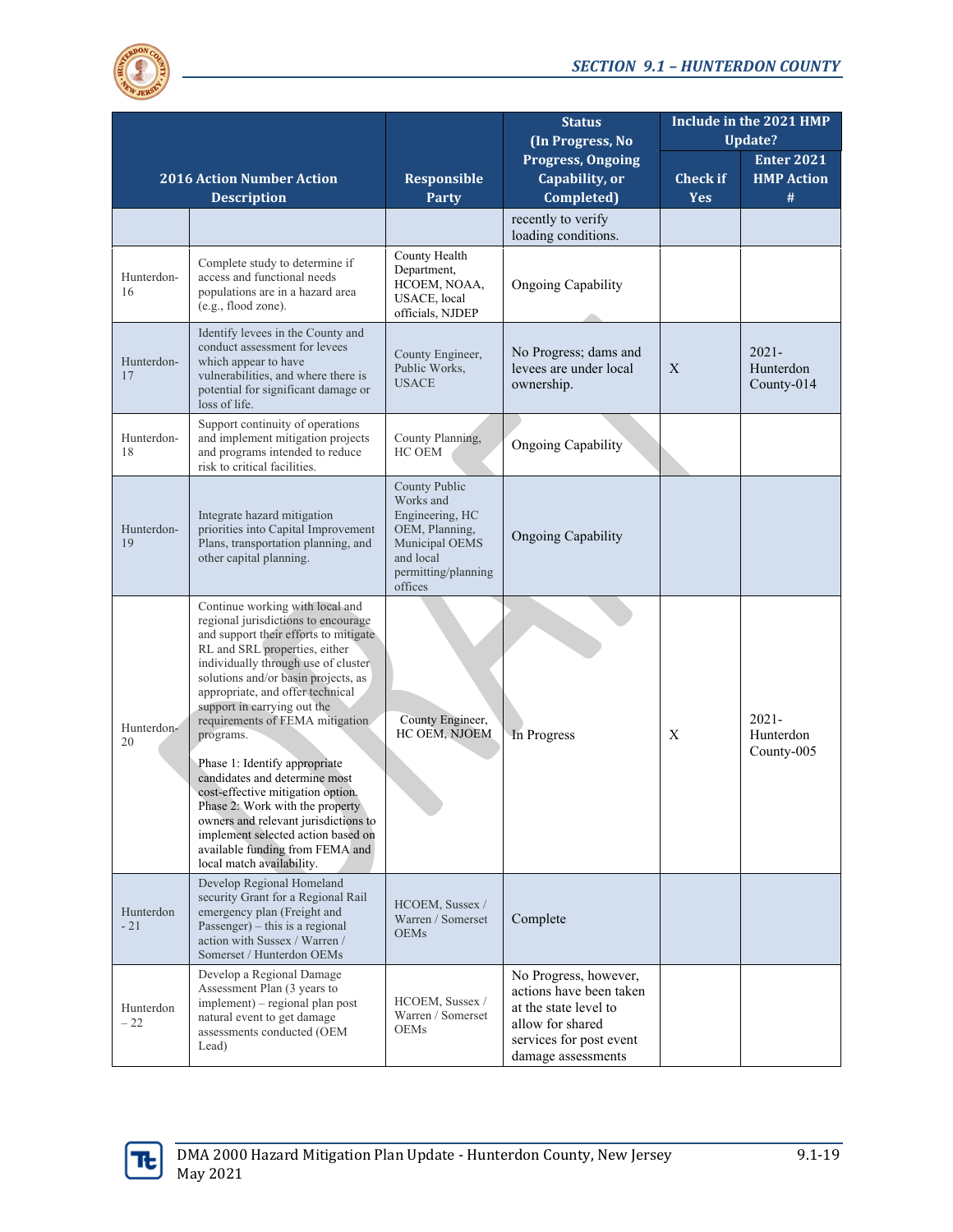

|                  |                                                                                                                                                                                                                                                                                                                                                                                                                                   |                                                   | <b>Status</b><br>(In Progress, No                                                                                                                                                             | Include in the 2021 HMP<br>Update? |                                             |  |
|------------------|-----------------------------------------------------------------------------------------------------------------------------------------------------------------------------------------------------------------------------------------------------------------------------------------------------------------------------------------------------------------------------------------------------------------------------------|---------------------------------------------------|-----------------------------------------------------------------------------------------------------------------------------------------------------------------------------------------------|------------------------------------|---------------------------------------------|--|
|                  | <b>2016 Action Number Action</b><br><b>Description</b>                                                                                                                                                                                                                                                                                                                                                                            | <b>Responsible</b><br><b>Party</b>                | <b>Progress, Ongoing</b><br>Capability, or<br>Completed)                                                                                                                                      | <b>Check</b> if<br><b>Yes</b>      | <b>Enter 2021</b><br><b>HMP Action</b><br># |  |
| Hunterdon-<br>23 | Public health implications of<br>waterborne illness as a result of<br>flooding. This project is intended<br>to pursue a health education<br>program for residents' pre, during,<br>and post flooding incident to<br>prevent water-borne illness.                                                                                                                                                                                  | Division of Health                                | In Progress                                                                                                                                                                                   | X                                  | $2021 -$<br>Hunterdon<br>County-018         |  |
| Hunterdon-<br>24 | Public health implications of vector<br>borne illness as a result of flooding.<br>This project is intended to pursue a<br>health education program for<br>residents' pre, during, and post<br>flooding incident and to increase<br>vector control activities/mosquito<br>control activities.                                                                                                                                      | Division of Health                                | In Progress                                                                                                                                                                                   | X                                  | $2021 -$<br>Hunterdon<br>County-018         |  |
| Hunterdon-<br>25 | Public health implications of power<br>outages. The project is to develop<br>education program related to power<br>outage safety for residents and<br>increase inspections by Registered<br><b>Environmental Health Specialists</b><br>at retail food establishments after a<br>power outage event. A tailored<br>message and program for<br>Hunterdon County ensures higher<br>compliance and education levels<br>for residents. | Division of Health                                | In Progress, food<br>complete                                                                                                                                                                 | X                                  | $2021 -$<br>Hunterdon<br>County-018         |  |
| Hunterdon-<br>26 | Chemical, Biological,<br>Radiological, Nuclear, Explosive<br>(CBRNE) Incidents. Enhancement<br>of County-wide hazmat team<br>response protocols/SOPs/Training.                                                                                                                                                                                                                                                                    | Division of Health<br>and HC OEM                  | In Progress                                                                                                                                                                                   | Χ                                  | $2021 -$<br>Hunterdon<br>County-015         |  |
| Hunterdon-<br>27 | <b>EMS</b> Emerging Infectious Disease<br>Readiness. Full scale drill of the<br><b>County Ebola Preparedness</b><br>Plan/Training.                                                                                                                                                                                                                                                                                                | Division of Health                                | In Progress. Action<br>should be updated to<br>"Enhance readiness of<br>Countywide EMS staff<br>for infectious disease<br>events based on lessons<br>learned during the<br>Covid-19 pandemic" | X                                  | $2021 -$<br>Hunterdon<br>County-019         |  |
| Hunterdon-<br>28 | Countywide Emergency<br>Transportation. The project is to<br>pursue a contract with an AFN<br>partner-agency to utilize vehicles<br>to transport individuals during an<br>emergency. Trained volunteers<br>could be utilized to operate the<br>vehicles. This action/project may<br>be more cost-effective and provide<br>services to more residents rather<br>than purchasing one vehicle.                                       | HC OEM with<br>support from<br>Division of Health | In Progress                                                                                                                                                                                   | X                                  | $2021 -$<br>Hunterdon<br>County-016         |  |

In addition to the above progress, the Hunterdon County identified the following mitigation projects/activities that were completed but not identified in the 2016 HMP mitigation strategy:

None identified

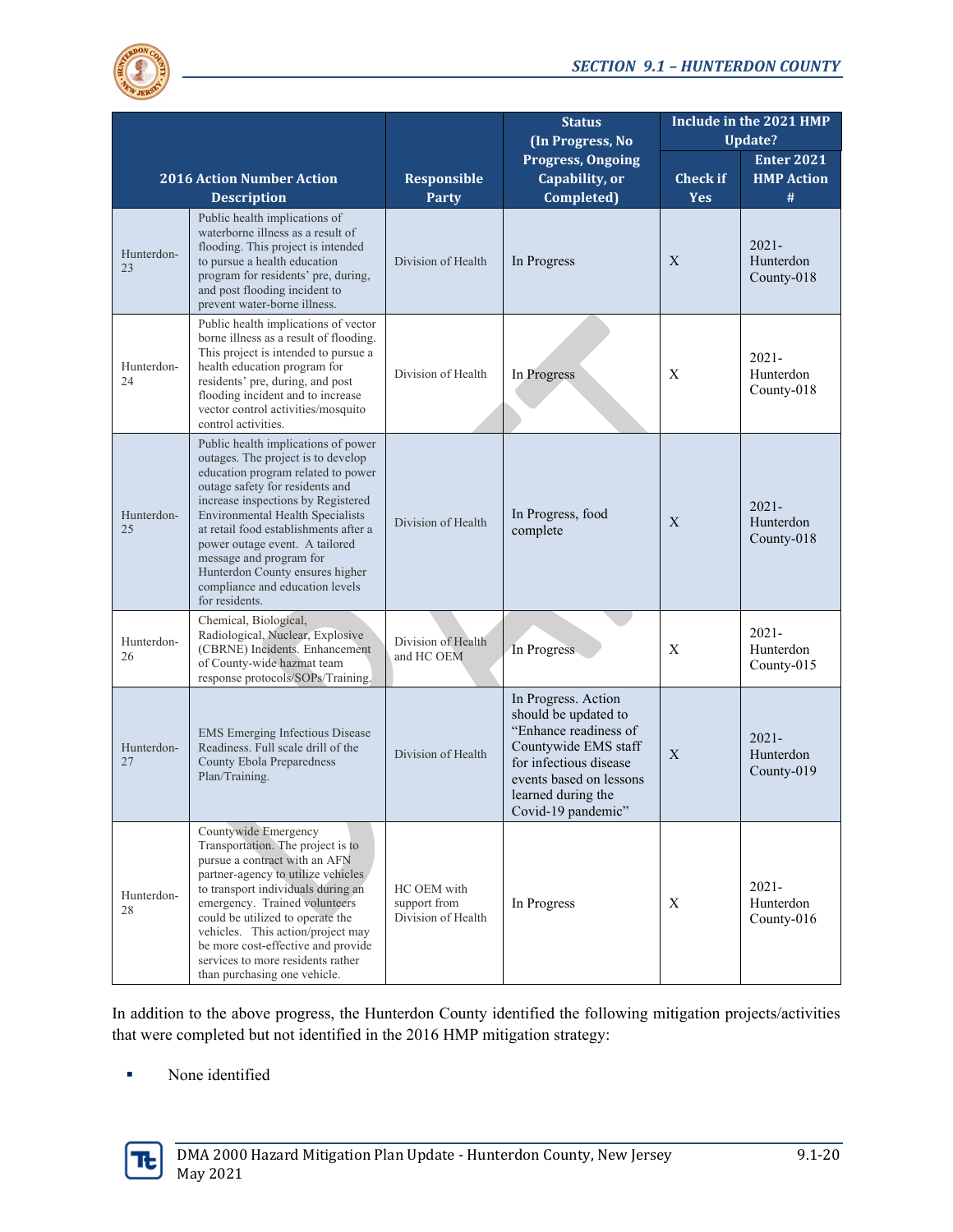

#### **PROPOSED HAZARD MITIGATION INITIATIVES FOR THE PLAN UPDATE**

The Hunterdon County participated in a risk assessment workshop in October 2020 in which detailed information was provided about assets exposed and vulnerable to the identified hazards of concern. The Hunterdon County participated in a mitigation action workshop in November 2020 and was provided a Mitigation Toolbox that included a mitigation catalog developed specifically for Hunterdon County and its hazards of concerns; challenges and opportunities identified during the capability and risk assessments; mitigation funding sources, and the following FEMA publications to use as a resource as part of their comprehensive review of all possible activities and mitigation measures to address their hazards: FEMA 551 *Selecting Appropriate Mitigation Measures for Floodprone Structures* (March 2007) and FEMA *Mitigation Ideas – A Resource for Reducing Risk to Natural Hazards* (January 2013). Section 6 (Mitigation Strategy) and Appendix F (Mitigation Strategy Supplement) provide a more complete description of the Mitigation Toolbox and its resources.

Table 9.1-14 summarizes the comprehensive-range of specific mitigation initiatives the Hunterdon County would like to pursue in the future to reduce the effects of hazards. Initiatives are dependent upon available funding (grants and local match availability) and can be modified or omitted at any time based on the occurrence of new hazard events and changes in municipal priorities. Both the four FEMA mitigation action categories and the six CRS mitigation action categories are listed in the table below to further demonstrate the wide-range of activities and mitigation measures selected.

As discussed in Section 6 (Mitigation Strategy), 14 evaluation/prioritization criteria are used to complete the prioritization of mitigation initiatives. For each new mitigation action, a numeric rank is assigned (-1, 0, or 1) for each of the 14 evaluation criteria to assist with prioritizing actions as *High*, *Medium*, or *Low*. The table below summarizes the evaluation of each mitigation initiative, listed by action number.

Table 9.1-15 provides a summary of the prioritization of all proposed mitigation initiatives for this HMP update.

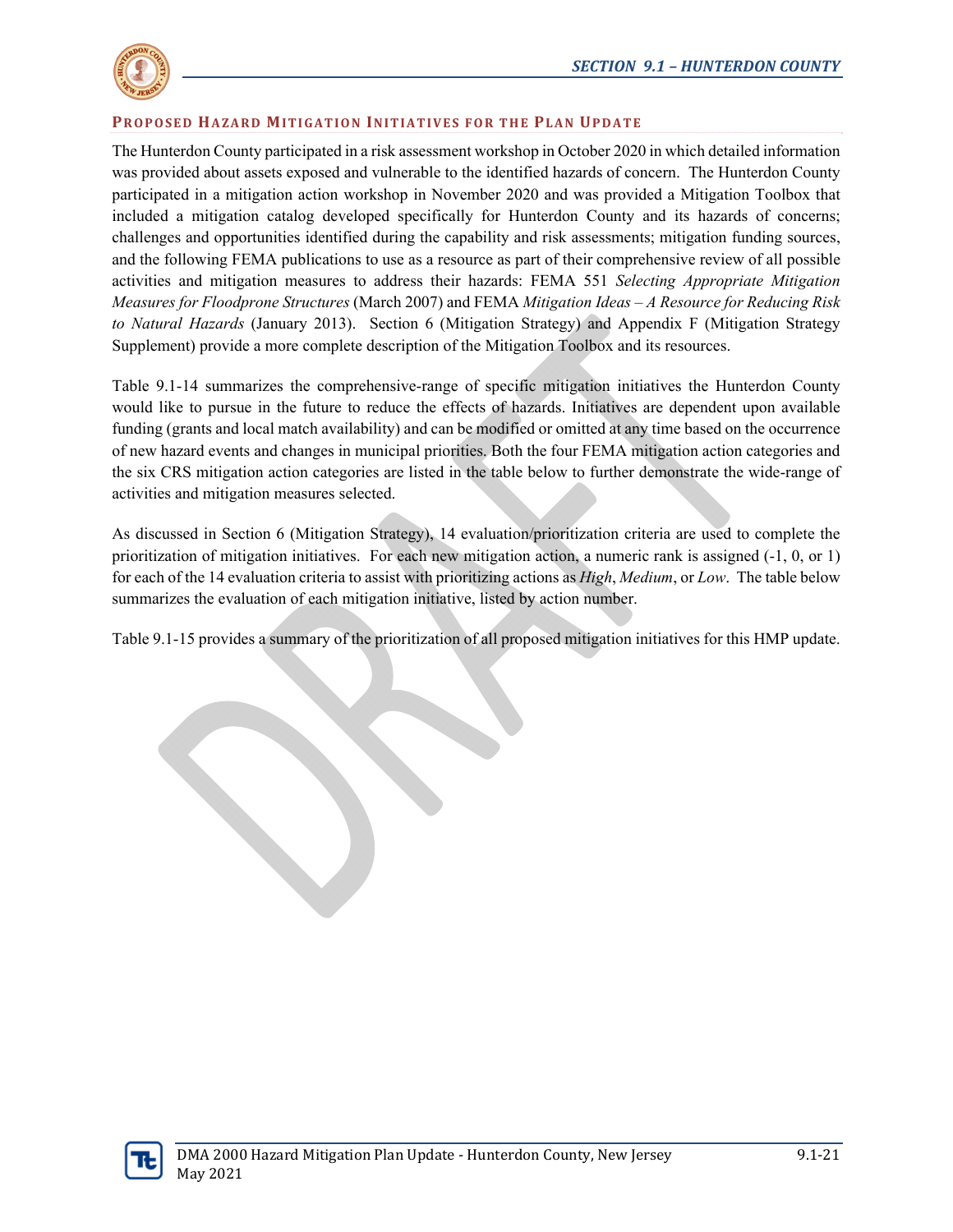

**Table 9.1‐14. Proposed Hazard Mitigation Initiatives**

| <b>Initiative</b><br><b>Number</b>       | <b>Mitigation</b><br><b>Initiative</b><br><b>Name</b>                                     | Description of the Problem and<br><b>Solution</b>                                                                                                                                                                                                                                                                                                                                                                                                                                                                                                                     | New or<br><b>Existing</b><br>Assets? | Hazard(s)<br>to be<br><b>Mitigated</b>                                        | Goals<br>Met   | <b>Lead and</b><br><b>Support</b><br><b>Agencies</b>                              | <b>Potential</b><br><b>Funding</b><br><b>Sources</b>                                                                                                                | <b>Estimated</b><br>Benefits                                                                 | <b>Estimated Cost</b> | Timeline                                   | Priority            | Mitigation<br>Category | CRS Category     |
|------------------------------------------|-------------------------------------------------------------------------------------------|-----------------------------------------------------------------------------------------------------------------------------------------------------------------------------------------------------------------------------------------------------------------------------------------------------------------------------------------------------------------------------------------------------------------------------------------------------------------------------------------------------------------------------------------------------------------------|--------------------------------------|-------------------------------------------------------------------------------|----------------|-----------------------------------------------------------------------------------|---------------------------------------------------------------------------------------------------------------------------------------------------------------------|----------------------------------------------------------------------------------------------|-----------------------|--------------------------------------------|---------------------|------------------------|------------------|
| $2021 -$<br>Hunterdo<br>n County-<br>001 | Increase the<br>Capacity of the<br>Stormwater<br>Infrastructure in<br>Hunterdon<br>County | <b>Problem:</b> Stormwater infrastructure is<br>undersized at some locations within the<br>County. This can lead to damages and<br>increased flood risk.<br><b>Solution:</b> Increase the capacity of the<br>stormwater infrastructure in the County<br>through mitigation activities such as:<br>Wilson Drive and $523 -$<br>residential threat. Increase the<br>capacity of the existing 36-<br>inch pipe in Stockton<br>Borough (municipal, County,<br>and State in is needed).<br>$604$ (Sergeantsville –<br>Montsville Road) - Road<br>flooding, capital funding | Existing                             | Flood.<br>Severe<br>Weather                                                   | $\overline{2}$ | Stockton<br>Borough/D<br>elaware<br>Township<br>with<br>support<br>from<br>County | HMGP,<br>BRIC,<br>County<br>bond                                                                                                                                    | Reduct<br>ion in<br>stormw<br>ater<br>infrastr<br>ucture<br>damag<br>es and<br>flood<br>risk | High                  | Wi<br>thi<br>$\mathbf n$<br>5<br>ye<br>ars | Hig<br>$\mathbf{h}$ | <b>SIP</b>             | <b>SP</b>        |
| $2021 -$<br>Hunterdo<br>n County-<br>002 | Expand<br>Sheltering<br>Capabilities                                                      | Problem: The coronavirus pandemic has<br>demonstrated that additional sheltering<br>capacity is needed during times when<br>social distancing is needed.<br>Solution: The County will identify<br>additional facilities that could be<br>developed into shelters. The County will<br>then work with FEMA to identify what<br>upgrades are needed to the facilities to<br>meet sheltering guidelines. Expected<br>upgrades needed include heat, food<br>preparation areas, etc.                                                                                        | Existing                             | All<br>Hazards                                                                | 1, 6           | HC OEM                                                                            | <b>FEMA</b><br>HMGP and<br>BRIC,<br><b>USDA</b><br>Communit<br>y Facilities<br>Grant<br>Program,<br>EMPG,<br>County<br>Budget                                       | Increas<br>es<br>emerge<br>ncy<br>shelteri<br>ng<br>capacit<br>y                             | High                  | Wi<br>thi<br>$\mathbf n$<br>5<br>ye<br>ars | Hig<br>h            | <b>SIP</b>             | PP,<br><b>ES</b> |
| $2021 -$<br>Hunterdo<br>n County-<br>003 | <b>Backup Power</b><br>for Critical<br><b>Facilities</b>                                  | <b>Problem:</b> Backup power sources are<br>necessary to maintain critical services for<br>critical facilities. The Parks HO requires<br>backup power to maintain continuity of<br>operations.<br>Solution: The Engineer will research<br>what size generator is needed to power<br>the Parks HQ. The County will then<br>purchase and install the selected<br>generator and necessary electrical<br>components to supply backup power to<br>the Parks HQ.                                                                                                            | Existing                             | Hurricane.<br>Nor'Easter<br>Severe<br>Weather.<br>Severe<br>Winter<br>Weather | 1, 2, 6        | HC OEM,<br>Parks Dept                                                             | <b>FEMA</b><br>HMGP and<br>BRIC,<br><b>USDA</b><br>Communit<br>y Facilities<br>Grant<br>Program,<br>Emergency<br>Manageme<br>nt<br>Performanc<br>e Grants<br>(EMPG) | Ensure<br>$\mathbf{s}$<br>continu<br>ity of<br>operati<br>ons of<br>Parks<br>HQ              | \$50K                 | Wi<br>thi<br>$\mathbf n$<br>5<br>ye<br>ars | Hig<br>$\mathbf{h}$ | <b>SIP</b>             | PP               |

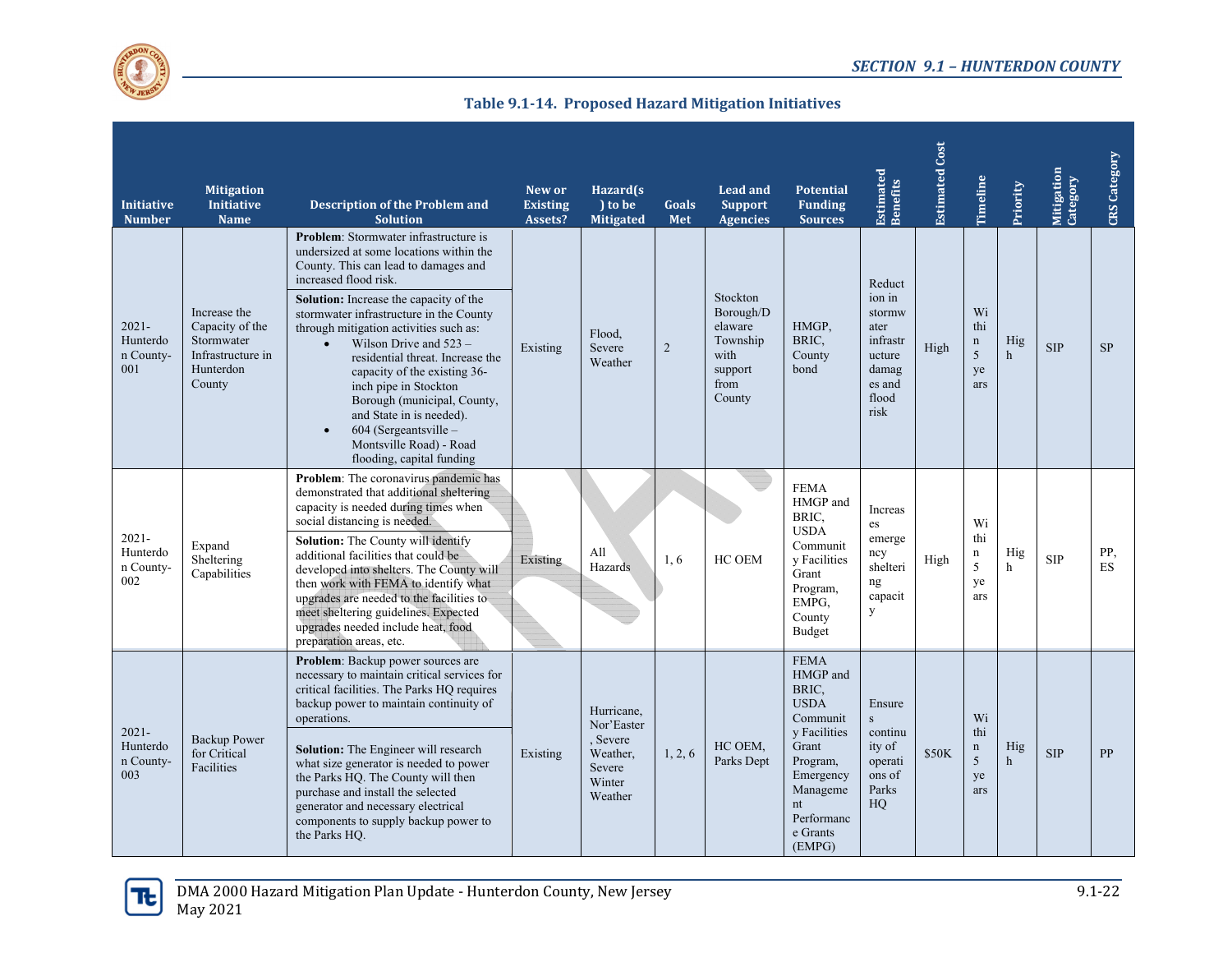

| <b>Initiative</b><br><b>Number</b>       | <b>Mitigation</b><br><b>Initiative</b><br><b>Name</b>  | Description of the Problem and<br><b>Solution</b>                                                                                                                                                                                                                                                                                         | New or<br><b>Existing</b><br>Assets? | Hazard(s)<br>) to be<br><b>Mitigated</b> | <b>Goals</b><br>Met | <b>Lead and</b><br><b>Support</b><br><b>Agencies</b>                        | <b>Potential</b><br><b>Funding</b><br><b>Sources</b>                        | <b>Estimated</b><br>Benefits                                                                            | <b>Estimated Cost</b>                                                     | Timeline                                   | Priority            | Mitigation<br>Category | <b>CRS</b> Category |
|------------------------------------------|--------------------------------------------------------|-------------------------------------------------------------------------------------------------------------------------------------------------------------------------------------------------------------------------------------------------------------------------------------------------------------------------------------------|--------------------------------------|------------------------------------------|---------------------|-----------------------------------------------------------------------------|-----------------------------------------------------------------------------|---------------------------------------------------------------------------------------------------------|---------------------------------------------------------------------------|--------------------------------------------|---------------------|------------------------|---------------------|
|                                          |                                                        |                                                                                                                                                                                                                                                                                                                                           |                                      |                                          |                     |                                                                             | Program,<br>County<br>Budget                                                |                                                                                                         |                                                                           |                                            |                     |                        |                     |
| $2021 -$<br>Hunterdo<br>n County-<br>004 | Historic<br>Preservation<br>Element /HC<br>Master Plan | Problem: The Historic<br>Preservation Element/ HC Master<br>Plan (1978, 2001) is in need of update in<br>order to identify/ inform property owners<br>according to Secretary of the Interiors<br>Standards.<br>Solution: The County will hire a<br>consultant to complete updates to the<br>Historic Preservation Element/Master<br>Plan. | Existing                             | All<br>Hazards                           | 3, 4                | Dept<br>Planning &<br>Land<br>Use (GIS.<br>C&H,<br>Projects)                | NJ<br>Highlands<br>Coalition                                                | Share<br>resourc<br>es/info<br>rmatio<br>n re:<br>hazard<br>mitigat<br>ion $&$<br>recover<br>y          | \$50K<br>$-75K$                                                           | St<br>art<br>20<br>22                      | Hig<br>h            | LPR.<br>EAP            | PR.<br>PI           |
| $2021 -$<br>Hunterdo<br>n County-<br>005 | Repetitive Loss<br>Mitigation                          | Problem: The County has 184 repetitive<br>loss (RL) properties and 44 severe<br>repetitive loss (SRL) properties.<br><b>Solution:</b> The County will support local<br>municipalities and homeowners in efforts<br>to mitigate repetitive loss properties.                                                                                | Existing                             | Flood,<br>Severe<br>Storm                | $\overline{2}$      | Planning                                                                    | HMGP,<br>BRIC,<br>FMA.<br>homeowne<br>rs, County<br>budget (for<br>support) | Reduct<br>ion of<br>flood<br>risk                                                                       | High<br>for<br>mitig<br>ation,<br>low<br>for<br>count<br>y<br>suppo<br>rt | $\mathfrak{Z}$<br>ye<br>ars                | Hig<br>$\,h$        | <b>SIP</b>             | PP                  |
| $2021 -$<br>Hunterdo<br>n County-<br>006 | Long Term<br>Recovery Plan                             | Problem: The County lacks a long-term<br>recovery plan.<br>Solution: The County will develop a<br>long-term recovery plan for the County.                                                                                                                                                                                                 | New &<br>Existing                    | All<br>Hazards                           | 3, 6                | Economic<br>Developme<br>nt, Planning<br>Department<br>and HC<br><b>OEM</b> | NJOEM.<br>County<br>budget                                                  | Increas<br>ed<br>plannin<br>g and<br>capabil<br>ities<br>for<br>disaste<br>$\mathbf{r}$<br>recover<br>y | Medi<br>um                                                                | Wi<br>thi<br>$\mathbf n$<br>5<br>ye<br>ars | Hig<br>h            | <b>LPR</b>             | ES,<br><b>PR</b>    |
| $2021 -$<br>Hunterdo<br>n County-<br>007 | Radio Towers                                           | <b>Problem:</b> Emergency communications<br>require expansion of coverage and<br>backup power.<br>Solution: The County will work to<br>improve existing communications in the<br>County by adding radio tower sites to<br>increase coverage and installing backup<br>generators at existing tower facilities.                             | New &<br>Existing                    | A11<br>Hazards                           | 1, 2,<br>5.6        | HC OEM                                                                      | HMGP,<br>BRIC,<br>NJOEM,<br>County<br>budget                                | Ensure<br>$\mathbf{s}$<br>continu<br>ity of<br>operati<br>ons<br>and<br>expand<br>S                     | Medi<br>um/H<br>igh                                                       | Wi<br>thi<br>$\mathbf n$<br>5<br>ye<br>ars | Hig<br>$\mathbf{h}$ | <b>SIP</b>             | <b>ES</b>           |

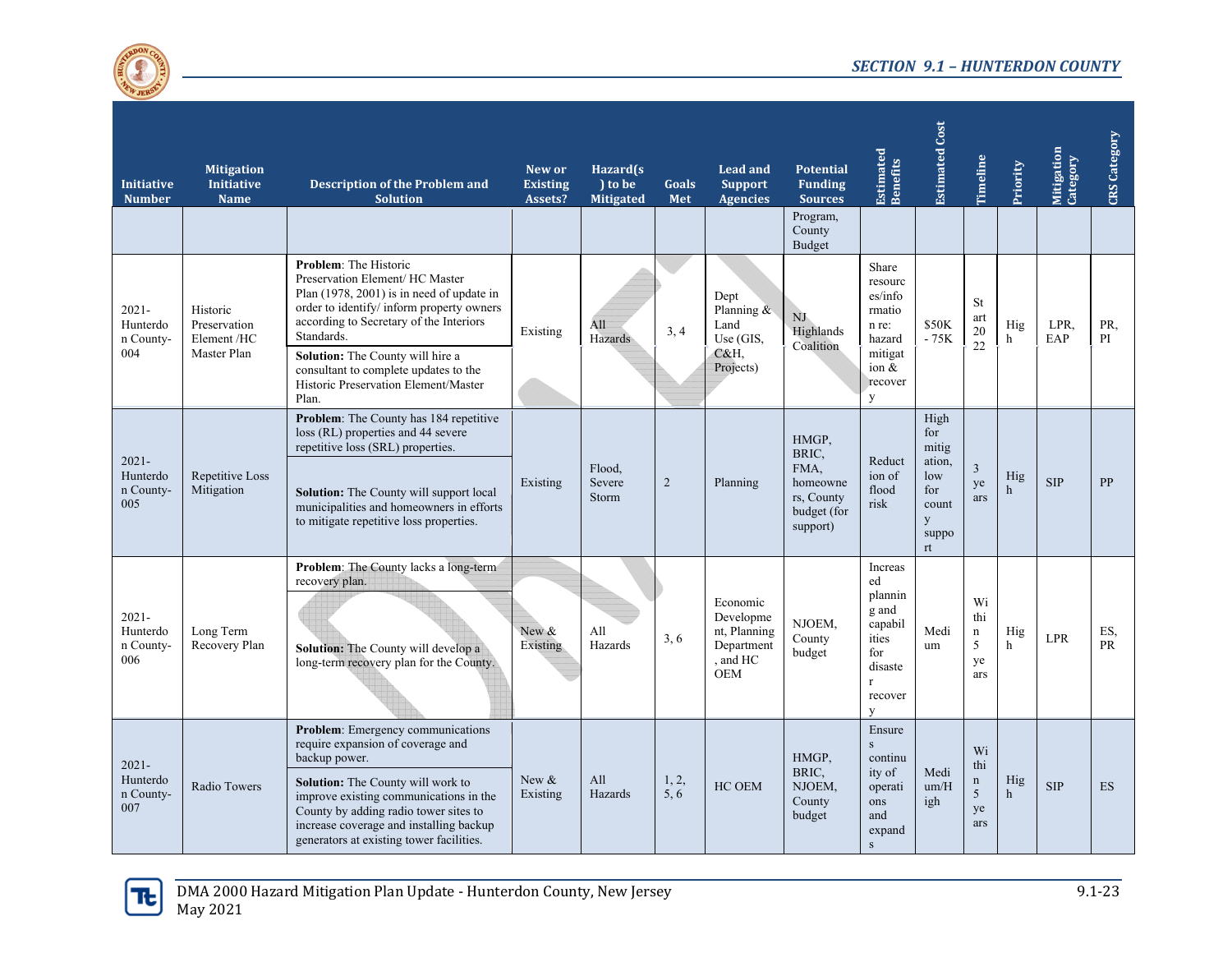

| <b>Initiative</b><br><b>Number</b>       | <b>Mitigation</b><br><b>Initiative</b><br><b>Name</b>                  | <b>Description of the Problem and</b><br><b>Solution</b>                                                                                                                                                                                                                                                                                                                                                                                                                                                                                                                                                                                                   | New or<br><b>Existing</b><br>Assets? | Hazard(s<br>to be<br><b>Mitigated</b> | Goals<br>Met | <b>Lead and</b><br><b>Support</b><br><b>Agencies</b>                       | <b>Potential</b><br><b>Funding</b><br><b>Sources</b>                                                                                | <b>Estimated</b><br>Benefits                                                                                              | <b>Estimated Cost</b> | Timeline                                                                        | Priority            | Mitigation<br>Category | <b>CRS</b> Category |
|------------------------------------------|------------------------------------------------------------------------|------------------------------------------------------------------------------------------------------------------------------------------------------------------------------------------------------------------------------------------------------------------------------------------------------------------------------------------------------------------------------------------------------------------------------------------------------------------------------------------------------------------------------------------------------------------------------------------------------------------------------------------------------------|--------------------------------------|---------------------------------------|--------------|----------------------------------------------------------------------------|-------------------------------------------------------------------------------------------------------------------------------------|---------------------------------------------------------------------------------------------------------------------------|-----------------------|---------------------------------------------------------------------------------|---------------------|------------------------|---------------------|
|                                          |                                                                        |                                                                                                                                                                                                                                                                                                                                                                                                                                                                                                                                                                                                                                                            |                                      |                                       |              |                                                                            |                                                                                                                                     | emerge<br>ncy<br>commu<br>nicatio<br>ns                                                                                   |                       |                                                                                 |                     |                        |                     |
| $2021 -$<br>Hunterdo<br>n County-<br>008 | Hunterdon<br>County<br>Emergency<br>Services<br><b>Training Center</b> | Problem: The Hunterdon County<br><b>Emergency Services Training Center</b><br>requires upgrades to increase the ability<br>of staff to be trained.<br><b>Solution:</b> The County will complete<br>construction of the live fire training<br>building and construct a storage building<br>and purchase training props for fire<br>exercises.                                                                                                                                                                                                                                                                                                               | Existing                             | Wildfire                              | 3            | County<br>Architect,<br>Board of<br>Chosen<br>Commissio<br>ners. HC<br>OEM | HMGP,<br>Emergency<br>Manageme<br>nt Grant<br>Program,<br>Assistance<br>to<br>Firefighters<br>Grant<br>Program,<br>County<br>budget | <b>Increas</b><br>ed<br>capabil<br>ity to<br>train<br>staff to<br>address<br>wildfir<br>e event<br>impact<br>$\mathbf{s}$ | $$7-8$<br>M           | 2<br>ye<br>ars                                                                  | Hig<br>h            | SIP,<br>EAP            | ES                  |
| $2021 -$<br>Hunterdo<br>n County-<br>009 | FEMA Funding<br>Workshops                                              | Problem: County Departments and<br>municipalities need to be kept up to date<br>on FEMA grant programs in order to<br>best position for applying for grant<br>funding support for hazard mitigation<br>actions.<br>Solution: The County will conduct<br>annual workshop related to the FEMA<br>HMA grant programs (HMGP, BRIC,<br>and FMA). This may be done at<br>quarterly OEM coordinator meetings.<br>and HC OEM will invite other County<br>departments as part of the HMP<br>maintenance strategy.<br>Request and distribute NFIP stats to<br>OEM coordinators at the County. County<br>will email State for updated statistics<br>prior to meeting. | Existing                             | A11<br>Hazards                        | 3, 4         | HC OEM.<br>Other<br>County<br>department<br>s, NJ OEM                      | County<br>budget                                                                                                                    | Increas<br>ed<br>success<br>in<br><b>FEMA</b><br>grant<br>applica<br>tions<br>for<br>hazard<br>mitigat<br>ion<br>support  | Staff<br>time         | 1<br>ye<br>ar,<br>on<br>$g_0$<br>in<br>g<br>on<br>ce<br>est<br>abl<br>ish<br>ed | Hig<br>$\mathbf{h}$ | EAP                    | PI                  |
| $2021 -$<br>Hunterdo<br>n County-<br>010 | Hazard Safety<br>Workshops                                             | <b>Problem:</b> Additional public outreach is<br>needed on hazard safety.<br>Solution: The County will coordinate<br>with NJOEM Mitigation and NJ Fire<br>Safety to conduct annual workshops on<br>hazard safety.                                                                                                                                                                                                                                                                                                                                                                                                                                          | Existing                             | A11<br>Hazards                        | 3            | HC OEM.<br>NJOEM,<br>NJ Fires                                              | County<br>budget                                                                                                                    | Increas<br>ed<br>hazard<br>awaren<br>ess and<br>prepare<br>dness                                                          | Staff<br>time         | -1<br>ye<br>ar                                                                  | Hig<br>h            | EAP                    | PI                  |

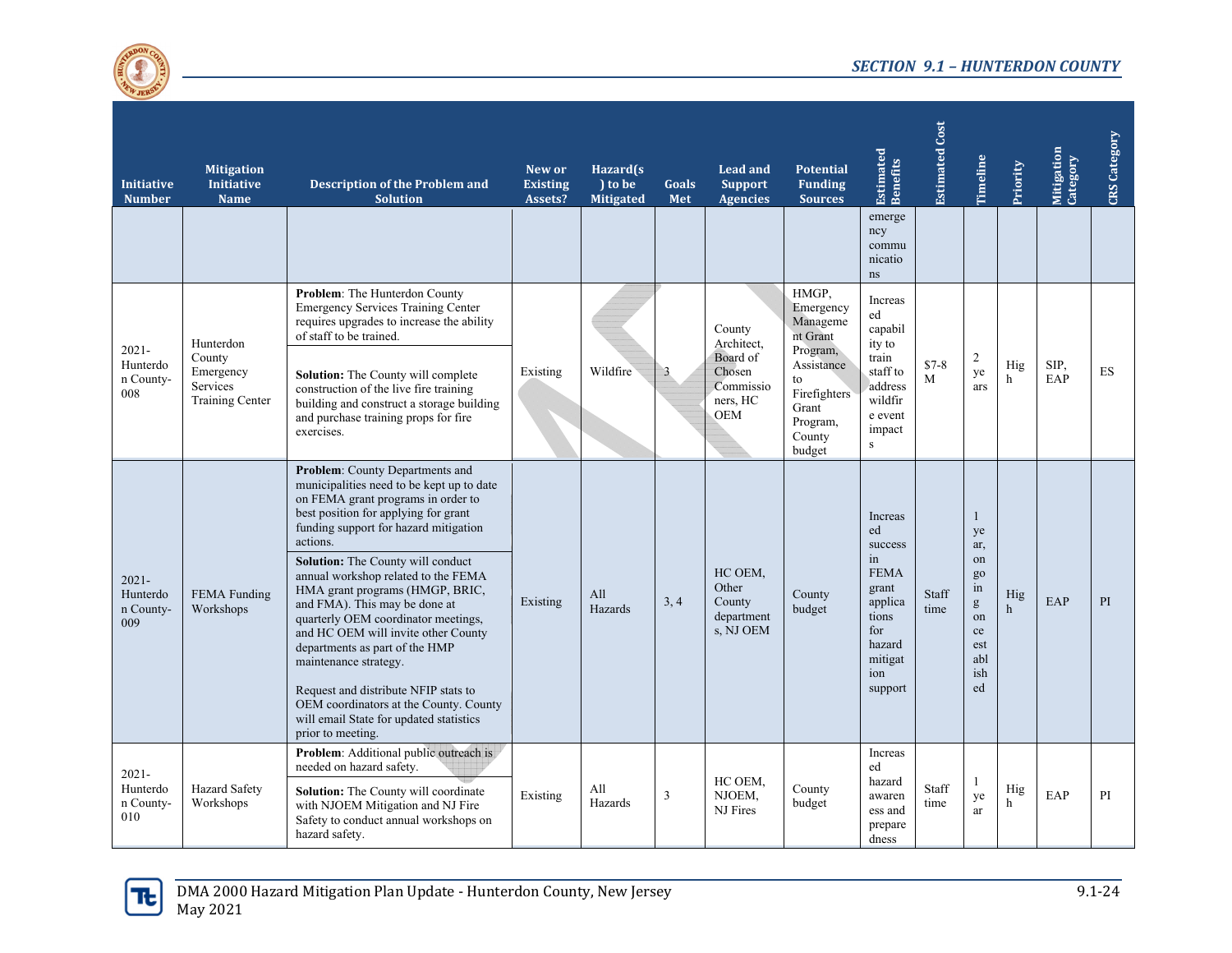

| <b>Initiative</b><br><b>Number</b>       | <b>Mitigation</b><br><b>Initiative</b><br><b>Name</b>         | <b>Description of the Problem and</b><br><b>Solution</b>                                                                                                                                                                                                                                                                                                                                                                      | New or<br><b>Existing</b><br>Assets? | Hazard(s<br>) to be<br><b>Mitigated</b> | <b>Goals</b><br>Met | <b>Lead and</b><br><b>Support</b><br><b>Agencies</b>          | <b>Potential</b><br><b>Funding</b><br><b>Sources</b> | <b>Estimated</b><br>Benefits                                                                                                | <b>Estimated Cost</b>                | Timeline                                   | Priority           | Mitigation<br>Category | CRS Category     |
|------------------------------------------|---------------------------------------------------------------|-------------------------------------------------------------------------------------------------------------------------------------------------------------------------------------------------------------------------------------------------------------------------------------------------------------------------------------------------------------------------------------------------------------------------------|--------------------------------------|-----------------------------------------|---------------------|---------------------------------------------------------------|------------------------------------------------------|-----------------------------------------------------------------------------------------------------------------------------|--------------------------------------|--------------------------------------------|--------------------|------------------------|------------------|
| $2021 -$<br>Hunterdo<br>n County-<br>011 | <b>Critical Facility</b><br>Hazard<br>Mitigation<br>Inventory | <b>Problem:</b> The Sussex HMP has<br>identified hazard exposure areas that<br>include various critical facilities.<br><b>Solution:</b> The County will inventory<br>critical facilities to identify those in<br>geographic areas that may be prone to<br>hazard impacts and identify next actions<br>to take to address structural means of<br>protection.                                                                   | Existing                             | All<br>Hazards                          | $\overline{4}$      | HC OEM,<br><b>GIS</b>                                         | NJOEM:<br>County                                     | Identifi<br>cation<br>of<br>needs<br>for<br>future<br>mitigat<br>ion<br>actions                                             | Staff<br>time                        | Wi<br>thi<br>$\mathbf n$<br>5<br>ye<br>ars | Me<br>diu<br>m     | <b>SIP</b>             | PP,<br><b>ES</b> |
| $2021 -$<br>Hunterdon<br>County-<br>012  | <b>Hazard</b> Data<br>Integration                             | Problem: Additional integration of<br>hazard mitigation information developed<br>through the HMP planning process with<br>other county data is needed.<br>Solution: The County will enhance data<br>integration on hazardous materials with<br>most current information about other risk<br>factors, e.g., population, climate, other<br>site-specific characteristics. Complete<br>identification of vulnerable populations. | Existing                             | All<br>Hazards                          | 4                   | NJ DEP.<br>HC OEM,<br>County<br>Health<br>Department          | County<br>budget                                     | Integra<br>tion of<br>hazard<br>mitigat<br>ion<br>concep<br>ts,<br>improv<br>ed<br>decisio<br>'n<br>making<br>resourc<br>es | Staff<br>time                        | $\overline{2}$<br>ye<br>ars                | Med<br>ium         | <b>LPR</b>             | <b>PR</b>        |
| $2021 -$<br>Hunterdon<br>County-<br>013  | <b>Critical Facility</b><br>Snow and Ice<br>Loads             | <b>Problem:</b> Critical facilities that are<br>rebuilt are designed to meet snow and ice<br>loads. Wood framed structures that have<br>not been recently upgraded require<br>surveying to verify loading conditions.<br><b>Solution:</b> The County will complete<br>surveys of wood framed structures to<br>verify loading conditions and identify<br>upgrade needs.                                                        | Existing                             | Severe<br>Winter<br>Weather             | 2, 6                | County<br>Architect                                           | County<br>budget                                     | Reduct<br>ion in<br>risk of<br>structur<br>al<br>failure                                                                    | Staff<br>time                        | $\overline{2}$<br>ye<br>ars                | Med<br>ium         | SIP,<br><b>LPR</b>     | PP,<br><b>PR</b> |
| $2021 -$<br>Hunterdon<br>County-<br>014  | County Levee<br>Coordination                                  | Problem: Levees in the County are not<br>under the County's jurisdiction but could<br>require County assistance for response<br>during emergency events.<br>Solution: The County will seek to be<br>kept updated on surveys of levees in the<br>County to maintain emergency<br>management coordination between local,<br>county, state, and federal agencies.                                                                | Existing                             | Flood                                   | 3.4                 | HC OEM,<br>NJ DEP,<br>USACE,<br>Local<br>facility<br>managers | County<br>budget                                     | Increas<br>ed<br>emerge<br>ncy<br>prepare<br>dness<br>and<br>coordin<br>ation                                               | Staff<br>time                        | 2<br>ye<br>ars                             | Hig<br>h           | <b>LPR</b>             | ES               |
| $2021 -$<br>Hunterdon<br>County-<br>015  | Chemical,<br>Biological,<br>Radiological,<br>Nuclear,         | <b>Problem:</b> The number of hazmat<br>responders in Hunterdon County has<br>decreased within the last 10 years,<br>enhancement the program with additional                                                                                                                                                                                                                                                                  | Existing                             | Hazardous<br>Materials                  | 1, 2,<br>3, 5       | Division of<br>Health and<br>HC OEM                           | Public<br>Health<br>Emergency<br>Preparedne          | Provisi<br>on of<br>an<br>enhanc                                                                                            | Costs<br>includ<br>e staff<br>traini | $\mathbf{1}$<br>ye<br>ar                   | Hig<br>$\mathbf h$ | <b>LPR</b>             | ES               |

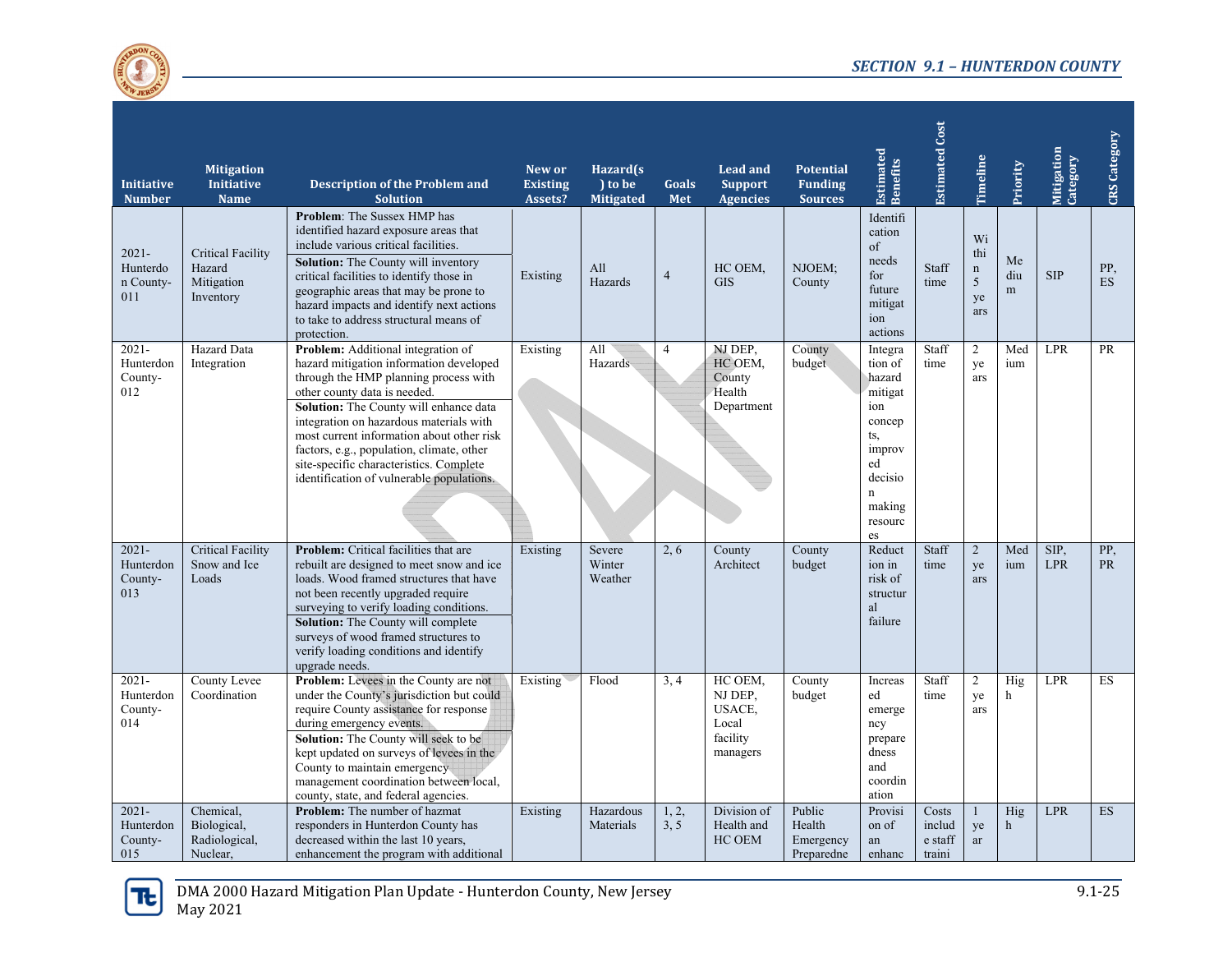

| <b>Initiative</b><br><b>Number</b>      | <b>Mitigation</b><br><b>Initiative</b><br><b>Name</b> | Description of the Problem and<br><b>Solution</b>                                                                                                                                                                                                                                                                                                                                                                                                                                                                                                                                                                                                                                                                                                                 | New or<br><b>Existing</b><br>Assets? | Hazard(s<br>) to be<br><b>Mitigated</b> | Goals<br>Met | <b>Lead and</b><br><b>Support</b><br><b>Agencies</b>       | <b>Potential</b><br><b>Funding</b><br><b>Sources</b>         | <b>Estimated</b><br>Benefits                                                                                                                                                                                                                          | <b>Estimated Cost</b>                                                                | Timeline                    | Priority   | Mitigation<br>Category | <b>CRS</b> Category |
|-----------------------------------------|-------------------------------------------------------|-------------------------------------------------------------------------------------------------------------------------------------------------------------------------------------------------------------------------------------------------------------------------------------------------------------------------------------------------------------------------------------------------------------------------------------------------------------------------------------------------------------------------------------------------------------------------------------------------------------------------------------------------------------------------------------------------------------------------------------------------------------------|--------------------------------------|-----------------------------------------|--------------|------------------------------------------------------------|--------------------------------------------------------------|-------------------------------------------------------------------------------------------------------------------------------------------------------------------------------------------------------------------------------------------------------|--------------------------------------------------------------------------------------|-----------------------------|------------|------------------------|---------------------|
|                                         | Explosive<br>(CBRNE)<br>Incidents Hazmat<br>Response  | recruitment and training provides a<br>structure for response and prevention of<br>hazmat-related incidences. There is a<br>need for enhancement of County-wide<br>hazmat team response<br>protocols/SOPs/Training.<br><b>Solution:</b> The County will work to<br>enhance County-wide hazmat team<br>response protocols/SOPs/Training for<br>Chemical, Biological, Radiological,<br>Nuclear, Explosive (CBRNE) Incidents.                                                                                                                                                                                                                                                                                                                                        |                                      |                                         |              |                                                            | SS<br>(Health)/Co<br>unty<br>Environme<br>ntal Health<br>Act | ed<br>county-<br>wide<br>hazmat<br>respons<br>$\mathbf{e}$<br>protect<br>s the<br>physica<br>environ<br>ment of<br>Hunter<br>don<br>county'<br>$\mathbf{s}$<br>natural<br>resourc<br>es and<br>the<br>health<br>of<br>commu<br>nity<br>residen<br>ts. | ng<br>time<br>and<br>materi<br>al<br>expen<br>se.<br>\$25,0<br>$00$ /ye<br><b>ar</b> |                             |            |                        |                     |
| $2021 -$<br>Hunterdon<br>County-<br>016 | Countywide<br>Emergency<br>Transportation             | Problem: Additional emergency<br>response vehicle capabilities are needed<br>for hazard response. There is a lack of<br>transportation options for residents with<br>access and functional needs (including<br>disabled and aging adult populations).<br>Evacuation may be due to natural<br>disaster or transport for emergency<br>public health medical counter-measure<br>(i.e., Point of Distribution).<br>Solution: The project is to pursue a<br>contract with an AFN partner-agency to<br>utilize vehicles to transport individuals<br>during an emergency. Trained<br>volunteers could be utilized to operate<br>the vehicles. This action may be more<br>cost-effective and provide services to<br>more residents rather than purchasing<br>one vehicle. | N/A                                  | All<br>Hazards                          | 1, 5         | HC OEM<br>with<br>support<br>from<br>Division of<br>Health | <b>FEMA</b><br>HMA;<br>NJOEM;<br>County<br>budget            | Avoid<br>over-<br>taxing<br>the<br>existin<br>g Link<br>transpo<br>rtation<br>system,<br>and<br>provisi<br>on of<br>needed<br>service<br>s to at-<br>risk<br>populat<br>ion.                                                                          | Low                                                                                  | $\overline{2}$<br>ye<br>ars | Med<br>ium | <b>LPR</b>             | ES                  |

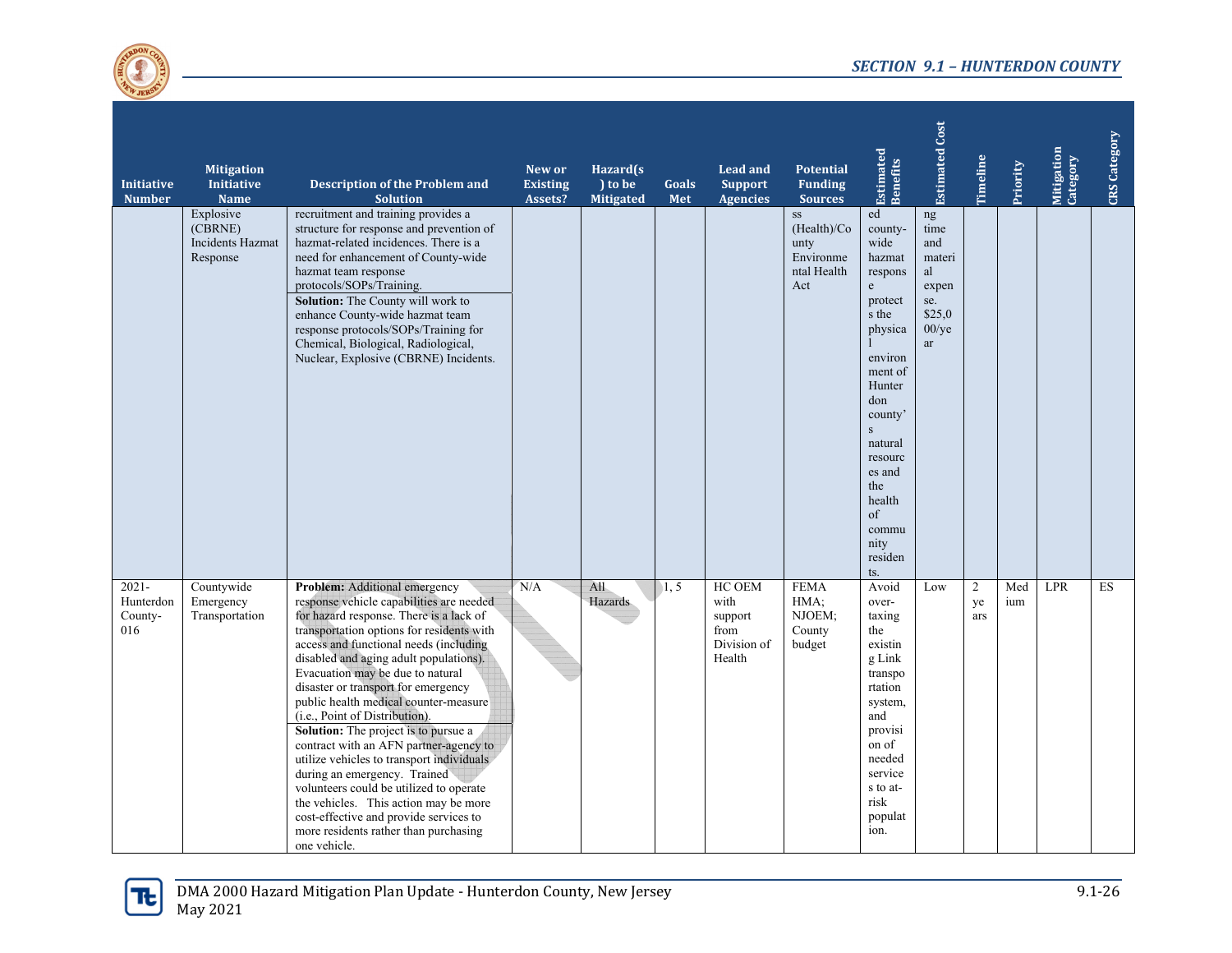

| <b>Initiative</b><br><b>Number</b>      | <b>Mitigation</b><br><b>Initiative</b><br><b>Name</b> | <b>Description of the Problem and</b><br><b>Solution</b>                                                                                                                                                                                                                                                                                                                                                                                                                                                                                                                                                                                                                         | New or<br><b>Existing</b><br>Assets? | Hazard(s)<br>) to be<br><b>Mitigated</b>                                                | Goals<br>Met | <b>Lead and</b><br><b>Support</b><br><b>Agencies</b> | <b>Potential</b><br><b>Funding</b><br><b>Sources</b> | <b>Estimated</b><br>Benefits                                    | <b>Estimated Cost</b> | Timeline                    | Priority            | Mitigation<br>Category | <b>CRS</b> Category |
|-----------------------------------------|-------------------------------------------------------|----------------------------------------------------------------------------------------------------------------------------------------------------------------------------------------------------------------------------------------------------------------------------------------------------------------------------------------------------------------------------------------------------------------------------------------------------------------------------------------------------------------------------------------------------------------------------------------------------------------------------------------------------------------------------------|--------------------------------------|-----------------------------------------------------------------------------------------|--------------|------------------------------------------------------|------------------------------------------------------|-----------------------------------------------------------------|-----------------------|-----------------------------|---------------------|------------------------|---------------------|
| $2021 -$<br>Hunterdon<br>County-<br>017 | Disaster Debris<br>Management<br>Plan                 | Problem: The County lacks a Disaster<br>Debris Management Plan.<br>Solution: The County will develop and<br>adopt a Disaster Debris Management<br>Plan.                                                                                                                                                                                                                                                                                                                                                                                                                                                                                                                          | Existing                             | A11<br>Hazards                                                                          | 2, 5, 6      | HC OEM                                               | County<br>budget                                     | Increas<br>ed<br>disaster<br>respons<br>e<br>capabil<br>ities   | Low                   | $\overline{2}$<br>ye<br>ars | Hig<br>$\mathbf{h}$ | <b>LPR</b>             | ES                  |
| $2021 -$<br>Hunterdon<br>County-<br>018 | <b>Increased Health</b><br>Related Hazard<br>Outreach | Problem: Expansion of health-related<br>hazards outreach is needed including in<br>the public health implications of<br>waterborne illness and vector borne<br>illness as a result of flooding and<br>necessary safety precautions for residents<br>to take regarding food when power loss<br>is experienced.<br><b>Solution:</b> The Department of Health will<br>expand health education for residents'<br>pre, during, and post flooding incident to<br>prevent water-borne illness and to<br>increase vector control<br>activities/mosquito control activities.<br>The Department will also expand<br>education for residents for food safety<br>after a power outage event. | N/A                                  | Flood.<br>Hurricane,<br>Nor'Easter<br>Severe<br>Weather,<br>Severe<br>Winter<br>Weather |              | Department<br>of Health                              | County<br>budget                                     | Increas<br>ed<br>public<br>awaren<br>ess and<br>prepara<br>tion | Staff<br>time         | -1<br>ye<br>ar              | Hig<br>h            | EAP                    | PI                  |
| $2021 -$<br>Hunterdon<br>County-<br>019 | Infectious<br><b>Disease</b><br>Readiness             | Problem: The Covid-19 pandemic has<br>resulted in the identification of new best<br>practices to respond to and address<br>infectious disease but update of County<br>policy and staff training is necessary to<br>realize these improvements.<br><b>Solution:</b> County OEM and the<br>Department of Health will work to<br>enhance the readiness of Countywide<br>EMS staff for infectious disease events<br>based on lessons learned during the<br>Covid-19 pandemic. Readiness actions to<br>include training for EMS staff and proper<br>PPE.                                                                                                                              | N/A                                  | <b>Disease</b><br>Outbreak                                                              |              | HC OEM,<br>Department<br>of Health                   | County<br>budget                                     | Increas<br>ed<br>prepare<br>dness                               | Staff<br>time         | $\mathbf{1}$<br>ye<br>ar    | Hig<br>h            | <b>LPR</b>             | <b>ES</b>           |

*Notes:*

*CAVCommunity Assistance Visit*

*CRSCommunity Rating System*

*DPWDepartment of Public Works*

*Acronyms and Abbreviations: Potential FEMA HMA Funding Sources: Timeline:*

*FMA Flood Mitigation Assistance Grant Program HMGPHazard Mitigation Grant Program*

*The time required for completion of the project upon implementation*

*Cost:*

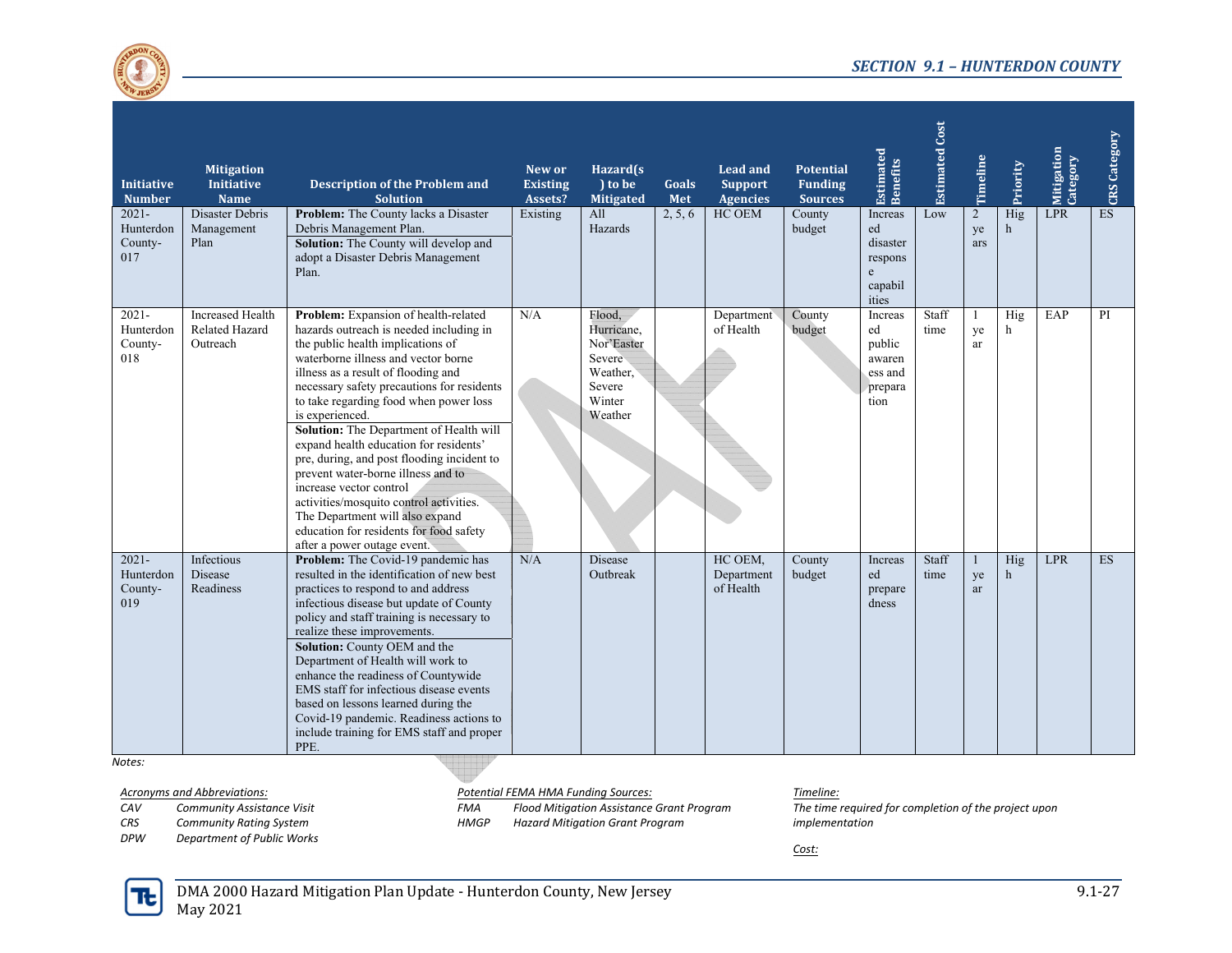

- *FEMAFederal Emergency Management Agency*
- *FPAFloodplain Administrator*
- *HMAHazard Mitigation Assistance*
- *N/A Not applicable*
- *NFIPNational Flood Insurance Program*
- *OEMOffice of Emergency Management*

*Mitigation Category:*

- г ■ Local Plans and Regulations (LPR) – These actions include government authorities, policies or codes that influence the way land and buildings are being developed and built.
- $\blacksquare$ ■ Structure and Infrastructure Project (SIP) - These actions involve modifying existing structures and infrastructure to protect them from a hazard or remove them from a hazard area. This could apply to public or private structures as well as critical facilities and infrastructure. This type of action also involves projects to construct manmade structures to reduce the impact of *hazards.*

*Building Resilient Infrastructure and Communities*

 $\blacksquare$ Natural Systems Protection (NSP) - These are actions that minimize damage and losses and preserve or restore the functions of natural systems.

*BRIC*

*Program*

 $\blacksquare$ ■ Education and Awareness Programs (EAP) – These are actions to inform and educate citizens, elected officials, and property owners about hazards and potential ways to mitigate them. *These actions may also include participation in national programs, such as StormReady and Firewise Communities.*

*CRS Category:*

- $\bullet$ Preventative Measures (PR) - Government, administrative or regulatory actions, or processes that influence the way land and buildings are developed and built. Examples include planning and zoning, floodplain local laws, capital improvement programs, open space preservation, and storm water management regulations.
- $\bullet$ Property Protection (PP) - These actions include public activities to reduce hazard losses or actions that involve (1) modification of existing buildings or structures to protect them from a hazard or (2) removal of the structures from the hazard area. Examples include acquisition, elevation, relocation, structural retrofits, storm shutters, and shatter-resistant glass.
- $\bullet$ Public Information (PI) - Actions to inform and educate citizens, elected officials, and property owners about hazards and potential ways to mitigate them. Actions include outreach projects, *real estate disclosure, hazard information centers, and educational programs for school‐age children and adults.*
- $\bullet$ • Natural Resource Protection (NR) - Actions that minimize hazard loss and preserve or restore the functions of natural systems. Actions include sediment and erosion control, stream corridor *restoration, watershed management, forest and vegetation management, and wetland restoration and preservation.*
- $\bullet$ • Structural Flood Control Projects (SP) - Actions that involve the construction of structures to reduce the impact of a hazard. Structures include dams, setback levees, floodwalls, retaining *walls, and safe rooms.*
- $\bullet$ Emergency Services (ES) - Actions that protect people and property during and immediately following a disaster or hazard event. Services include warning systems, emergency response *services, and the protection of essential facilities.*



*The estimated cost for implementation.*

*Benefits:*

*A description of the estimated benefits, either quantitative and/or qualitative.*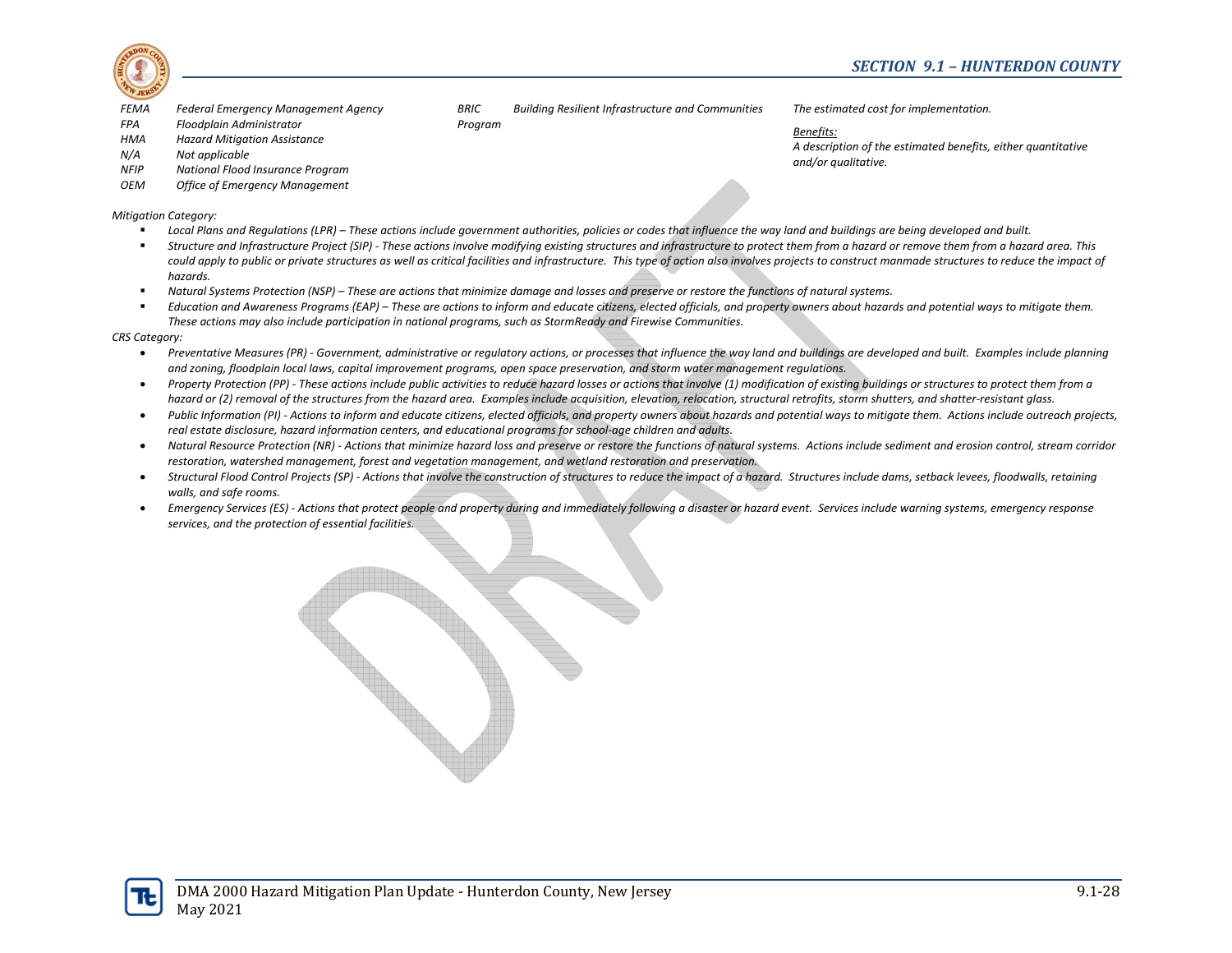

**Table 9.1‐15. Summary of Evaluation and Action Priorities**

| <b>Initiative</b><br><b>Number</b>  | <b>Mitigation Initiative</b><br><b>Name</b>                                      | Life Safety    | Protection<br>Property | Effectiveness<br>Cost | Technical    | Political    | Legal        | Fiscal           | Environmental    | Social         | Administrative | Multi-Hazard     | <b>Timeline</b>  | Champion<br>Agency | Community<br><b>Other</b> | Total   | High /<br><b>Medium</b><br>$/$ Low |
|-------------------------------------|----------------------------------------------------------------------------------|----------------|------------------------|-----------------------|--------------|--------------|--------------|------------------|------------------|----------------|----------------|------------------|------------------|--------------------|---------------------------|---------|------------------------------------|
| $2021 -$<br>Hunterdon<br>County-001 | Increase the Capacity of the<br>Stormwater Infrastructure in<br>Hunterdon County | $\overline{0}$ | $\overline{1}$         | 1                     | $\mathbf{1}$ | $\mathbf{1}$ | $\mathbf{1}$ | $\mathbf{0}$     | $\mathbf{1}$     | $\mathbf{1}$   | $\mathbf{1}$   | $\mathbf{1}$     | $\mathbf{0}$     | $\mathbf{1}$       | $\mathbf{1}$              | 11      | High                               |
| $2021 -$<br>Hunterdon<br>County-002 | <b>Expand Sheltering</b><br>Capabilities                                         | $\mathbf{1}$   | $\overline{1}$         | 1                     | $\mathbf{1}$ | $\mathbf{1}$ |              | $\overline{0}$   | 1                | $\mathbf{1}$   | 1              | $\mathbf{1}$     | $\overline{0}$   | $\mathbf{1}$       | $\mathbf{1}$              | 12      | High                               |
| $2021 -$<br>Hunterdon<br>County-003 | Backup Power for Critical<br>Facilities                                          | $\mathbf{1}$   | $\mathbf{1}$           | $\mathbf{1}$          | $\mathbf{1}$ | $\mathbf{1}$ | $\mathbf{1}$ | $\theta$         | $\mathbf{1}$     | $\mathbf{1}$   | $\mathbf{1}$   | $\mathbf{1}$     | $\overline{0}$   | $\mathbf{1}$       | $\mathbf{1}$              | 12      | High                               |
| $2021 -$<br>Hunterdon<br>County-004 | Historic Preservation Element<br>/HC Master Plan                                 | $\mathbf{0}$   | $\overline{1}$         | $\mathbf{1}$          | $1^{\circ}$  |              | $\mathbf{1}$ | 1                | 1                | $\mathbf{1}$   | $\mathbf{1}$   | $\mathbf{1}$     | 1                | $\mathbf{1}$       | $\mathbf{1}$              | 13      | High                               |
| $2021 -$<br>Hunterdon<br>County-005 | Repetitive Loss Mitigation                                                       | $\mathbf{1}$   | $\overline{1}$         | 1                     | $\mathbf{1}$ | 1            | $\mathbf{1}$ | $\mathbf{0}$     | $\mathbf{1}$     | $\overline{0}$ | $\mathbf{0}$   | $\mathbf{1}$     | $\boldsymbol{0}$ | $\mathbf{1}$       | $\mathbf{1}$              | 10      | High                               |
| $2021 -$<br>Hunterdon<br>County-006 | Long Term Recovery Plan                                                          | 1              |                        | Г                     |              | 1            |              | $\mathbf{1}$     | $\vee$ 1         | $\mathbf{1}$   | -1             | 1                | $\overline{0}$   | $\mathbf{1}$       | 1                         | 13      | High                               |
| $2021 -$<br>Hunterdon<br>County-007 | Radio Towers                                                                     | $\mathbf{1}$   | $\overline{1}$         | 1                     | $\mathbf{1}$ |              | $\mathbf{1}$ | $\mathbf{0}$     | $\overline{0}$   | $\mathbf{1}$   | $\mathbf{1}$   | $\mathbf{1}$     | $\mathbf{0}$     | $\mathbf{1}$       | $\mathbf{1}$              | 11      | High                               |
| $2021 -$<br>Hunterdon<br>County-008 | Hunterdon County<br><b>Emergency Services Training</b><br>Center                 |                |                        | $\boldsymbol{0}$      | $\lceil$     |              | $\mathbf{1}$ | $\boldsymbol{0}$ | $\boldsymbol{0}$ | 1              | $\mathbf{1}$   | $\boldsymbol{0}$ | 1                | $\mathbf{1}$       | $\mathbf{1}$              | 9       | High                               |
| $2021 -$<br>Hunterdon<br>County-009 | FEMA Funding Workshops                                                           | $\mathbf{1}$   | $\overline{1}$         | 1                     | $\mathbf{1}$ | -1           | $\mathbf{1}$ | $\mathbf{1}$     | $\mathbf{1}$     | $\mathbf{1}$   | $\mathbf{1}$   | $\mathbf{1}$     | $\mathbf{1}$     | $\mathbf{1}$       | $\mathbf{1}$              | 14      | High                               |
| $2021 -$<br>Hunterdon<br>County-010 | Hazard Safety Workshops                                                          | $\overline{1}$ | $\mathbf{1}$           | 1                     | $\mathbf{1}$ | $\mathbf{1}$ | $\mathbf{1}$ | $\mathbf{1}$     | $\mathbf{1}$     | 1              | $\mathbf{1}$   | $\mathbf{1}$     | $\mathbf{1}$     | $\mathbf{1}$       | $\mathbf{1}$              | 14      | High                               |
| $2021 -$<br>Hunterdon<br>County-011 | Critical Facility Hazard<br>Mitigation Inventory                                 | 1              | $\mathbf{1}$           | 1                     | $\mathbf{0}$ | 1            | $\mathbf{1}$ | $-1$             | $\overline{0}$   | $\mathbf{1}$   | 1              | $\boldsymbol{0}$ | 1                | $\overline{0}$     | $\mathbf{1}$              | $\,8\,$ | Medium                             |
| $2021 -$<br>Hunterdon<br>County-012 | Hazard Data Integration                                                          | 1              | $\mathbf{1}$           |                       | $\mathbf{1}$ | 1            | $\mathbf{1}$ | -1               | $\mathbf{1}$     | 1              | 1              | 1                | 1                | $\mathbf{1}$       | 1                         | 14      | High                               |
| $2021 -$<br>Hunterdon<br>County-013 | Critical Facility Snow and Ice<br>Loads                                          | 1              | 1                      | 1                     | $\mathbf{1}$ |              | $\mathbf{1}$ | $\mathbf{1}$     | $\mathbf{1}$     | $\mathbf{1}$   | $\mathbf{1}$   | $\boldsymbol{0}$ | 1                | 1                  | $\mathbf{1}$              | 13      | High                               |

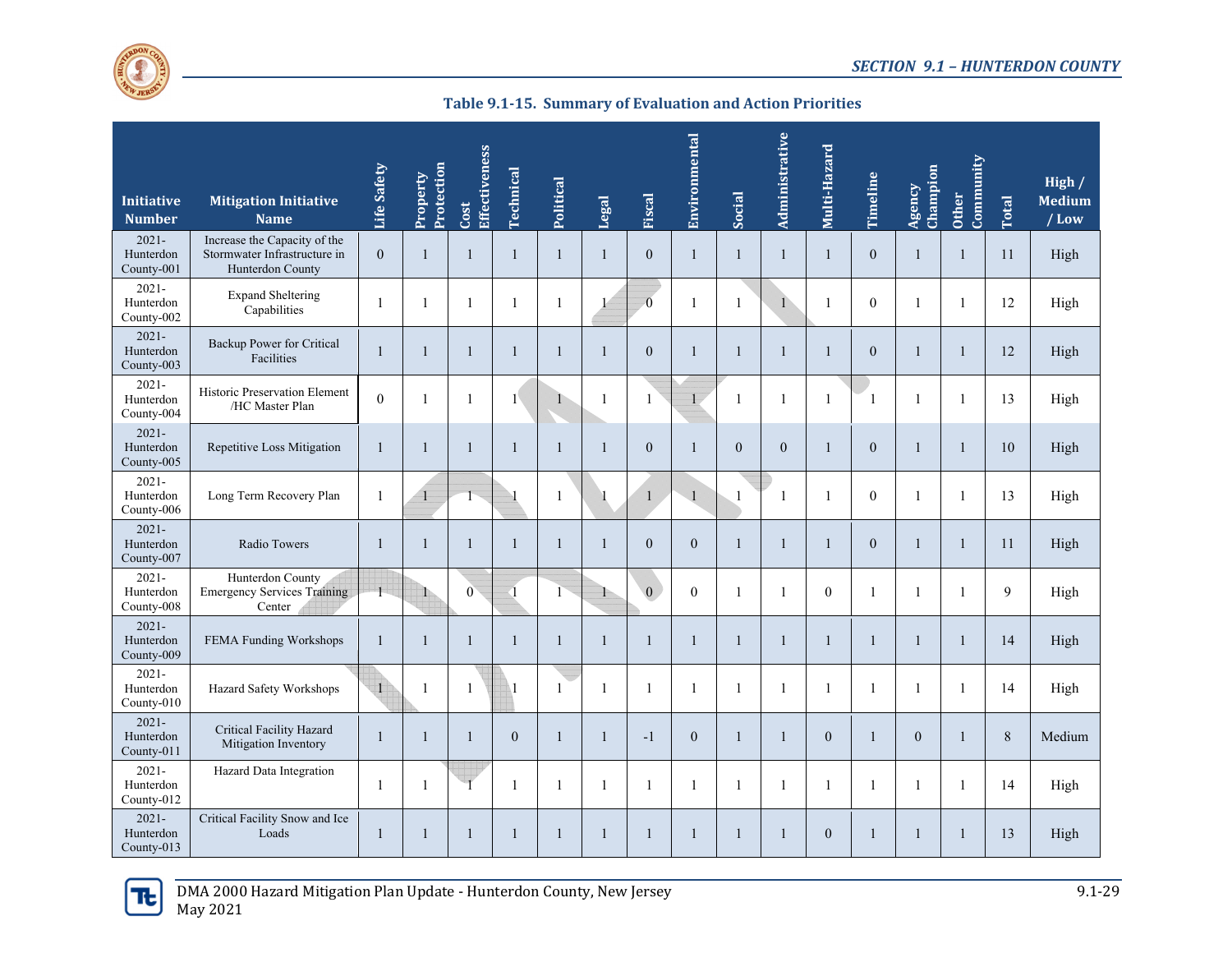

| <b>Initiative</b><br><b>Number</b>  | <b>Mitigation Initiative</b><br><b>Name</b>                                                              | Life Safety | Protection<br>Property | Effectiveness<br>Cost | <b>Technical</b> | Political    | Legal | Fiscal         | Environmental    | Social | Administrative | Multi-Hazard | Timeline | Champion<br>Agency | Community<br>Other | Total | High /<br><b>Medium</b><br>$/$ Low |
|-------------------------------------|----------------------------------------------------------------------------------------------------------|-------------|------------------------|-----------------------|------------------|--------------|-------|----------------|------------------|--------|----------------|--------------|----------|--------------------|--------------------|-------|------------------------------------|
| $2021 -$<br>Hunterdon<br>County-014 | County Levee Coordination                                                                                |             |                        |                       |                  |              |       |                |                  |        |                | $\mathbf{0}$ |          |                    |                    | 13    | High                               |
| $2021 -$<br>Hunterdon<br>County-015 | Chemical, Biological,<br>Radiological, Nuclear,<br>Explosive (CBRNE)<br><b>Incidents Hazmat Response</b> |             |                        |                       |                  |              |       |                |                  |        |                | $\mathbf{0}$ |          |                    |                    | 13    | High                               |
| $2021 -$<br>Hunterdon<br>County-016 | Countywide Emergency<br>Transportation                                                                   |             | $\theta$               |                       |                  | $\theta$     |       | $\overline{0}$ | $\boldsymbol{0}$ |        | $\theta$       |              |          |                    |                    | 8     | Medium                             |
| $2021 -$<br>Hunterdon<br>County-017 | Disaster Debris Management<br>Plan                                                                       | $\theta$    |                        |                       |                  |              |       |                |                  |        |                |              |          |                    |                    | 13    | High                               |
| $2021 -$<br>Hunterdon<br>County-018 | <b>Increased Health Related</b><br>Hazard Outreach                                                       |             | $\theta$               |                       |                  | $\mathbf{1}$ |       |                |                  |        |                |              |          |                    |                    | 13    | High                               |
| $2021 -$<br>Hunterdon<br>County-019 | <b>Infectious Disease Readiness</b>                                                                      |             | $\theta$               |                       |                  |              |       |                |                  |        |                | $\theta$     |          |                    |                    | 12    | High                               |

*Notes: Section 6 (Mitigation Strategy) conveys guidance on prioritizing mitigation actions. Low (0‐4), Medium (5‐8), High (9‐14).*

This action has been identified as being of highest importance to the municipality and an action that the municipality would like to complete as soon as funding is received.



 $\blacktriangle$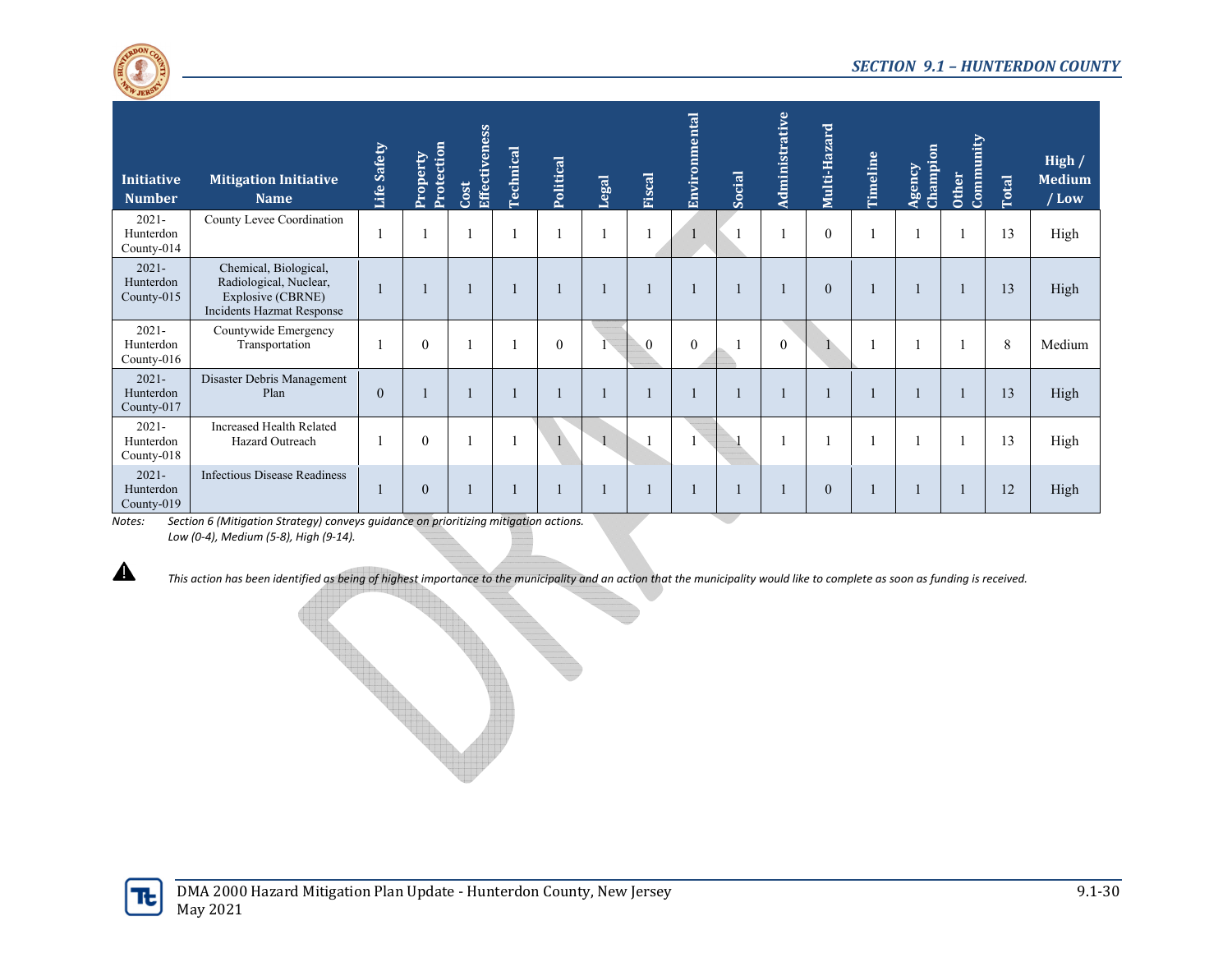

| <b>Hazard</b>                             | <b>Prevention</b> | <b>Property</b><br><b>Protection</b> | <b>Public</b><br><b>Education</b><br>and<br><b>Awareness</b> | <b>Natural</b><br><b>Resource</b><br><b>Protection</b> | <b>Emergency</b><br><b>Services</b> | <b>Structural</b><br><b>Projects</b> | <b>Climate</b><br><b>Resilient</b> | <b>Community</b><br><b>Capacity</b><br><b>Building</b> |
|-------------------------------------------|-------------------|--------------------------------------|--------------------------------------------------------------|--------------------------------------------------------|-------------------------------------|--------------------------------------|------------------------------------|--------------------------------------------------------|
| Dam Failure                               | X                 | X                                    | X                                                            |                                                        | X                                   |                                      |                                    | X                                                      |
| <b>Disease</b><br><b>Outbreak</b>         | X                 | X                                    | X                                                            |                                                        | X                                   |                                      |                                    | X                                                      |
| Drought                                   | X                 | X                                    | $\mathbf X$                                                  |                                                        | $\mathbf X$                         |                                      |                                    | X                                                      |
| Earthquake                                | X                 | X                                    | $\mathbf X$                                                  |                                                        | $\mathbf X$                         |                                      |                                    | X                                                      |
| Flood                                     | X                 | X                                    | X                                                            |                                                        | X                                   | X                                    |                                    | X                                                      |
| Geologic                                  | $\mathbf X$       | $\mathbf X$                          | $\mathbf X$                                                  |                                                        | X                                   |                                      |                                    | X                                                      |
| <b>Hazardous</b><br><b>Materials</b>      | X                 | X                                    | X                                                            |                                                        | X                                   |                                      |                                    | X                                                      |
| Hurricane and<br>Tropical<br><b>Storm</b> | X                 | X                                    | X                                                            |                                                        | X                                   |                                      |                                    | $\mathbf X$                                            |
| Invasive<br><b>Species</b>                | X                 | X                                    | X                                                            |                                                        | X                                   |                                      |                                    | X                                                      |
| Nor'Easter                                | X                 | X                                    | $\mathbf X$                                                  |                                                        | X                                   |                                      |                                    | X                                                      |
| <b>Severe</b><br>Weather                  | $\mathbf{X}$      | $\mathbf{X}$                         | $\overline{X}$                                               |                                                        | X                                   | $\mathbf{X}$                         |                                    | X                                                      |
| <b>Severe Winter</b><br>Weather           | $\mathbf X$       | X                                    | X                                                            |                                                        | X                                   |                                      |                                    | X                                                      |
| Wildfire                                  | X                 | X                                    | $\mathbf X$                                                  |                                                        | $\mathbf X$                         |                                      |                                    | X                                                      |

|  | Table 9.1-16. Analysis of Mitigation Actions by Hazard and Category |  |  |
|--|---------------------------------------------------------------------|--|--|
|--|---------------------------------------------------------------------|--|--|

*Note: Section 6 (Mitigation Strategy) provides for an explanation of the mitigation categories.*

*RED high ranked hazard*

*ORANGE medium ranked hazard*

*YELLOW low ranked hazard*

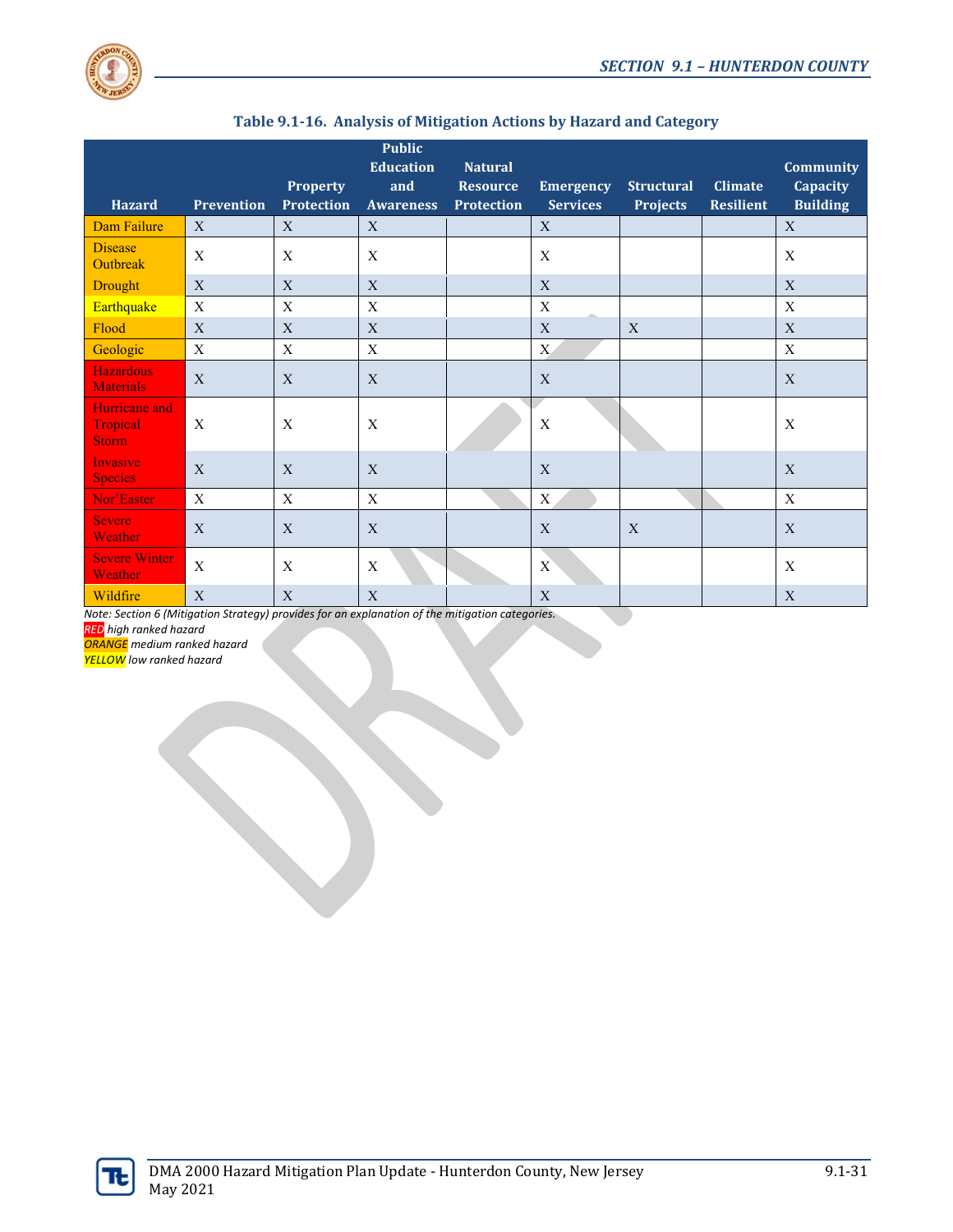

|                                                                         |                                                                   | <b>Action Worksheet</b>                                                                                                                                                                                                                                                                                                                   |                                                                     |
|-------------------------------------------------------------------------|-------------------------------------------------------------------|-------------------------------------------------------------------------------------------------------------------------------------------------------------------------------------------------------------------------------------------------------------------------------------------------------------------------------------------|---------------------------------------------------------------------|
| <b>Project Name:</b>                                                    |                                                                   | Increase the Capacity of the Stormwater Infrastructure in Hunterdon County                                                                                                                                                                                                                                                                |                                                                     |
| <b>Project Number:</b>                                                  | 2021-Hunterdon County-001                                         |                                                                                                                                                                                                                                                                                                                                           |                                                                     |
|                                                                         |                                                                   | <b>Risk / Vulnerability</b>                                                                                                                                                                                                                                                                                                               |                                                                     |
| Hazard(s) of Concern:                                                   | Flood, Severe Weather                                             |                                                                                                                                                                                                                                                                                                                                           |                                                                     |
| Description of the<br>Problem:                                          | damages and increased flood risk.                                 | Stormwater infrastructure is undersized at some locations within the County. This can lead to                                                                                                                                                                                                                                             |                                                                     |
|                                                                         |                                                                   | <b>Action or Project Intended for Implementation</b>                                                                                                                                                                                                                                                                                      |                                                                     |
| Description of the<br>Solution:                                         | activities such as:                                               | Increase the capacity of the stormwater infrastructure in the County through mitigation<br>. Wilson Drive and 523 –residential threat. Increase the capacity of the existing 36-inch pipe<br>in Stockton Borough (municipal, County, and State in is needed).<br>•604 (Sergeantsville - Montsville Road) - Road flooding, capital funding |                                                                     |
| Is this project related to a Critical Facility?                         | Yes                                                               | ⊠<br>N <sub>o</sub>                                                                                                                                                                                                                                                                                                                       |                                                                     |
| <b>Level of Protection:</b>                                             | Designed per site.                                                | <b>Estimated Benefits</b><br>(losses avoided):                                                                                                                                                                                                                                                                                            | Reduction in stormwater<br>infrastructure damages and<br>flood risk |
| <b>Useful Life:</b>                                                     | 30 years                                                          | <b>Goals Met:</b>                                                                                                                                                                                                                                                                                                                         | $\mathcal{D}$                                                       |
| <b>Estimated Cost:</b>                                                  | High                                                              | <b>Mitigation Action Type:</b>                                                                                                                                                                                                                                                                                                            | Structure and Infrastructure<br>Project                             |
|                                                                         |                                                                   | Plan for Implementation                                                                                                                                                                                                                                                                                                                   |                                                                     |
| <b>Prioritization:</b>                                                  | High                                                              | <b>Desired Timeframe for</b><br>Implementation:                                                                                                                                                                                                                                                                                           | Within 5 years                                                      |
| <b>Estimated Time Required</b><br>for Project<br><b>Implementation:</b> | 1 year                                                            | <b>Potential Funding</b><br>Sources:                                                                                                                                                                                                                                                                                                      | HMGP, BRIC, County<br>budget                                        |
| <b>Responsible</b><br>Organization:                                     | Stockton Borough/Delaware<br>Township with support from<br>County | <b>Local Planning</b><br><b>Mechanisms to be Used</b><br>in Implementation if any:                                                                                                                                                                                                                                                        | Hazard Mitigation,<br>Stormwater management                         |
|                                                                         |                                                                   |                                                                                                                                                                                                                                                                                                                                           |                                                                     |
|                                                                         |                                                                   | <b>Three Alternatives Considered (including No Action)</b>                                                                                                                                                                                                                                                                                |                                                                     |
|                                                                         | <b>Action</b>                                                     | <b>Estimated Cost</b>                                                                                                                                                                                                                                                                                                                     | <b>Evaluation</b>                                                   |
|                                                                         | No Action                                                         | \$0                                                                                                                                                                                                                                                                                                                                       | Current problem continues                                           |
| <b>Alternatives:</b>                                                    | Remove roads                                                      | Low                                                                                                                                                                                                                                                                                                                                       | Roadways cannot be<br>removed                                       |
|                                                                         | Relocate floodprone roads to<br>other locations                   | High                                                                                                                                                                                                                                                                                                                                      | Not feasible                                                        |
|                                                                         |                                                                   | <b>Progress Report (for plan maintenance)</b>                                                                                                                                                                                                                                                                                             |                                                                     |
| <b>Date of Status Report:</b>                                           |                                                                   |                                                                                                                                                                                                                                                                                                                                           |                                                                     |
| <b>Report of Progress:</b>                                              |                                                                   |                                                                                                                                                                                                                                                                                                                                           |                                                                     |

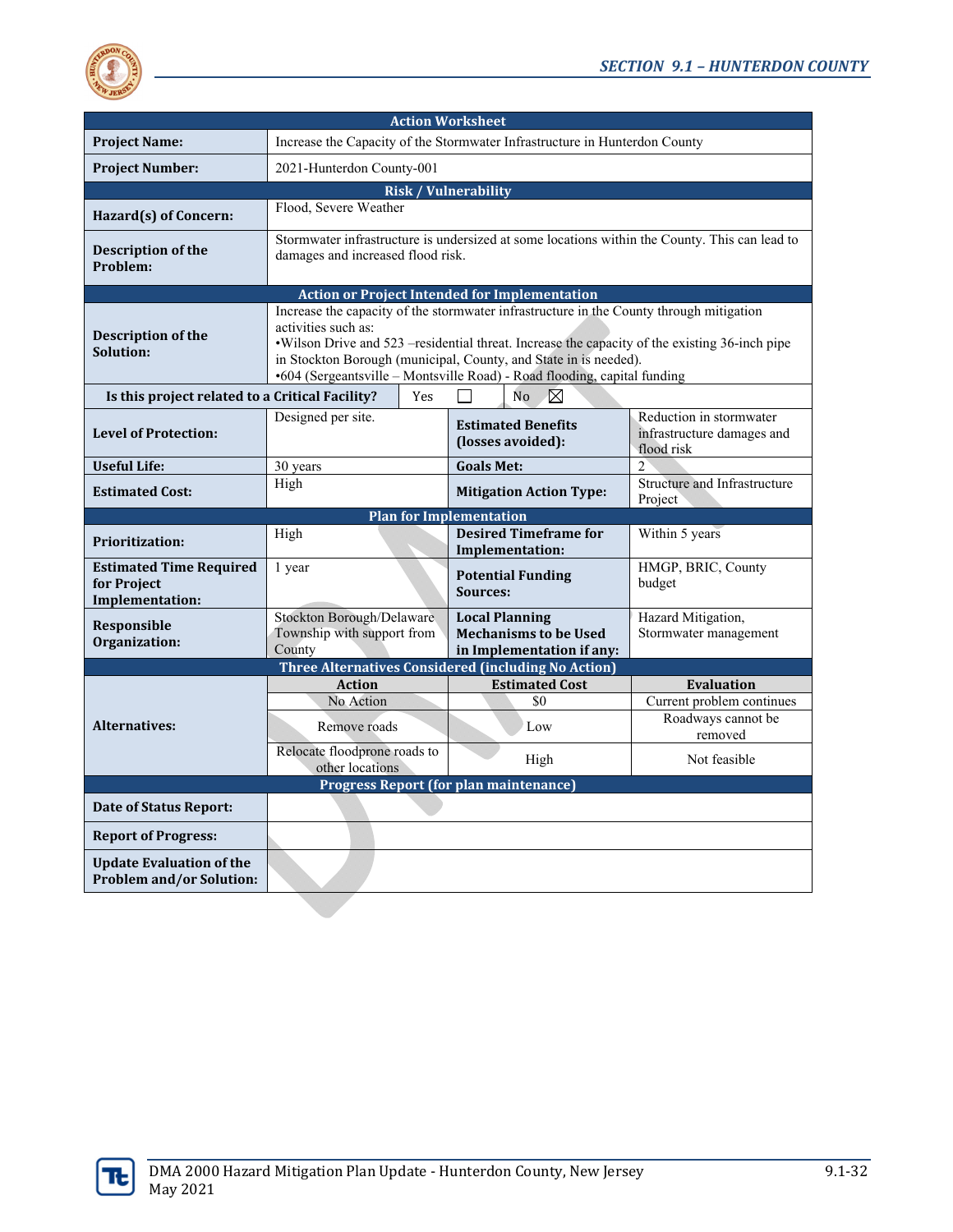

|                                             |                                     | <b>Action Worksheet</b>                                                           |
|---------------------------------------------|-------------------------------------|-----------------------------------------------------------------------------------|
| <b>Project Name:</b>                        |                                     | Increase the Capacity of the Stormwater Infrastructure in Hunterdon County        |
| <b>Project Number:</b>                      | 2021-Hunterdon County-001           |                                                                                   |
| Criteria                                    | <b>Numeric Rank</b><br>$(-1, 0, 1)$ | Provide brief rationale for numeric rank when appropriate                         |
| <b>Life Safety</b>                          | $\mathbf{0}$                        |                                                                                   |
| <b>Property Protection</b>                  | 1                                   | Project will protect roadways from flooding, stormwater infrastructure<br>damages |
| <b>Cost-Effectiveness</b>                   | 1                                   |                                                                                   |
| <b>Technical</b>                            | 1                                   |                                                                                   |
| <b>Political</b>                            | 1                                   |                                                                                   |
| Legal                                       | 1                                   | County has the legal authority to complete the project.                           |
| <b>Fiscal</b>                               | $\mathbf{0}$                        | Project requires funding support.                                                 |
| Environmental                               | 1                                   |                                                                                   |
| <b>Social</b>                               | 1                                   |                                                                                   |
| <b>Administrative</b>                       | 1                                   |                                                                                   |
| Multi-Hazard                                | 1                                   | Severe Weather, Flood                                                             |
| <b>Timeline</b>                             | $\theta$                            | Within 5 years                                                                    |
| <b>Agency Champion</b>                      | 1                                   | Stockton Borough/Delaware Township with support from County                       |
| <b>Other Community</b><br><b>Objectives</b> |                                     |                                                                                   |
| <b>Total</b>                                | 11                                  |                                                                                   |
| <b>Priority</b><br>(High/Med/Low)           | High                                |                                                                                   |

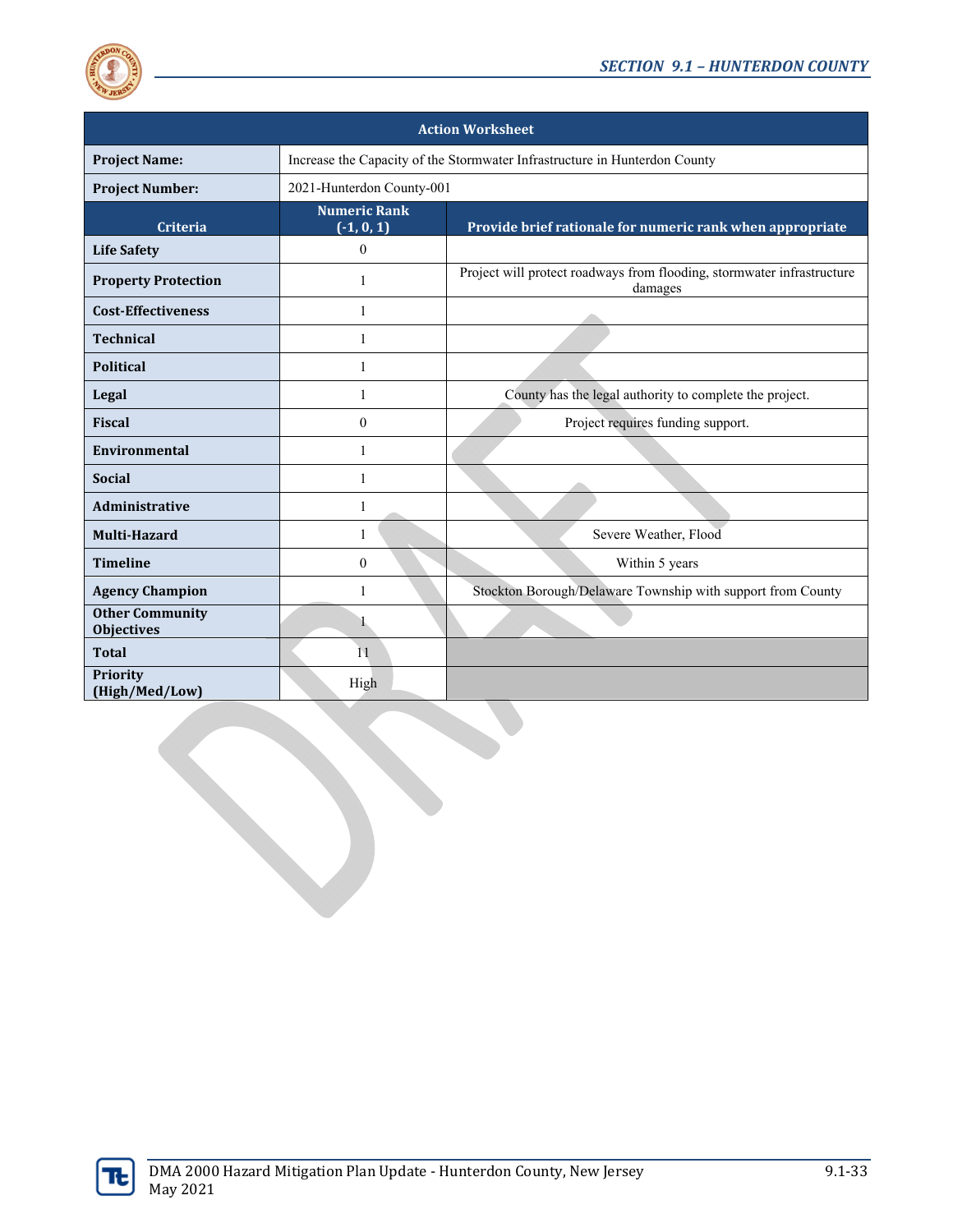

|                                                                         |                                                | <b>Action Worksheet</b> |   |                                                                                                                                                                                                                                                                                      |                                                                                                  |
|-------------------------------------------------------------------------|------------------------------------------------|-------------------------|---|--------------------------------------------------------------------------------------------------------------------------------------------------------------------------------------------------------------------------------------------------------------------------------------|--------------------------------------------------------------------------------------------------|
| <b>Project Name:</b>                                                    | <b>Expand Sheltering Capabilities</b>          |                         |   |                                                                                                                                                                                                                                                                                      |                                                                                                  |
| <b>Project Number:</b>                                                  | 2021-Hunterdon County-002                      |                         |   |                                                                                                                                                                                                                                                                                      |                                                                                                  |
| <b>Risk / Vulnerability</b>                                             |                                                |                         |   |                                                                                                                                                                                                                                                                                      |                                                                                                  |
| Hazard(s) of Concern:                                                   | All Hazards                                    |                         |   |                                                                                                                                                                                                                                                                                      |                                                                                                  |
| <b>Description of the</b><br>Problem:                                   | during times when social distancing is needed. |                         |   | The coronavirus pandemic has demonstrated that additional sheltering capacity is needed                                                                                                                                                                                              |                                                                                                  |
| <b>Action or Project Intended for Implementation</b>                    |                                                |                         |   |                                                                                                                                                                                                                                                                                      |                                                                                                  |
| Description of the<br>Solution:                                         | etc.                                           |                         |   | The County will identify additional facilities that could be developed into shelters. The<br>County will then work with FEMA to identify what upgrades are needed to the facilities to<br>meet sheltering guidelines. Expected upgrades needed include heat, food preparation areas, |                                                                                                  |
| Is this project related to a Critical Facility?                         |                                                | Yes                     | ⊠ | N <sub>o</sub>                                                                                                                                                                                                                                                                       |                                                                                                  |
| <b>Level of Protection:</b>                                             | Emergency shelter<br>requirements              |                         |   | <b>Estimated Benefits</b><br>(losses avoided):                                                                                                                                                                                                                                       | Increases emergency<br>sheltering capacity                                                       |
| <b>Useful Life:</b>                                                     | 15 years                                       |                         |   | <b>Goals Met:</b>                                                                                                                                                                                                                                                                    | 1.6                                                                                              |
| <b>Estimated Cost:</b>                                                  | High                                           |                         |   | <b>Mitigation Action Type:</b>                                                                                                                                                                                                                                                       | Structure and Infrastructure<br>Project                                                          |
| <b>Plan for Implementation</b>                                          |                                                |                         |   |                                                                                                                                                                                                                                                                                      |                                                                                                  |
| <b>Prioritization:</b>                                                  | High                                           |                         |   | <b>Desired Timeframe for</b><br>Implementation:                                                                                                                                                                                                                                      | Within 5 years                                                                                   |
| <b>Estimated Time</b><br><b>Required for Project</b><br>Implementation: | 6 months                                       |                         |   | <b>Potential Funding Sources:</b>                                                                                                                                                                                                                                                    | FEMA HMGP and BRIC,<br><b>USDA</b> Community<br>Facilities Grant Program,<br>EMPG, County Budget |
| Responsible<br>Organization:                                            | HC OEM                                         |                         |   | <b>Local Planning Mechanisms</b><br>to be Used in<br><b>Implementation if any:</b>                                                                                                                                                                                                   | Hazard mitigation,<br>Emergency management                                                       |
| <b>Three Alternatives Considered (including No Action)</b>              |                                                |                         |   |                                                                                                                                                                                                                                                                                      |                                                                                                  |
|                                                                         | <b>Action</b>                                  |                         |   | <b>Estimated Cost</b>                                                                                                                                                                                                                                                                | <b>Evaluation</b>                                                                                |
|                                                                         | No Action                                      |                         |   | \$0                                                                                                                                                                                                                                                                                  | Problem continues.                                                                               |
| <b>Alternatives:</b>                                                    | Purchase multi-use trailers                    |                         |   | \$1M per trailer                                                                                                                                                                                                                                                                     | Require deployment,<br>limited space                                                             |
|                                                                         | <b>Build new facilities</b>                    |                         |   | High                                                                                                                                                                                                                                                                                 | Costly                                                                                           |
| <b>Progress Report (for plan maintenance)</b>                           |                                                |                         |   |                                                                                                                                                                                                                                                                                      |                                                                                                  |
| Date of Status Report:                                                  |                                                |                         |   |                                                                                                                                                                                                                                                                                      |                                                                                                  |
| <b>Report of Progress:</b>                                              |                                                |                         |   |                                                                                                                                                                                                                                                                                      |                                                                                                  |
| <b>Update Evaluation of the</b><br>Problem and/or<br>Solution:          |                                                |                         |   |                                                                                                                                                                                                                                                                                      |                                                                                                  |

<u> 1980 - Johann Barbara, martx</u>

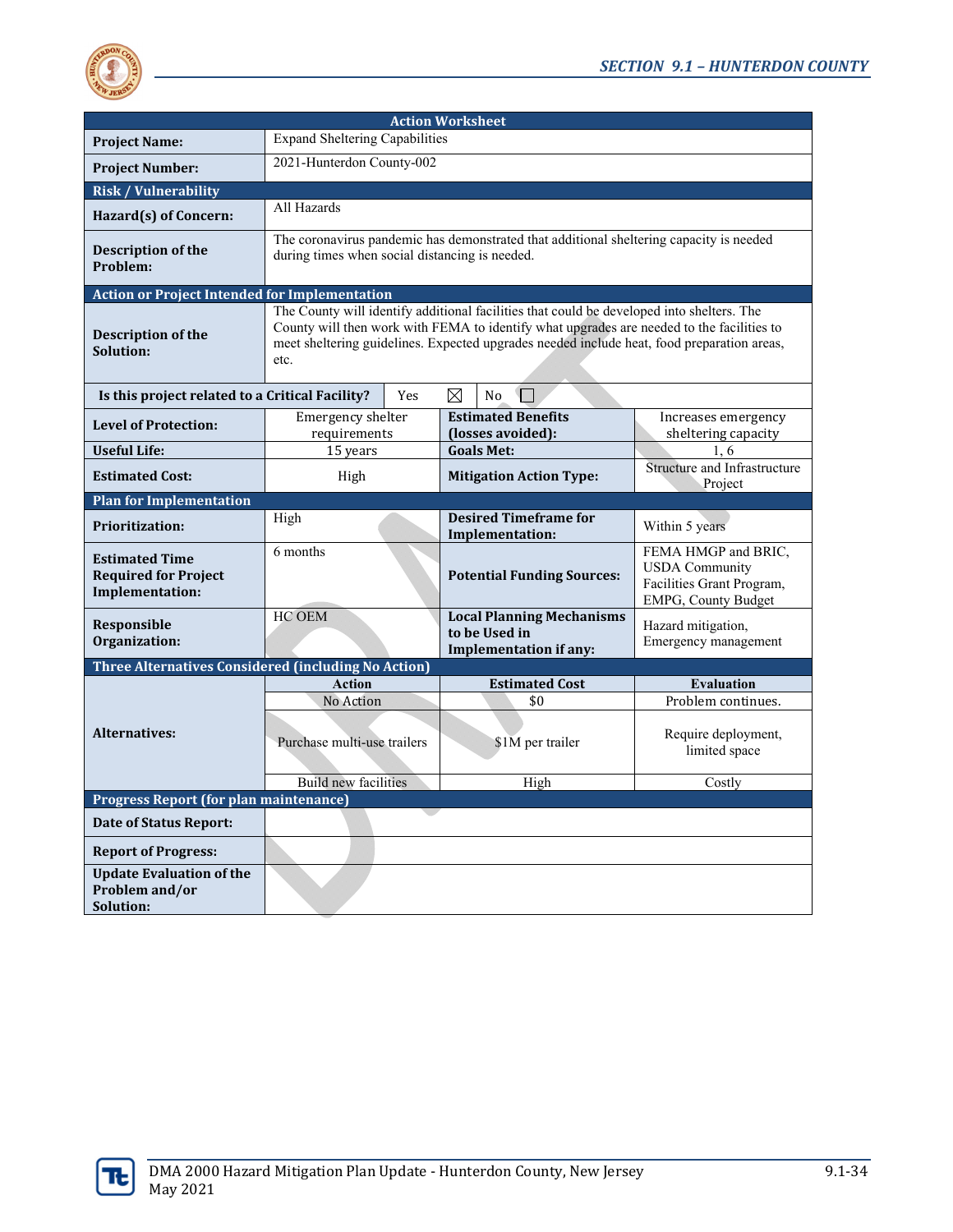

| <b>Action Worksheet</b>                     |                                       |                                                                                             |  |  |
|---------------------------------------------|---------------------------------------|---------------------------------------------------------------------------------------------|--|--|
| <b>Project Name:</b>                        | <b>Expand Sheltering Capabilities</b> |                                                                                             |  |  |
| <b>Project Number:</b>                      | 2021-Hunterdon County-002             |                                                                                             |  |  |
| <b>Criteria</b>                             | <b>Numeric Rank</b><br>$(-1, 0, 1)$   | Provide brief rationale for numeric rank when appropriate                                   |  |  |
| <b>Life Safety</b>                          | 1                                     | Provides increased sheltering capabilities                                                  |  |  |
| <b>Property Protection</b>                  | 1                                     | Project will strengthen building protections in identified expanded<br>sheltering locations |  |  |
| <b>Cost-Effectiveness</b>                   | 1                                     |                                                                                             |  |  |
| <b>Technical</b>                            | 1                                     | The project is technically feasible                                                         |  |  |
| <b>Political</b>                            | 1                                     |                                                                                             |  |  |
| Legal                                       | 1                                     | The County has the legal authority to complete the project                                  |  |  |
| <b>Fiscal</b>                               | $\mathbf{0}$                          | Project requires funding support                                                            |  |  |
| Environmental                               | 1                                     |                                                                                             |  |  |
| <b>Social</b>                               | 1                                     |                                                                                             |  |  |
| Administrative                              | $\mathbf{1}$                          |                                                                                             |  |  |
| Multi-Hazard                                | 1                                     | All Hazards                                                                                 |  |  |
| <b>Timeline</b>                             | $\theta$                              | Within 5 years                                                                              |  |  |
| <b>Agency Champion</b>                      | 1                                     | HC OEM                                                                                      |  |  |
| <b>Other Community</b><br><b>Objectives</b> |                                       |                                                                                             |  |  |
| <b>Total</b>                                | 12                                    |                                                                                             |  |  |
| <b>Priority</b><br>(High/Med/Low)           | High                                  |                                                                                             |  |  |

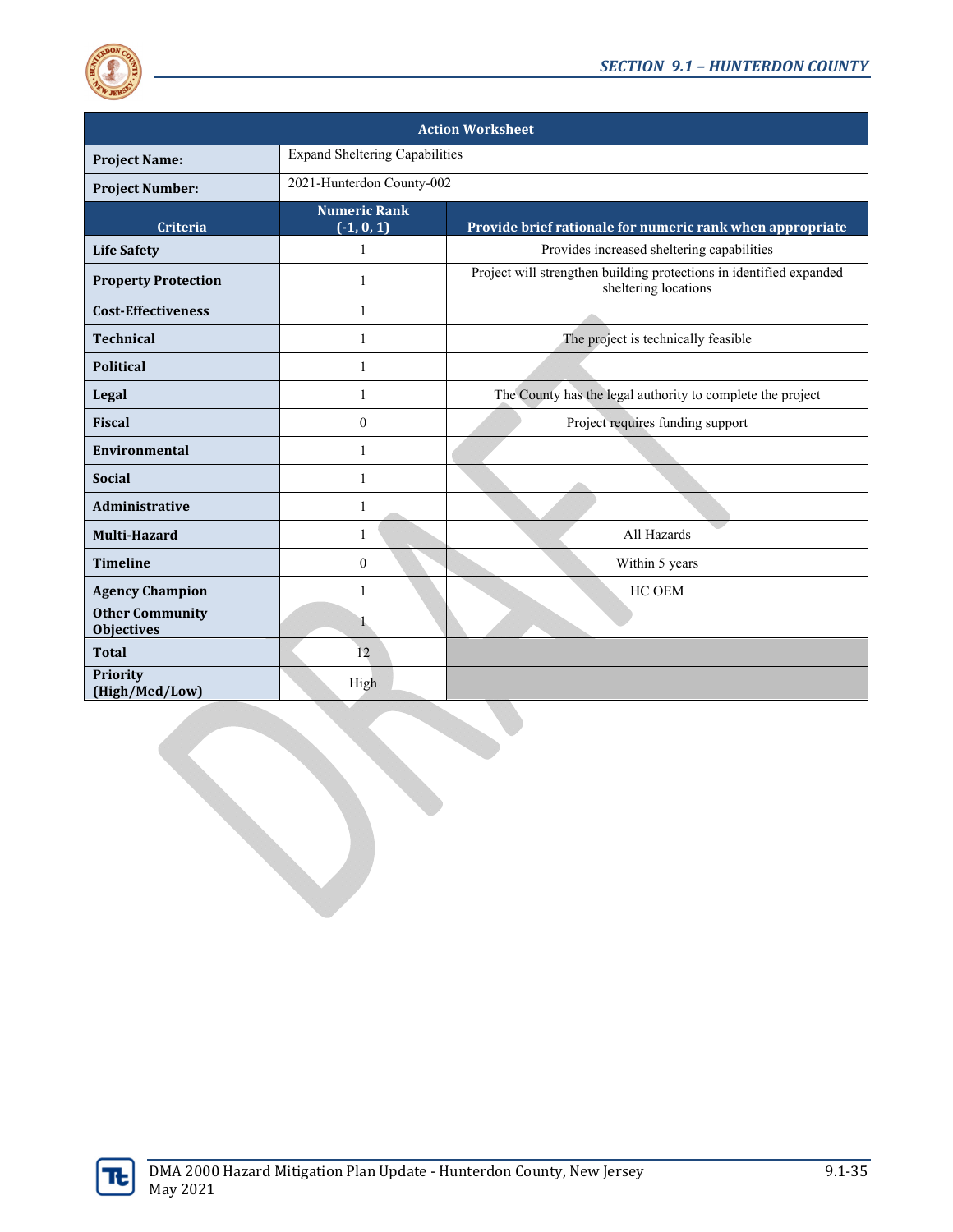

| <b>Action Worksheet</b>                                                        |                                                                                                                                                                                                                                                        |                                                                                    |  |                                                                                                                                                                           |  |
|--------------------------------------------------------------------------------|--------------------------------------------------------------------------------------------------------------------------------------------------------------------------------------------------------------------------------------------------------|------------------------------------------------------------------------------------|--|---------------------------------------------------------------------------------------------------------------------------------------------------------------------------|--|
| <b>Project Name:</b>                                                           |                                                                                                                                                                                                                                                        | Backup Power for Critical Facilities                                               |  |                                                                                                                                                                           |  |
| <b>Project Number:</b>                                                         | 2021-Hunterdon County-003                                                                                                                                                                                                                              |                                                                                    |  |                                                                                                                                                                           |  |
| <b>Risk / Vulnerability</b>                                                    |                                                                                                                                                                                                                                                        |                                                                                    |  |                                                                                                                                                                           |  |
| Hazard(s) of Concern:                                                          | Hurricane, Nor'Easter, Severe Weather, Severe Winter Weather                                                                                                                                                                                           |                                                                                    |  |                                                                                                                                                                           |  |
| <b>Description of the</b><br>Problem:                                          | Backup power sources are necessary to maintain critical services for critical facilities. The<br>Parks Headquarters requires backup power to maintain continuity of operations.                                                                        |                                                                                    |  |                                                                                                                                                                           |  |
| <b>Action or Project Intended for Implementation</b>                           |                                                                                                                                                                                                                                                        |                                                                                    |  |                                                                                                                                                                           |  |
| Description of the<br>Solution:                                                | The Engineer will research what size generator is needed to power the Parks Headquarters.<br>The County will then purchase and install the selected generator and necessary electrical<br>components to supply backup power to the Parks Headquarters. |                                                                                    |  |                                                                                                                                                                           |  |
| Is this project related to a Critical Facility?                                | Yes                                                                                                                                                                                                                                                    | ⊠<br>No                                                                            |  |                                                                                                                                                                           |  |
| <b>Level of Protection:</b>                                                    | N/A                                                                                                                                                                                                                                                    | <b>Estimated Benefits</b><br>(losses avoided):                                     |  | Ensures continuity of<br>operations of Parks<br>Headquarters                                                                                                              |  |
| <b>Useful Life:</b>                                                            | 20 years                                                                                                                                                                                                                                               | <b>Goals Met:</b>                                                                  |  | 1, 2, 6                                                                                                                                                                   |  |
| <b>Estimated Cost:</b>                                                         | \$50,000                                                                                                                                                                                                                                               | <b>Mitigation Action Type:</b>                                                     |  | Structure and Infrastructure<br>Projects (SIP)                                                                                                                            |  |
| <b>Plan for Implementation</b>                                                 |                                                                                                                                                                                                                                                        |                                                                                    |  |                                                                                                                                                                           |  |
| <b>Prioritization:</b>                                                         | High                                                                                                                                                                                                                                                   | <b>Desired Timeframe for</b><br>Implementation:                                    |  | Within 5 years                                                                                                                                                            |  |
| <b>Estimated Time</b><br><b>Required for Project</b><br><b>Implementation:</b> | 1 year                                                                                                                                                                                                                                                 | <b>Potential Funding Sources:</b>                                                  |  | FEMA HMGP and BRIC,<br><b>USDA</b> Community<br>Facilities Grant Program,<br><b>Emergency Management</b><br><b>Performance Grants</b><br>(EMPG) Program, County<br>Budget |  |
| Responsible<br>Organization:                                                   | Engineer, Parks<br>Department                                                                                                                                                                                                                          | <b>Local Planning Mechanisms</b><br>to be Used in<br><b>Implementation if any:</b> |  | Hazard Mitigation,<br><b>Emergency Management</b>                                                                                                                         |  |
| Three Alternatives Considered (including No Action)                            |                                                                                                                                                                                                                                                        |                                                                                    |  |                                                                                                                                                                           |  |
|                                                                                | <b>Action</b>                                                                                                                                                                                                                                          | <b>Estimated Cost</b>                                                              |  | <b>Evaluation</b>                                                                                                                                                         |  |
|                                                                                | No Action                                                                                                                                                                                                                                              | \$0                                                                                |  | Problem continues.                                                                                                                                                        |  |
| <b>Alternatives:</b>                                                           | Install solar panels                                                                                                                                                                                                                                   | \$100,000                                                                          |  | Weather dependent; need large<br>amount of space for installation;<br>expensive if repairs needed                                                                         |  |
|                                                                                | Install wind turbine                                                                                                                                                                                                                                   | \$100,000                                                                          |  | Weather dependent; poses a threat<br>to wildlife; expensive repairs if<br>needed                                                                                          |  |
| Progress Report (for plan maintenance)                                         |                                                                                                                                                                                                                                                        |                                                                                    |  |                                                                                                                                                                           |  |
| <b>Date of Status Report:</b>                                                  |                                                                                                                                                                                                                                                        |                                                                                    |  |                                                                                                                                                                           |  |
| <b>Report of Progress:</b>                                                     |                                                                                                                                                                                                                                                        |                                                                                    |  |                                                                                                                                                                           |  |
| <b>Update Evaluation of the</b><br>Problem and/or<br>Solution:                 |                                                                                                                                                                                                                                                        |                                                                                    |  |                                                                                                                                                                           |  |

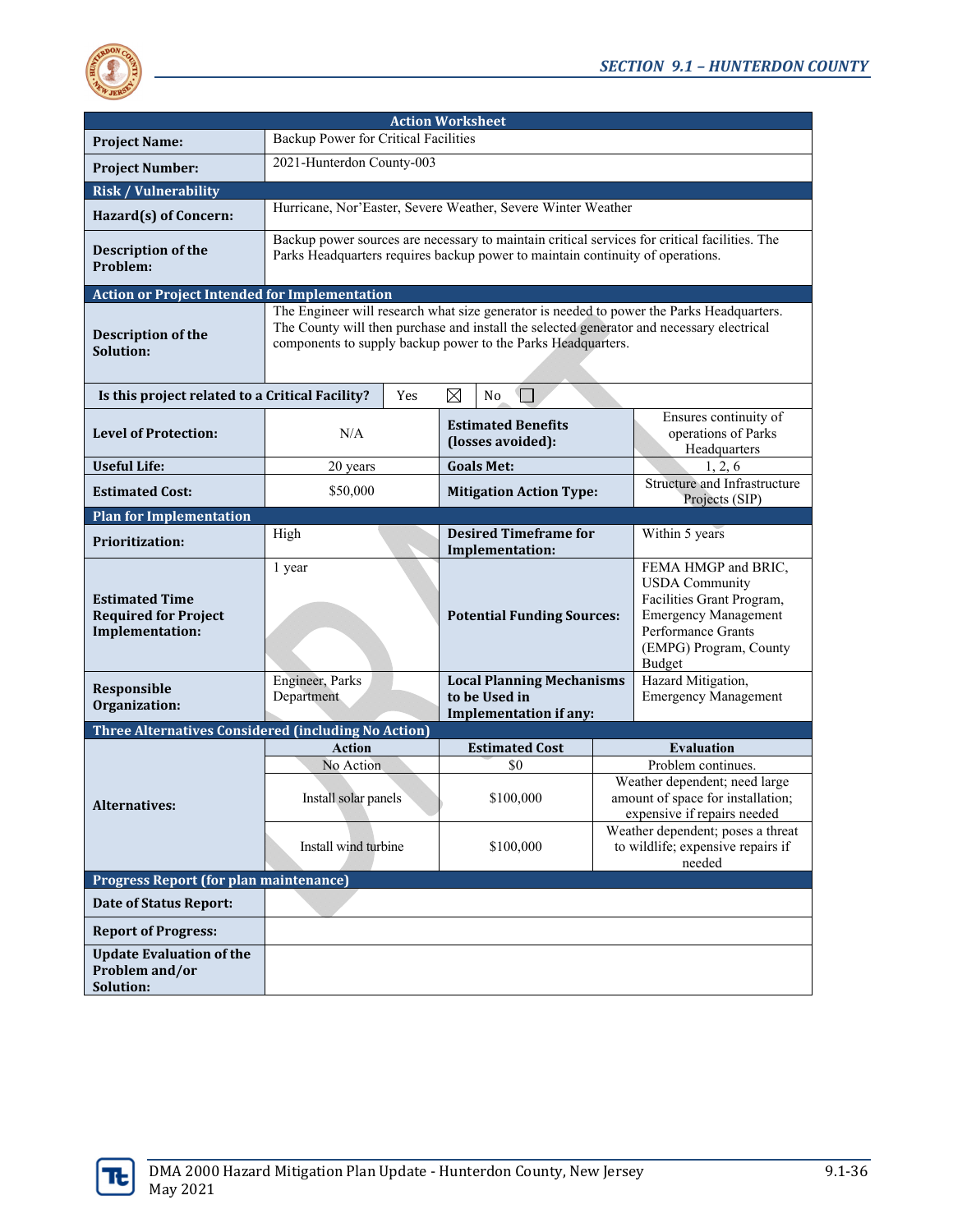

| <b>Action Worksheet</b>                     |                                      |                                                               |  |  |
|---------------------------------------------|--------------------------------------|---------------------------------------------------------------|--|--|
| <b>Project Name:</b>                        | Backup Power for Critical Facilities |                                                               |  |  |
| <b>Project Number:</b>                      | 2021-Hunterdon County-003            |                                                               |  |  |
| <b>Criteria</b>                             | <b>Numeric Rank</b><br>$(-1, 0, 1)$  | Provide brief rationale for numeric rank when appropriate     |  |  |
| <b>Life Safety</b>                          | 1                                    | Project will protect critical services of Parks Headquarters. |  |  |
| <b>Property Protection</b>                  | 1                                    | Project will protect building from power loss.                |  |  |
| <b>Cost-Effectiveness</b>                   | 1                                    |                                                               |  |  |
| <b>Technical</b>                            | 1                                    |                                                               |  |  |
| <b>Political</b>                            | $\mathbf{1}$                         |                                                               |  |  |
| Legal                                       | 1                                    | The County has the legal authority to complete the project.   |  |  |
| <b>Fiscal</b>                               | $\theta$                             | Project requires funding support.                             |  |  |
| <b>Environmental</b>                        | 1                                    |                                                               |  |  |
| <b>Social</b>                               | 1                                    |                                                               |  |  |
| <b>Administrative</b>                       | 1                                    |                                                               |  |  |
| Multi-Hazard                                | 1                                    | Hurricane, Nor'Easter, Severe Weather, Severe Winter Weather  |  |  |
| <b>Timeline</b>                             | $\theta$                             | Within 5 years                                                |  |  |
| <b>Agency Champion</b>                      | 1                                    | Engineer, Parks Department                                    |  |  |
| <b>Other Community</b><br><b>Objectives</b> |                                      |                                                               |  |  |
| <b>Total</b>                                | 12                                   |                                                               |  |  |
| Priority<br>(High/Med/Low)                  | High                                 |                                                               |  |  |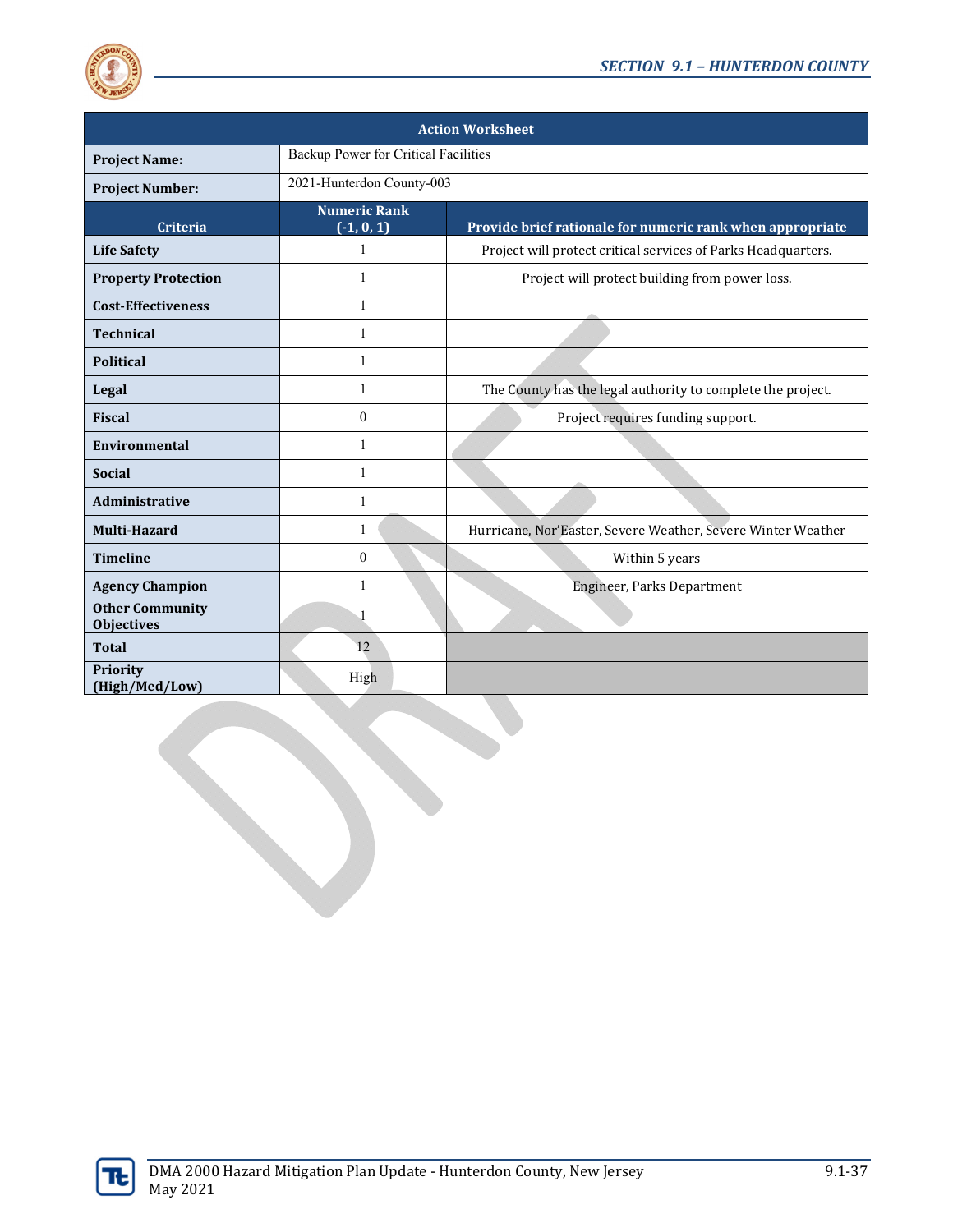

| <b>Action Worksheet</b>                                            |                                                                                                                                                                                                                                                                                                                                                                                                                                                                                                                |     |                                |                                                                                    |                                                                                                                                                                                                      |
|--------------------------------------------------------------------|----------------------------------------------------------------------------------------------------------------------------------------------------------------------------------------------------------------------------------------------------------------------------------------------------------------------------------------------------------------------------------------------------------------------------------------------------------------------------------------------------------------|-----|--------------------------------|------------------------------------------------------------------------------------|------------------------------------------------------------------------------------------------------------------------------------------------------------------------------------------------------|
| <b>Project Name:</b>                                               | <b>Repetitive Loss Properties</b>                                                                                                                                                                                                                                                                                                                                                                                                                                                                              |     |                                |                                                                                    |                                                                                                                                                                                                      |
| <b>Project Number:</b>                                             | 2021-Hunterdon County-005                                                                                                                                                                                                                                                                                                                                                                                                                                                                                      |     |                                |                                                                                    |                                                                                                                                                                                                      |
|                                                                    | <b>Risk / Vulnerability</b>                                                                                                                                                                                                                                                                                                                                                                                                                                                                                    |     |                                |                                                                                    |                                                                                                                                                                                                      |
| Hazard(s) of Concern:                                              | Flood. Severe Storm                                                                                                                                                                                                                                                                                                                                                                                                                                                                                            |     |                                |                                                                                    |                                                                                                                                                                                                      |
| Description of the<br>Problem:                                     | Frequent flooding events have resulted in damages to residential properties. These<br>properties have been repetitively flooded as documented by paid NFIP claims. The<br>County has 184 repetitive loss (RL) properties and 44 severe repetitive loss (SRL)<br>properties.                                                                                                                                                                                                                                    |     |                                |                                                                                    |                                                                                                                                                                                                      |
|                                                                    | <b>Action or Project Intended for Implementation</b>                                                                                                                                                                                                                                                                                                                                                                                                                                                           |     |                                |                                                                                    |                                                                                                                                                                                                      |
| <b>Description of the</b><br>Solution:                             | The County will support municipalities as they provide information on mitigation<br>alternatives to flood prone property owners. After preferred mitigation measures are<br>identified, the County will support municipalities as they collect required property-<br>owner information and develop a FEMA grant application and BCA to obtain funding to<br>implement acquisition/purchase/moving/elevating residential homes in the flood<br>prone areas that experience frequent flooding (high risk areas). |     |                                |                                                                                    |                                                                                                                                                                                                      |
| Is this project related to a Critical Facility or<br>Lifeline?     |                                                                                                                                                                                                                                                                                                                                                                                                                                                                                                                | Yes |                                | ⊠<br>N <sub>o</sub>                                                                |                                                                                                                                                                                                      |
| <b>Level of Protection:</b>                                        | 1% annual chance flood<br>event + freeboard $(in$<br>accordance with flood<br>ordinance)                                                                                                                                                                                                                                                                                                                                                                                                                       |     |                                | <b>Estimated Benefits</b><br>(losses avoided):                                     | Eliminates flood damage to<br>homes and residents, creates<br>open space for the<br>municipality increasing flood<br>storage.                                                                        |
| <b>Useful Life:</b>                                                | Acquisition: Lifetime<br>Elevation: 30 years<br>(residential)                                                                                                                                                                                                                                                                                                                                                                                                                                                  |     | <b>Goals Met:</b>              |                                                                                    | 2                                                                                                                                                                                                    |
| <b>Estimated Cost:</b>                                             | \$3Million                                                                                                                                                                                                                                                                                                                                                                                                                                                                                                     |     |                                | <b>Mitigation Action Type:</b>                                                     | Structure and Infrastructure<br>Project                                                                                                                                                              |
|                                                                    |                                                                                                                                                                                                                                                                                                                                                                                                                                                                                                                |     | <b>Plan for Implementation</b> |                                                                                    |                                                                                                                                                                                                      |
| <b>Prioritization:</b>                                             | High                                                                                                                                                                                                                                                                                                                                                                                                                                                                                                           |     |                                | <b>Desired Timeframe for</b><br>Implementation:                                    | 6-12 months                                                                                                                                                                                          |
| <b>Estimated Time Required</b><br>for Project<br>Implementation:   | Three years                                                                                                                                                                                                                                                                                                                                                                                                                                                                                                    |     | <b>Sources:</b>                | <b>Potential Funding</b>                                                           | FEMA HMGP and FMA,<br>local cost share by residents                                                                                                                                                  |
| Responsible<br>Organization:                                       | HC OEM                                                                                                                                                                                                                                                                                                                                                                                                                                                                                                         |     |                                | <b>Local Planning</b><br><b>Mechanisms to be Used</b><br>in Implementation if any: | <b>Hazard Mitigation</b>                                                                                                                                                                             |
|                                                                    | Three Alternatives Considered (including No Action)                                                                                                                                                                                                                                                                                                                                                                                                                                                            |     |                                |                                                                                    |                                                                                                                                                                                                      |
|                                                                    | Action                                                                                                                                                                                                                                                                                                                                                                                                                                                                                                         |     |                                | <b>Estimated Cost</b>                                                              | <b>Evaluation</b>                                                                                                                                                                                    |
| <b>Alternatives:</b>                                               | No Action<br>Elevate homes                                                                                                                                                                                                                                                                                                                                                                                                                                                                                     |     |                                | \$0<br>\$500,000                                                                   | Current problem continues<br>When this area floods, the<br>entire area is impacted;<br>elevating homes would not<br>eliminate the problem and<br>still lead to road closures and<br>impassable roads |
|                                                                    | Elevate roads                                                                                                                                                                                                                                                                                                                                                                                                                                                                                                  |     |                                | \$500,000                                                                          | Elevated roadways would<br>not protect the homes from<br>flood damages                                                                                                                               |
|                                                                    | <b>Progress Report (for plan maintenance)</b>                                                                                                                                                                                                                                                                                                                                                                                                                                                                  |     |                                |                                                                                    |                                                                                                                                                                                                      |
| <b>Date of Status Report:</b>                                      |                                                                                                                                                                                                                                                                                                                                                                                                                                                                                                                |     |                                |                                                                                    |                                                                                                                                                                                                      |
| <b>Report of Progress:</b>                                         |                                                                                                                                                                                                                                                                                                                                                                                                                                                                                                                |     |                                |                                                                                    |                                                                                                                                                                                                      |
| <b>Update Evaluation of the</b><br><b>Problem and/or Solution:</b> |                                                                                                                                                                                                                                                                                                                                                                                                                                                                                                                |     |                                |                                                                                    |                                                                                                                                                                                                      |

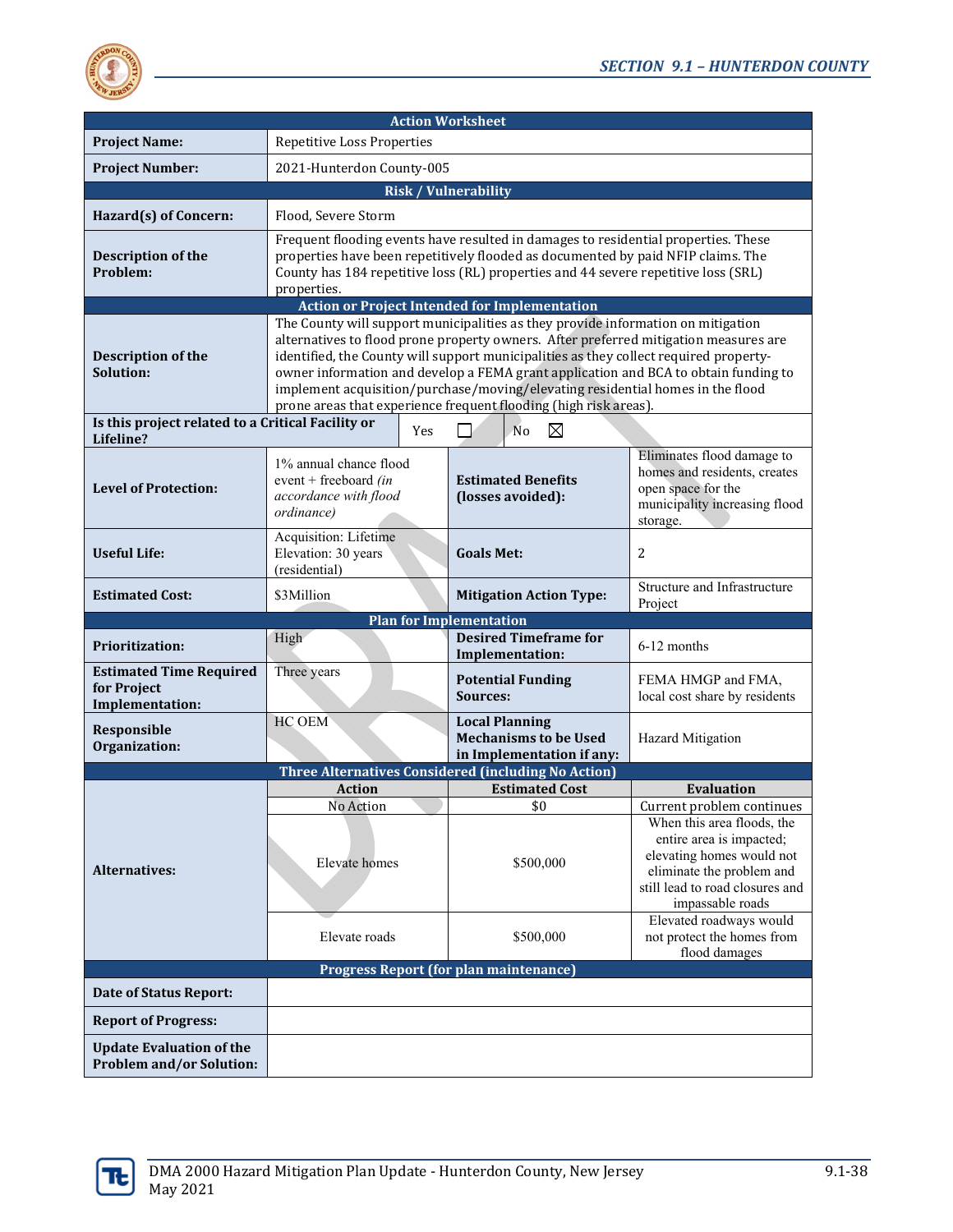

| <b>Action Worksheet</b>                     |                                                                                                             |                                                                            |  |  |
|---------------------------------------------|-------------------------------------------------------------------------------------------------------------|----------------------------------------------------------------------------|--|--|
| <b>Project Name:</b>                        | Repetitive Loss Properties                                                                                  |                                                                            |  |  |
| <b>Project Number:</b>                      | 2021-Hunterdon County-005                                                                                   |                                                                            |  |  |
| Criteria                                    | <b>Numeric Rank</b><br>$\overline{(-1, 0, 1)}$<br>Provide brief rationale for numeric rank when appropriate |                                                                            |  |  |
| <b>Life Safety</b>                          | $\mathbf{1}$                                                                                                | Families moved out of high-risk flood areas.                               |  |  |
| <b>Property Protection</b>                  | $\mathbf{1}$                                                                                                | Properties removed from high-risk flood areas.                             |  |  |
| <b>Cost-Effectiveness</b>                   | 1                                                                                                           | Cost-effective project                                                     |  |  |
| <b>Technical</b>                            | $\mathbf{1}$                                                                                                | Technically feasible project                                               |  |  |
| <b>Political</b>                            | $\mathbf{1}$                                                                                                |                                                                            |  |  |
| <b>Legal</b>                                | $\mathbf{1}$                                                                                                | The County has the legal authority to conduct the project.                 |  |  |
| <b>Fiscal</b>                               | $\mathbf{0}$                                                                                                | Project will require grant funding.                                        |  |  |
| <b>Environmental</b>                        | $\mathbf{1}$                                                                                                |                                                                            |  |  |
| <b>Social</b>                               | $\mathbf{0}$                                                                                                | Project would remove families from the flood prone areas of the<br>County. |  |  |
| Administrative                              | $\mathbf{0}$                                                                                                |                                                                            |  |  |
| Multi-Hazard                                | $\mathbf{1}$                                                                                                | Flood, Severe Weather                                                      |  |  |
| <b>Timeline</b>                             | $\Omega$                                                                                                    |                                                                            |  |  |
| <b>Agency Champion</b>                      | $\mathbf{1}$                                                                                                | <b>HC OEM</b>                                                              |  |  |
| <b>Other Community</b><br><b>Objectives</b> | 1                                                                                                           |                                                                            |  |  |
| <b>Total</b>                                | 10                                                                                                          |                                                                            |  |  |
| Priority<br>(High/Med/Low)                  | High                                                                                                        |                                                                            |  |  |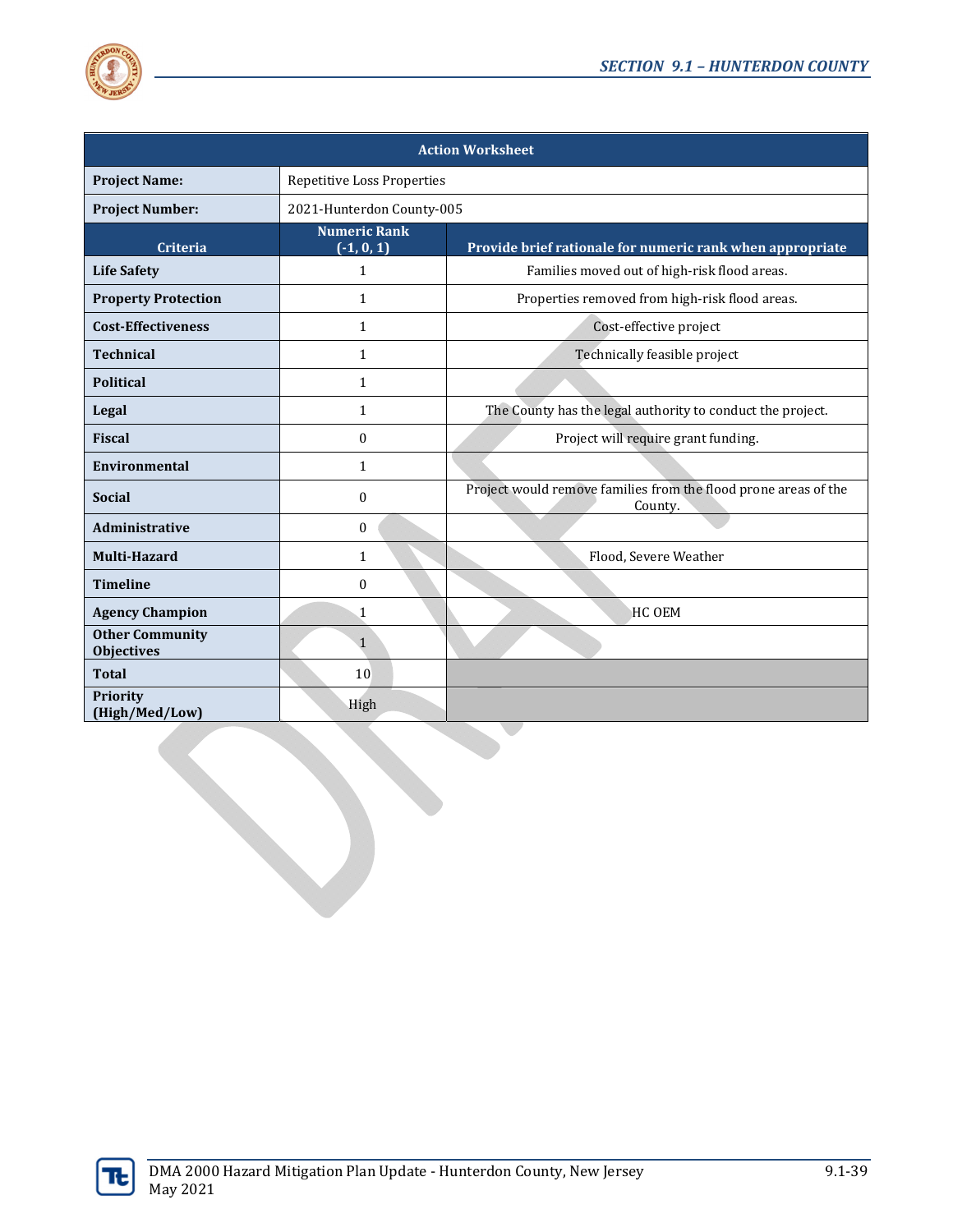

| <b>Action Worksheet</b>                                                        |                                                                                                                                                                                          |                           |                                |                                                                                    |                                                |                                                                                                                                                       |
|--------------------------------------------------------------------------------|------------------------------------------------------------------------------------------------------------------------------------------------------------------------------------------|---------------------------|--------------------------------|------------------------------------------------------------------------------------|------------------------------------------------|-------------------------------------------------------------------------------------------------------------------------------------------------------|
| <b>Project Name:</b>                                                           | Radio Towers                                                                                                                                                                             |                           |                                |                                                                                    |                                                |                                                                                                                                                       |
| <b>Project Number:</b>                                                         |                                                                                                                                                                                          | 2021-Hunterdon County-007 |                                |                                                                                    |                                                |                                                                                                                                                       |
| <b>Risk / Vulnerability</b>                                                    |                                                                                                                                                                                          |                           |                                |                                                                                    |                                                |                                                                                                                                                       |
| Hazard(s) of Concern:                                                          | All Hazards                                                                                                                                                                              |                           |                                |                                                                                    |                                                |                                                                                                                                                       |
| Description of the<br>Problem:                                                 | Emergency communications require expansion of coverage and backup power.                                                                                                                 |                           |                                |                                                                                    |                                                |                                                                                                                                                       |
| <b>Action or Project Intended for Implementation</b>                           |                                                                                                                                                                                          |                           |                                |                                                                                    |                                                |                                                                                                                                                       |
| Description of the<br>Solution:                                                | The County will work to improve existing communications in the County by adding radio<br>tower sites to increase coverage and installing backup generators at existing tower facilities. |                           |                                |                                                                                    |                                                |                                                                                                                                                       |
| Is this project related to a Critical Facility?                                |                                                                                                                                                                                          | Yes                       | ⊠                              | $\overline{\phantom{a}}$<br>N <sub>0</sub>                                         |                                                |                                                                                                                                                       |
| <b>Level of Protection:</b>                                                    | N/A                                                                                                                                                                                      |                           |                                | <b>Estimated Benefits</b><br>(losses avoided):                                     |                                                | Ensures continuity of<br>operations and expands<br>emergency communications                                                                           |
| <b>Useful Life:</b>                                                            | 20 years                                                                                                                                                                                 |                           |                                | <b>Goals Met:</b>                                                                  |                                                | 1, 2, 5, 6                                                                                                                                            |
| <b>Estimated Cost:</b>                                                         | Medium/High                                                                                                                                                                              |                           | <b>Mitigation Action Type:</b> |                                                                                    | Structure and Infrastructure<br>Projects (SIP) |                                                                                                                                                       |
| <b>Plan for Implementation</b>                                                 |                                                                                                                                                                                          |                           |                                |                                                                                    |                                                |                                                                                                                                                       |
| <b>Prioritization:</b>                                                         | High                                                                                                                                                                                     |                           |                                | <b>Desired Timeframe for</b><br><b>Implementation:</b>                             |                                                | Within 5 years                                                                                                                                        |
| <b>Estimated Time</b><br><b>Required for Project</b><br><b>Implementation:</b> | 1 year                                                                                                                                                                                   |                           |                                | <b>Potential Funding Sources:</b>                                                  |                                                | HMGP, BRIC, NJOEM,<br>County budget                                                                                                                   |
| Responsible<br>Organization:                                                   | HC OEM                                                                                                                                                                                   |                           |                                | <b>Local Planning Mechanisms</b><br>to be Used in<br><b>Implementation if any:</b> |                                                | Hazard Mitigation,<br><b>Emergency Management</b>                                                                                                     |
| Three Alternatives Considered (including No Action)                            |                                                                                                                                                                                          |                           |                                |                                                                                    |                                                |                                                                                                                                                       |
|                                                                                | <b>Action</b>                                                                                                                                                                            |                           |                                | <b>Estimated Cost</b>                                                              |                                                | <b>Evaluation</b>                                                                                                                                     |
| <b>Alternatives:</b>                                                           | No Action<br>Install solar panels for<br>backup power of existing<br>towers                                                                                                              |                           |                                | \$0<br>\$100,000                                                                   |                                                | Problem continues.<br>Weather dependent; need large<br>amount of space for installation;<br>expensive if repairs needed. No<br>expansion of coverage. |
|                                                                                | Portable solutions for<br>communication                                                                                                                                                  |                           |                                | High                                                                               |                                                | Requires deployment.                                                                                                                                  |
| <b>Progress Report (for plan maintenance)</b>                                  |                                                                                                                                                                                          |                           |                                |                                                                                    |                                                |                                                                                                                                                       |
| <b>Date of Status Report:</b>                                                  |                                                                                                                                                                                          |                           |                                |                                                                                    |                                                |                                                                                                                                                       |
| <b>Report of Progress:</b>                                                     |                                                                                                                                                                                          |                           |                                |                                                                                    |                                                |                                                                                                                                                       |
| <b>Update Evaluation of the</b><br>Problem and/or<br>Solution:                 |                                                                                                                                                                                          |                           |                                |                                                                                    |                                                |                                                                                                                                                       |

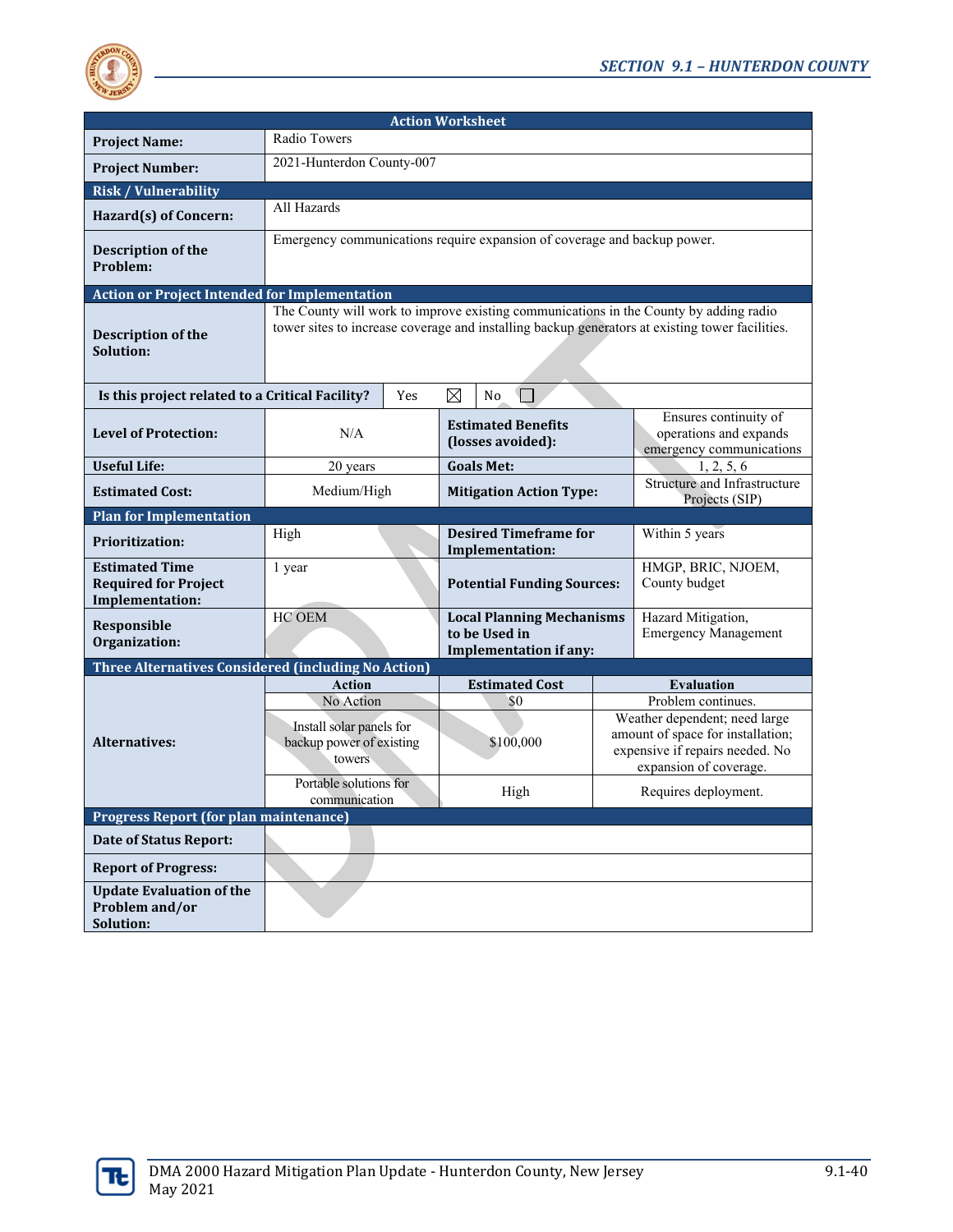

| <b>Action Worksheet</b>                     |                                     |                                                                        |  |  |
|---------------------------------------------|-------------------------------------|------------------------------------------------------------------------|--|--|
| <b>Project Name:</b>                        | Radio Towers                        |                                                                        |  |  |
| <b>Project Number:</b>                      | 2021-Hunterdon County-007           |                                                                        |  |  |
| Criteria                                    | <b>Numeric Rank</b><br>$(-1, 0, 1)$ | Provide brief rationale for numeric rank when appropriate              |  |  |
| <b>Life Safety</b>                          | 1                                   | Increase responder response time and efficiency.                       |  |  |
| <b>Property Protection</b>                  | 1                                   | Increase responder response time and efficiency.                       |  |  |
| <b>Cost-Effectiveness</b>                   | 1                                   | Best long-term solution.                                               |  |  |
| <b>Technical</b>                            | 1                                   |                                                                        |  |  |
| <b>Political</b>                            | 1                                   | Supported by County.                                                   |  |  |
| Legal                                       | 1                                   |                                                                        |  |  |
| <b>Fiscal</b>                               | $\mathbf{0}$                        | May require outside funding.                                           |  |  |
| <b>Environmental</b>                        | 1                                   |                                                                        |  |  |
| <b>Social</b>                               | 1                                   |                                                                        |  |  |
| <b>Administrative</b>                       | $\mathbf{0}$                        |                                                                        |  |  |
| Multi-Hazard                                | 1                                   |                                                                        |  |  |
| <b>Timeline</b>                             | $\mathbf{0}$                        | Within 5 years                                                         |  |  |
| <b>Agency Champion</b>                      | 1                                   |                                                                        |  |  |
| <b>Other Community</b><br><b>Objectives</b> |                                     | Improve general communications as well as emergency<br>communications. |  |  |
| <b>Total</b>                                | 11                                  |                                                                        |  |  |
| Priority<br>(High/Med/Low)                  | High                                |                                                                        |  |  |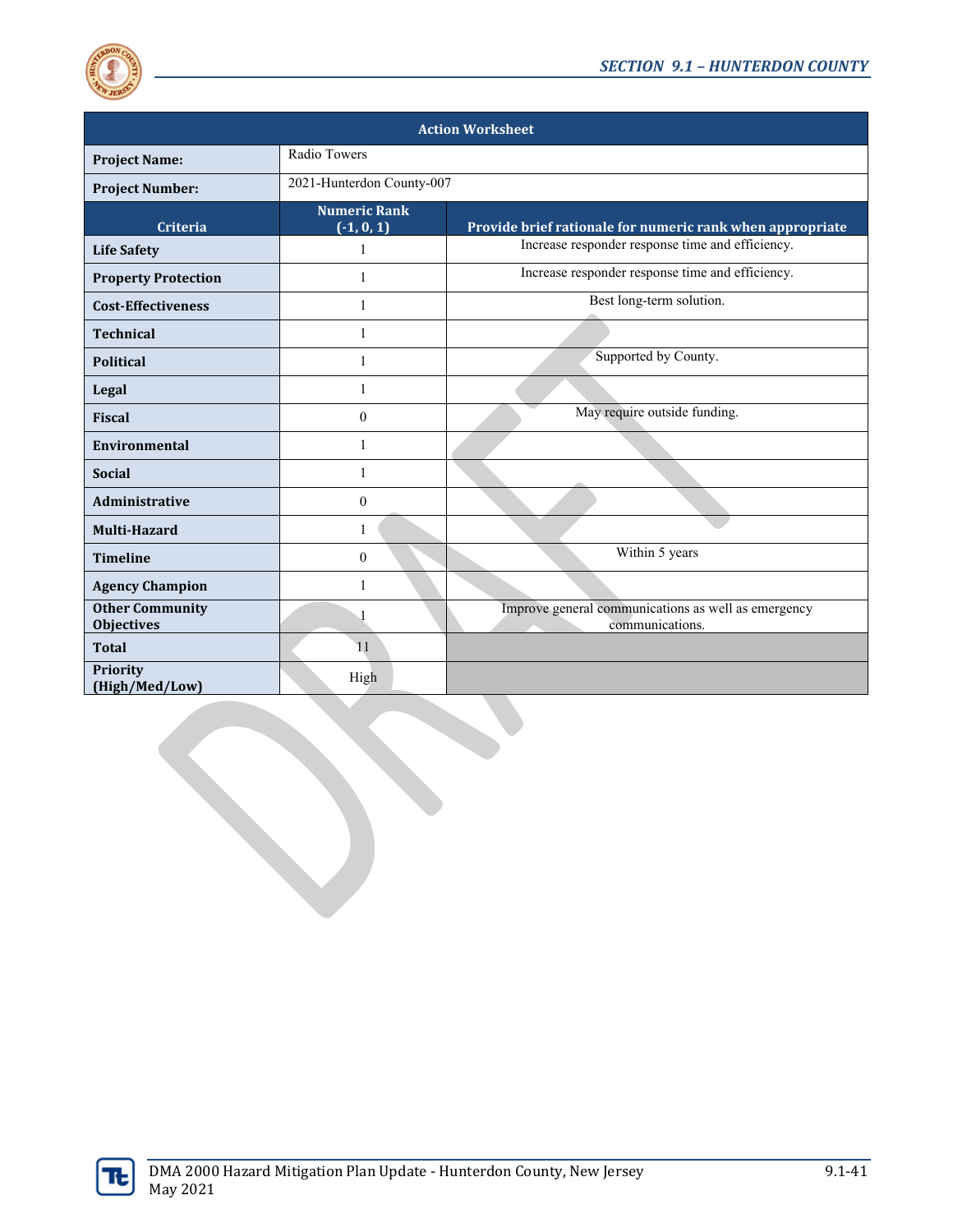

| <b>Action Worksheet</b>                                                 |                                                                                                                                                              |                                                                                    |                                                                                                               |  |  |
|-------------------------------------------------------------------------|--------------------------------------------------------------------------------------------------------------------------------------------------------------|------------------------------------------------------------------------------------|---------------------------------------------------------------------------------------------------------------|--|--|
| <b>Project Name:</b>                                                    | Hunterdon County Emergency Services Training Center                                                                                                          |                                                                                    |                                                                                                               |  |  |
| <b>Project Number:</b>                                                  |                                                                                                                                                              | 2021-Hunterdon County-008                                                          |                                                                                                               |  |  |
|                                                                         |                                                                                                                                                              | <b>Risk / Vulnerability</b>                                                        |                                                                                                               |  |  |
| Hazard(s) of Concern:                                                   | Wildfire                                                                                                                                                     |                                                                                    |                                                                                                               |  |  |
| <b>Description of the</b><br>Problem:                                   | The Hunterdon County Emergency Services Training Center requires upgrades to<br>increase the ability of staff to be trained.                                 |                                                                                    |                                                                                                               |  |  |
|                                                                         | <b>Action or Project Intended for Implementation</b>                                                                                                         |                                                                                    |                                                                                                               |  |  |
| <b>Description of the</b><br>Solution:                                  | The County will complete construction of the live fire training building and construct a<br>storage building and purchase training props for fire exercises. |                                                                                    |                                                                                                               |  |  |
| Is this project related to a Critical Facility or<br>Lifeline?          | Yes                                                                                                                                                          | ⊠<br>No                                                                            |                                                                                                               |  |  |
| <b>Level of Protection:</b>                                             |                                                                                                                                                              | <b>Estimated Benefits</b><br>(losses avoided):                                     | Increased capability to<br>train staff to address<br>wildfire event impacts                                   |  |  |
| <b>Useful Life:</b>                                                     | 25 years                                                                                                                                                     | <b>Goals Met:</b>                                                                  | 3                                                                                                             |  |  |
| <b>Estimated Cost:</b>                                                  | \$7-8M                                                                                                                                                       | <b>Mitigation Action Type:</b>                                                     | Structure and<br>Infrastructure Project,<br><b>Education and Awareness</b><br>Programs                        |  |  |
| <b>Plan for Implementation</b>                                          |                                                                                                                                                              |                                                                                    |                                                                                                               |  |  |
|                                                                         |                                                                                                                                                              |                                                                                    |                                                                                                               |  |  |
| <b>Prioritization:</b>                                                  | High                                                                                                                                                         | <b>Desired Timeframe for</b><br><b>Implementation:</b>                             | 2 years                                                                                                       |  |  |
| <b>Estimated Time Required</b><br>for Project<br><b>Implementation:</b> | 1 year                                                                                                                                                       | <b>Potential Funding</b><br>Sources:                                               | HMGP, Emergency<br>Management Grant<br>Program, Assistance to<br>Firefighters Grant<br>Program, County budget |  |  |
| Responsible<br>Organization:                                            | County Architect, Board of<br>Chosen Commissioners, HC<br><b>OEM</b>                                                                                         | <b>Local Planning</b><br><b>Mechanisms to be Used</b><br>in Implementation if any: | Hazard mitigation,<br>Emergency management                                                                    |  |  |
|                                                                         | Three Alternatives Considered (including No Action)                                                                                                          |                                                                                    |                                                                                                               |  |  |
|                                                                         | <b>Action</b>                                                                                                                                                | <b>Estimated Cost</b>                                                              | Evaluation                                                                                                    |  |  |
| <b>Alternatives:</b>                                                    | No Action<br>Complete live fire training<br>building but not storage                                                                                         | \$0<br>High                                                                        | Current problem continues<br>Less capabilities                                                                |  |  |
|                                                                         | building<br>Work with neighboring<br>County to use their<br>facilities                                                                                       | Medium                                                                             | Unlikely to have capacity<br>to host Hunterdon<br>County's needs                                              |  |  |
|                                                                         |                                                                                                                                                              | <b>Progress Report (for plan maintenance)</b>                                      |                                                                                                               |  |  |
| <b>Date of Status Report:</b>                                           |                                                                                                                                                              |                                                                                    |                                                                                                               |  |  |
| <b>Report of Progress:</b>                                              |                                                                                                                                                              |                                                                                    |                                                                                                               |  |  |

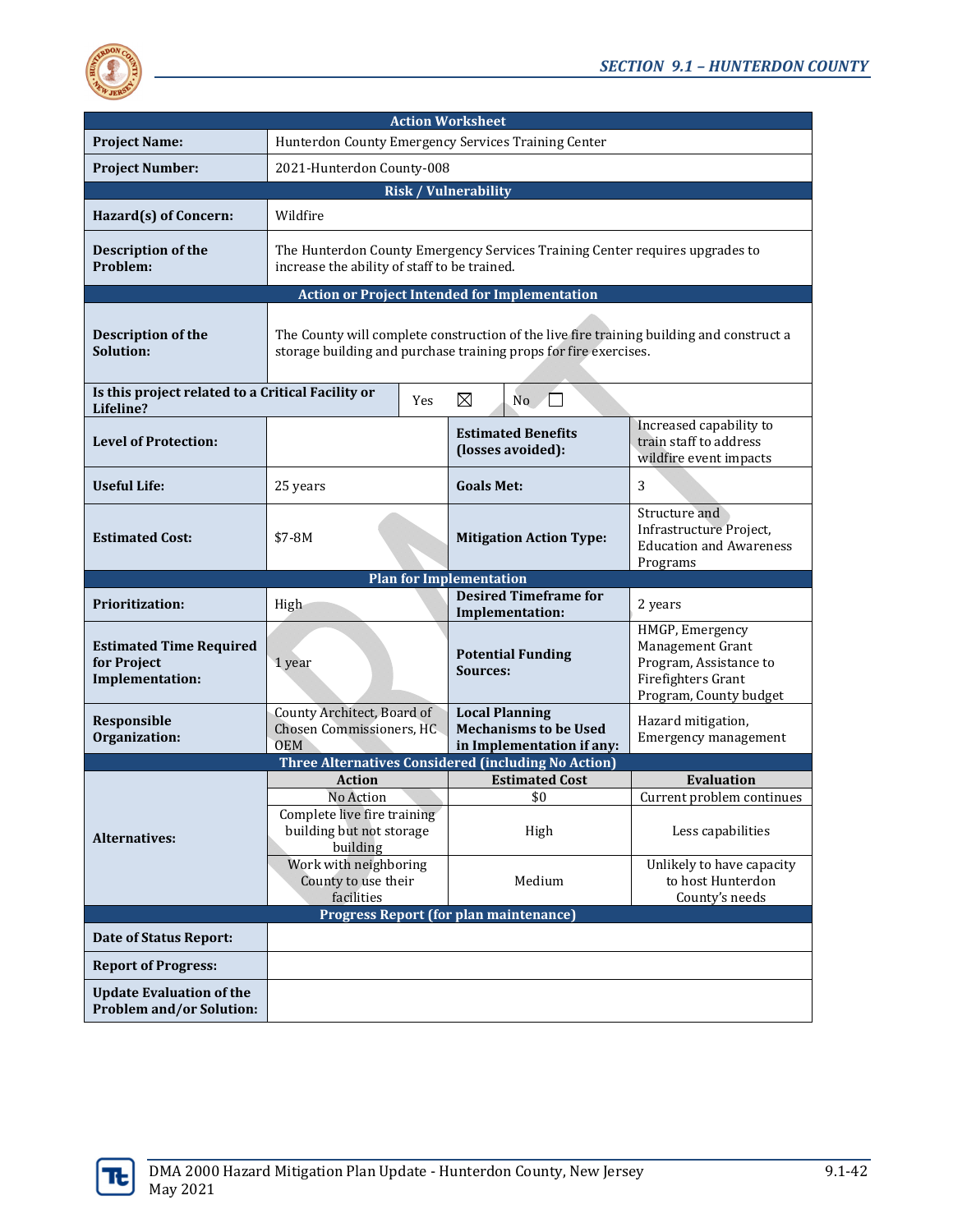

| <b>Action Worksheet</b>                     |                                     |                                                             |  |  |
|---------------------------------------------|-------------------------------------|-------------------------------------------------------------|--|--|
| <b>Project Name:</b>                        |                                     | Hunterdon County Emergency Services Training Center         |  |  |
| <b>Project Number:</b>                      | 2021-Hunterdon County-008           |                                                             |  |  |
| Criteria                                    | <b>Numeric Rank</b><br>$(-1, 0, 1)$ | Provide brief rationale for numeric rank when appropriate   |  |  |
| <b>Life Safety</b>                          | $\mathbf{1}$                        | Ensure quality of emergency responders.                     |  |  |
| <b>Property Protection</b>                  | $\mathbf{1}$                        | Ensure quality of emergency responders.                     |  |  |
| <b>Cost-Effectiveness</b>                   | $\bf{0}$                            |                                                             |  |  |
| <b>Technical</b>                            | $\mathbf{1}$                        |                                                             |  |  |
| <b>Political</b>                            | $\mathbf{1}$                        | Supported by County.                                        |  |  |
| Legal                                       | $\mathbf{1}$                        | The County has the legal capability to complete the project |  |  |
| <b>Fiscal</b>                               | $\mathbf{0}$                        | Requires outside funding.                                   |  |  |
| Environmental                               | $\bf{0}$                            |                                                             |  |  |
| <b>Social</b>                               | $\mathbf{1}$                        |                                                             |  |  |
| <b>Administrative</b>                       | $\mathbf{1}$                        |                                                             |  |  |
| Multi-Hazard                                | $\boldsymbol{0}$                    | Wildfire                                                    |  |  |
| <b>Timeline</b>                             | $\mathbf{1}$                        | Short                                                       |  |  |
| <b>Agency Champion</b>                      | $\mathbf{1}$                        |                                                             |  |  |
| <b>Other Community</b><br><b>Objectives</b> | $\mathbf{1}$                        |                                                             |  |  |
| <b>Total</b>                                | 9                                   |                                                             |  |  |
| Priority<br>(High/Med/Low)                  | High                                |                                                             |  |  |
|                                             |                                     |                                                             |  |  |

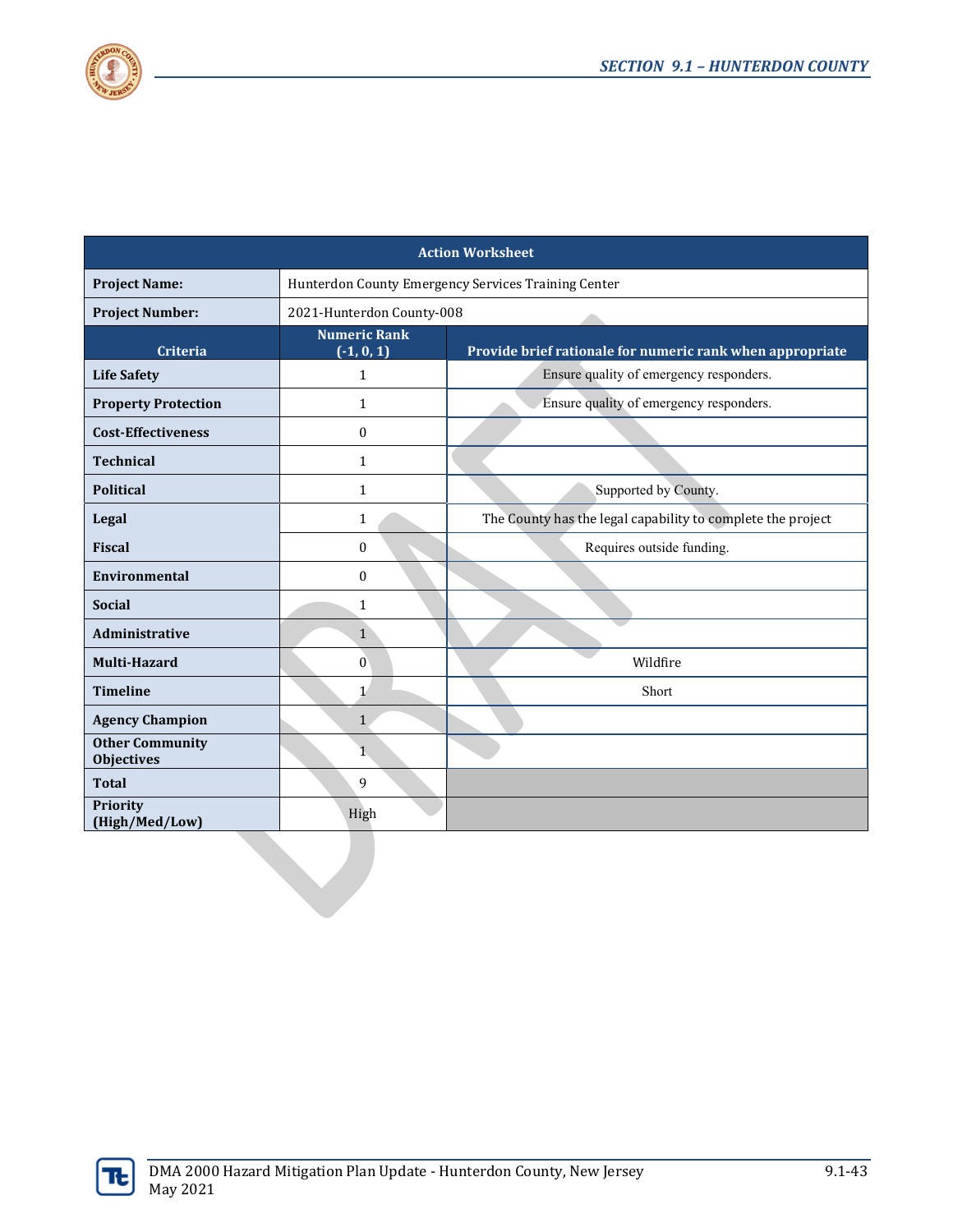

| <b>Action Worksheet</b>                                                        |                                                                                                                                                                                                                                                                                                                                                                                  |                                     |                                                                                    |                                                                                                                                |  |
|--------------------------------------------------------------------------------|----------------------------------------------------------------------------------------------------------------------------------------------------------------------------------------------------------------------------------------------------------------------------------------------------------------------------------------------------------------------------------|-------------------------------------|------------------------------------------------------------------------------------|--------------------------------------------------------------------------------------------------------------------------------|--|
| <b>Project Name:</b>                                                           |                                                                                                                                                                                                                                                                                                                                                                                  | Countywide Emergency Transportation |                                                                                    |                                                                                                                                |  |
| <b>Project Number:</b>                                                         | 2021-Hunterdon County-016                                                                                                                                                                                                                                                                                                                                                        |                                     |                                                                                    |                                                                                                                                |  |
| <b>Risk / Vulnerability</b>                                                    |                                                                                                                                                                                                                                                                                                                                                                                  |                                     |                                                                                    |                                                                                                                                |  |
| Hazard(s) of Concern:                                                          | All hazards                                                                                                                                                                                                                                                                                                                                                                      |                                     |                                                                                    |                                                                                                                                |  |
| Description of the<br>Problem:                                                 | Additional emergency response vehicle capabilities are needed for hazard response. There is a<br>lack of transportation options for residents with access and functional needs (including<br>disabled and aging adult populations). Evacuation may be due to natural disaster or transport<br>for emergency public health medical counter-measure (i.e., Point of Distribution). |                                     |                                                                                    |                                                                                                                                |  |
| <b>Action or Project Intended for Implementation</b>                           |                                                                                                                                                                                                                                                                                                                                                                                  |                                     |                                                                                    |                                                                                                                                |  |
| Description of the<br>Solution:                                                | The project is to pursue a contract with an AFN partner-agency to utilize vehicles to transport<br>individuals during an emergency. Trained volunteers could be utilized to operate the vehicles.<br>This action may be more cost-effective and provide services to more residents rather than<br>purchasing one vehicle.                                                        |                                     |                                                                                    |                                                                                                                                |  |
| Is this project related to a Critical Facility?                                | Yes                                                                                                                                                                                                                                                                                                                                                                              | $\mathcal{L}$                       | $\boxtimes$<br>N <sub>o</sub>                                                      |                                                                                                                                |  |
| <b>Level of Protection:</b>                                                    | Transportation options<br>established                                                                                                                                                                                                                                                                                                                                            |                                     | <b>Estimated Benefits</b><br>(losses avoided):                                     | Avoid over-taxing the<br>existing Link transportation<br>system, and provision of<br>needed services to at-risk<br>population. |  |
| <b>Useful Life:</b>                                                            | 15 years                                                                                                                                                                                                                                                                                                                                                                         |                                     | <b>Goals Met:</b>                                                                  | 1, 5                                                                                                                           |  |
| <b>Estimated Cost:</b>                                                         | Low<br><b>Mitigation Action Type:</b>                                                                                                                                                                                                                                                                                                                                            |                                     | <b>Local Plans and Regulations</b>                                                 |                                                                                                                                |  |
| <b>Plan for Implementation</b>                                                 |                                                                                                                                                                                                                                                                                                                                                                                  |                                     |                                                                                    |                                                                                                                                |  |
| <b>Prioritization:</b>                                                         | Medium                                                                                                                                                                                                                                                                                                                                                                           |                                     | <b>Desired Timeframe for</b><br>Implementation:                                    | Within 2 years                                                                                                                 |  |
| <b>Estimated Time</b><br><b>Required for Project</b><br><b>Implementation:</b> | 6 months                                                                                                                                                                                                                                                                                                                                                                         |                                     | <b>Potential Funding Sources:</b>                                                  | FEMA HMA; NJOEM;<br>County budget                                                                                              |  |
| Responsible<br>Organization:                                                   | HC OEM with support<br>from Division of Health                                                                                                                                                                                                                                                                                                                                   |                                     | <b>Local Planning Mechanisms</b><br>to be Used in<br><b>Implementation if any:</b> | Hazard mitigation,<br>Emergency planning                                                                                       |  |
| Three Alternatives Considered (including No Action)                            |                                                                                                                                                                                                                                                                                                                                                                                  |                                     |                                                                                    |                                                                                                                                |  |
|                                                                                | <b>Action</b>                                                                                                                                                                                                                                                                                                                                                                    |                                     | <b>Estimated Cost</b>                                                              | <b>Evaluation</b>                                                                                                              |  |
|                                                                                | No Action                                                                                                                                                                                                                                                                                                                                                                        |                                     | \$0                                                                                | Problem continues.                                                                                                             |  |
| <b>Alternatives:</b>                                                           | Purchase ADA-compliant<br>vehicle/operate with CERT<br>or MRC                                                                                                                                                                                                                                                                                                                    |                                     | Medium                                                                             | Costly                                                                                                                         |  |
|                                                                                | Pursue a contract with AFN<br>partner agency to utilize<br>vehicles during emergency                                                                                                                                                                                                                                                                                             |                                     | High                                                                               | Costly                                                                                                                         |  |
| <b>Progress Report (for plan maintenance)</b>                                  |                                                                                                                                                                                                                                                                                                                                                                                  |                                     |                                                                                    |                                                                                                                                |  |
| <b>Date of Status Report:</b>                                                  |                                                                                                                                                                                                                                                                                                                                                                                  |                                     |                                                                                    |                                                                                                                                |  |
| <b>Report of Progress:</b>                                                     |                                                                                                                                                                                                                                                                                                                                                                                  |                                     |                                                                                    |                                                                                                                                |  |
| <b>Update Evaluation of the</b><br>Problem and/or<br>Solution:                 |                                                                                                                                                                                                                                                                                                                                                                                  |                                     |                                                                                    |                                                                                                                                |  |